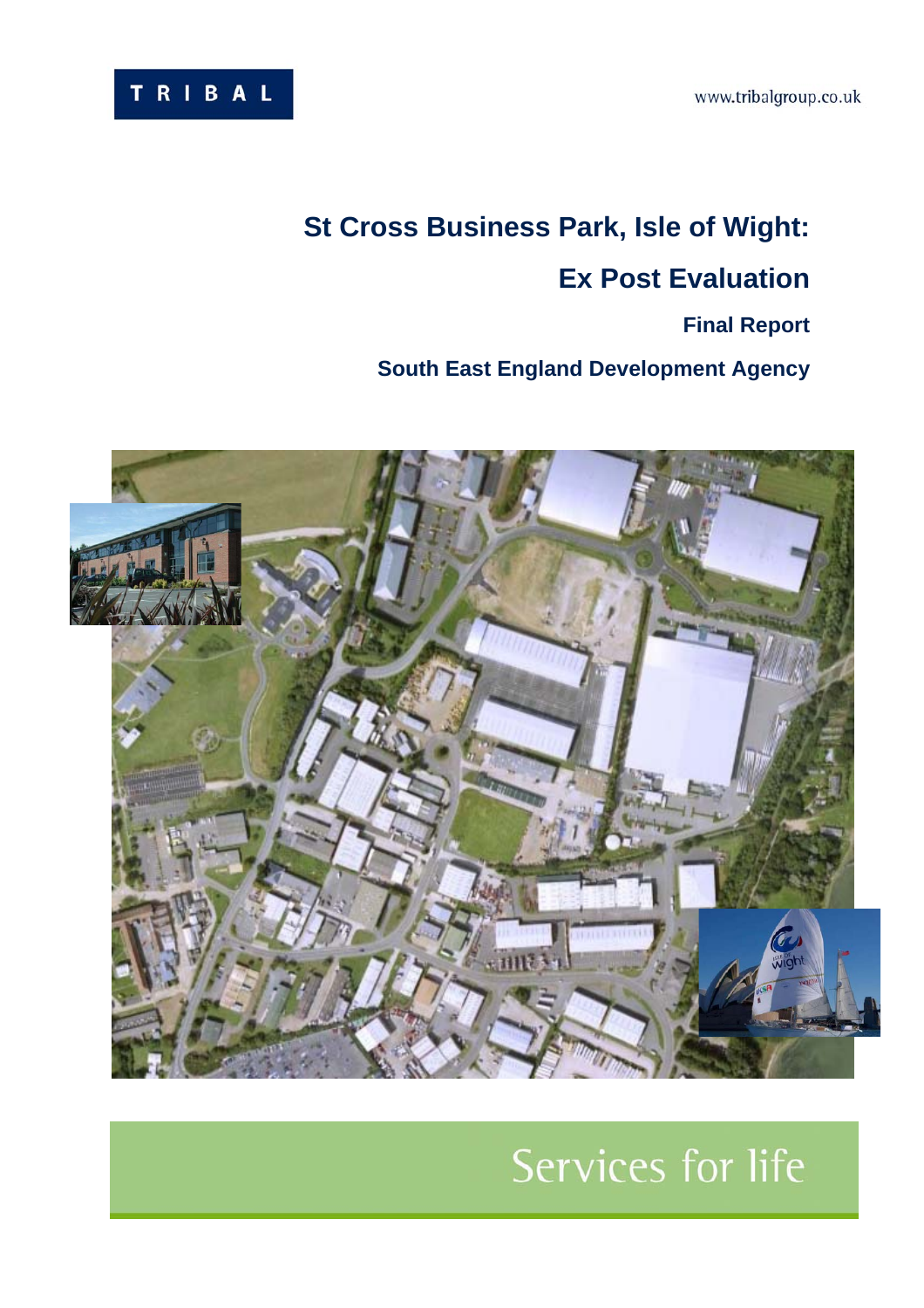



# Document control sheet

| Client              | South East England Development Agency                           |
|---------------------|-----------------------------------------------------------------|
| Document Title      | St Cross Business Park, Isle of Wight: Ex Post Evaluation       |
| Version             | 06                                                              |
| <b>Status</b>       | <b>Final Report</b>                                             |
| Reference           |                                                                 |
| Author              | Rob Hetherington                                                |
| Date                | 22 <sup>nd</sup> April 2008                                     |
| Further copies from | email: documents@tribalgroup.co.uk quoting reference and author |

|  | Quality assurance by:   David Smith-Milne and Peter Grant |
|--|-----------------------------------------------------------|
|--|-----------------------------------------------------------|

| <b>Document history</b> |                                |                                    |                                          |  |  |  |  |
|-------------------------|--------------------------------|------------------------------------|------------------------------------------|--|--|--|--|
| Version                 | Date                           | Author                             | Comments                                 |  |  |  |  |
| 01                      | 11 December 2007               | Rob Hetherington                   | Draft                                    |  |  |  |  |
| 02                      | 13 December 2007               | Victoria Turner                    | Draft                                    |  |  |  |  |
| 03                      | 14 December 2007               | D Smith-Milne                      | QA                                       |  |  |  |  |
| 04                      | 31 January 2008                | D Smith-Milne                      | Draft Final                              |  |  |  |  |
| 05                      | 21 <sup>st</sup> February 2008 | Rob Hetherington<br>(Review Peter) | Final                                    |  |  |  |  |
| 06                      | 22 <sup>nd</sup> April 2008    | Peter Grant                        | Incorporating final<br>client amendments |  |  |  |  |

| <b>Contact details</b> |                  |                                         |                                                         |  |  |  |
|------------------------|------------------|-----------------------------------------|---------------------------------------------------------|--|--|--|
| Main point of contact  | Telephone number | Email address                           | Postal address                                          |  |  |  |
| David Smith-Milne      | 0161 902 1150    | David.smith-<br>milne@tribalgroup.co.uk | Parkway House<br>Palatine Road<br>Manchester M22<br>4DB |  |  |  |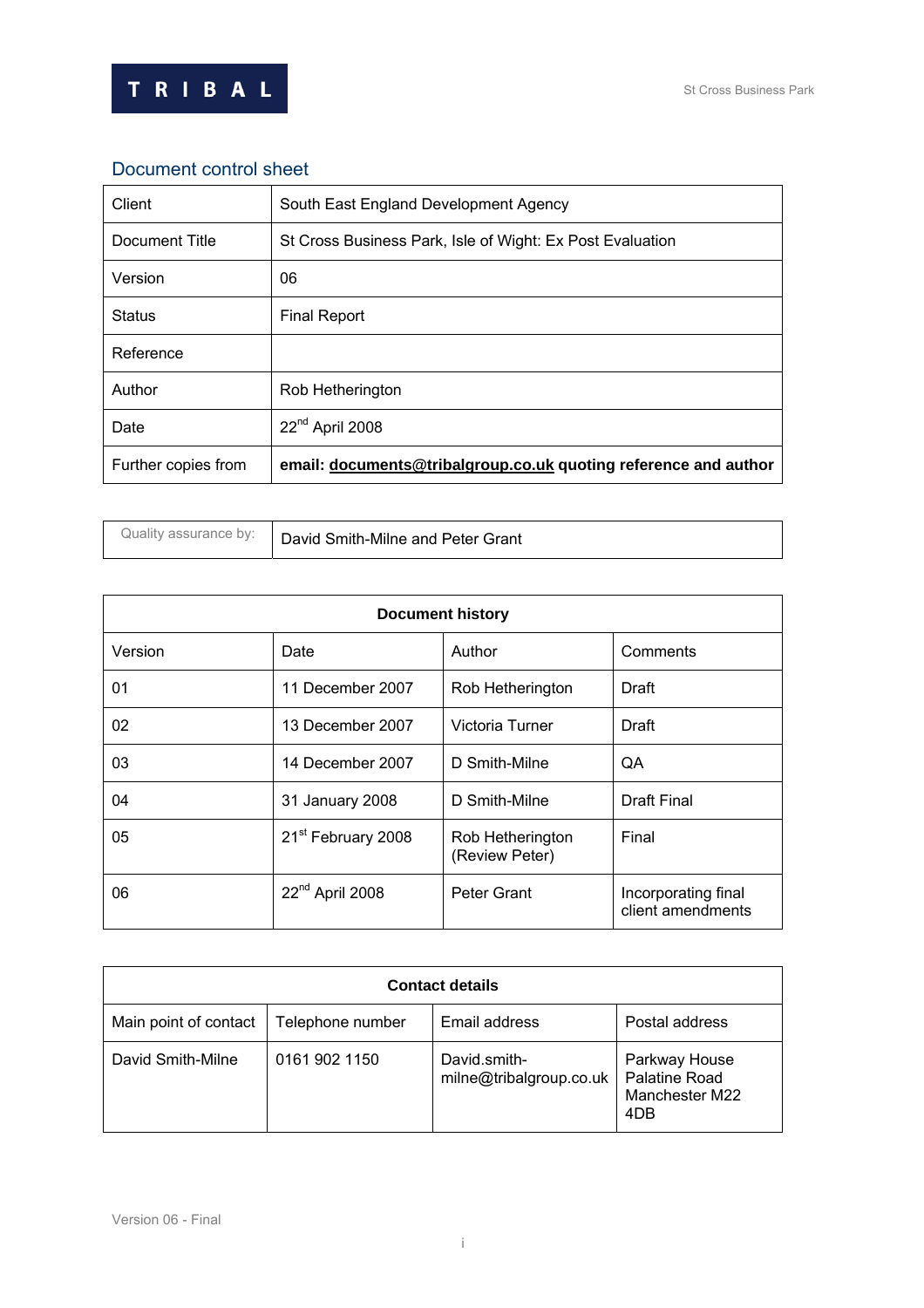

# **Contents**

| $\mathbf{1}$<br>1.1 |  |
|---------------------|--|
| 1.2                 |  |
| 1.3                 |  |
| 1.4                 |  |
| $\overline{2}$      |  |
| 2.1                 |  |
| 2.2                 |  |
| 2.3                 |  |
| 2.4                 |  |
| 3                   |  |
| 3.1                 |  |
| 3.2                 |  |
| 3.3                 |  |
| 3.4                 |  |
| 3.5                 |  |
| $\overline{4}$      |  |
| 4.1                 |  |
| 4.2                 |  |
| 4.3                 |  |
| 4.4                 |  |
| 4.5                 |  |
| 5                   |  |
| 5.1                 |  |
| 5.2                 |  |
| 5.3                 |  |
| 5.4                 |  |
| 6                   |  |
| 6.1                 |  |
| 1.2                 |  |
| 6.2                 |  |
| 6.3                 |  |
| 6.4                 |  |
| 6.5                 |  |
| $\overline{7}$      |  |
| 7.1                 |  |
| 7.2                 |  |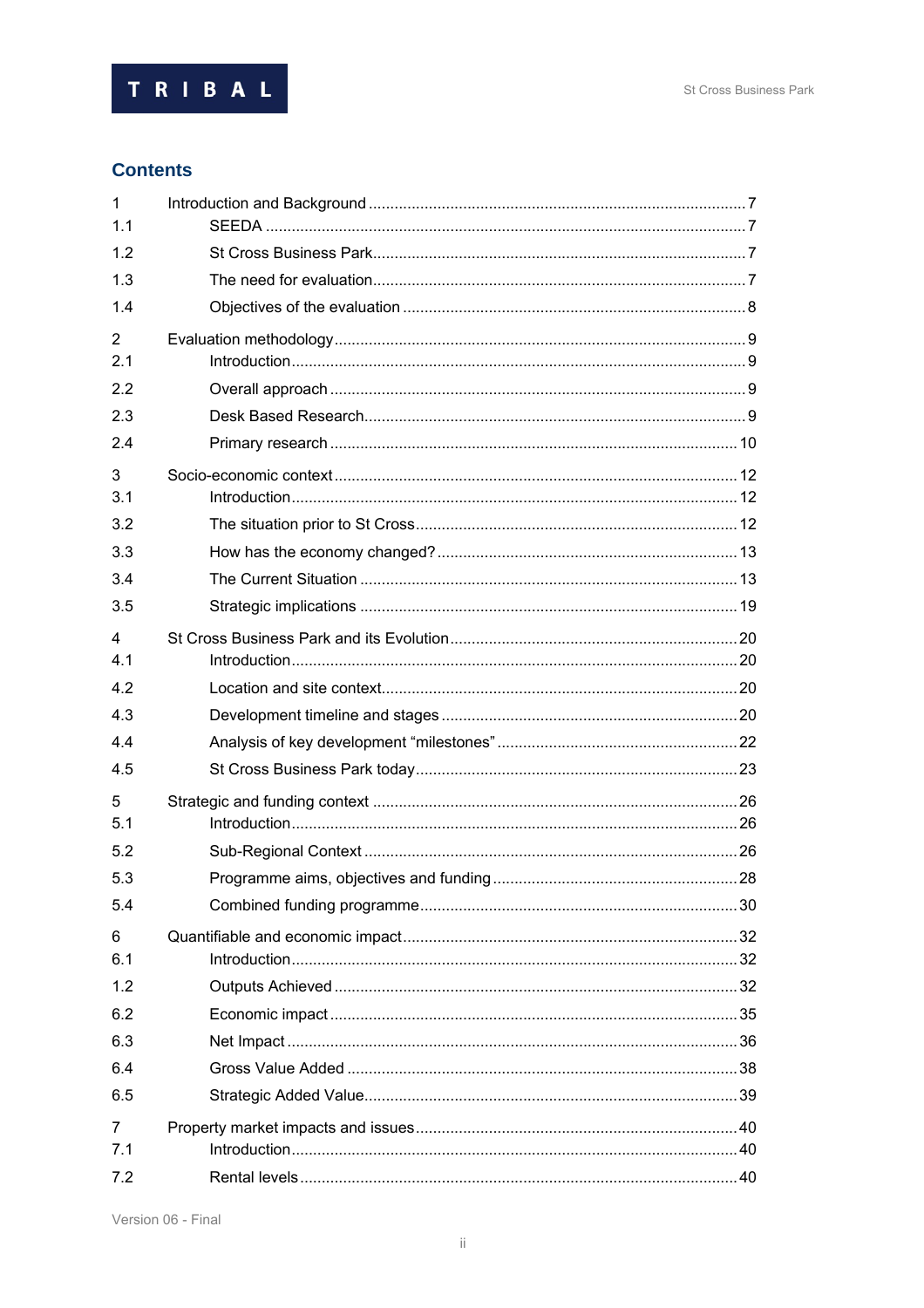

| 7.3 |                                                             |  |
|-----|-------------------------------------------------------------|--|
| 7.4 |                                                             |  |
| 7.5 |                                                             |  |
| 8   |                                                             |  |
| 8.1 |                                                             |  |
| 8.2 | The need for public investment at St Cross Business Park 43 |  |
| 8.3 |                                                             |  |
| 8.4 |                                                             |  |
| 8.5 |                                                             |  |
| 8.6 |                                                             |  |
| 9   |                                                             |  |
| 9.2 |                                                             |  |
|     |                                                             |  |

# **Figures**

# **Tables**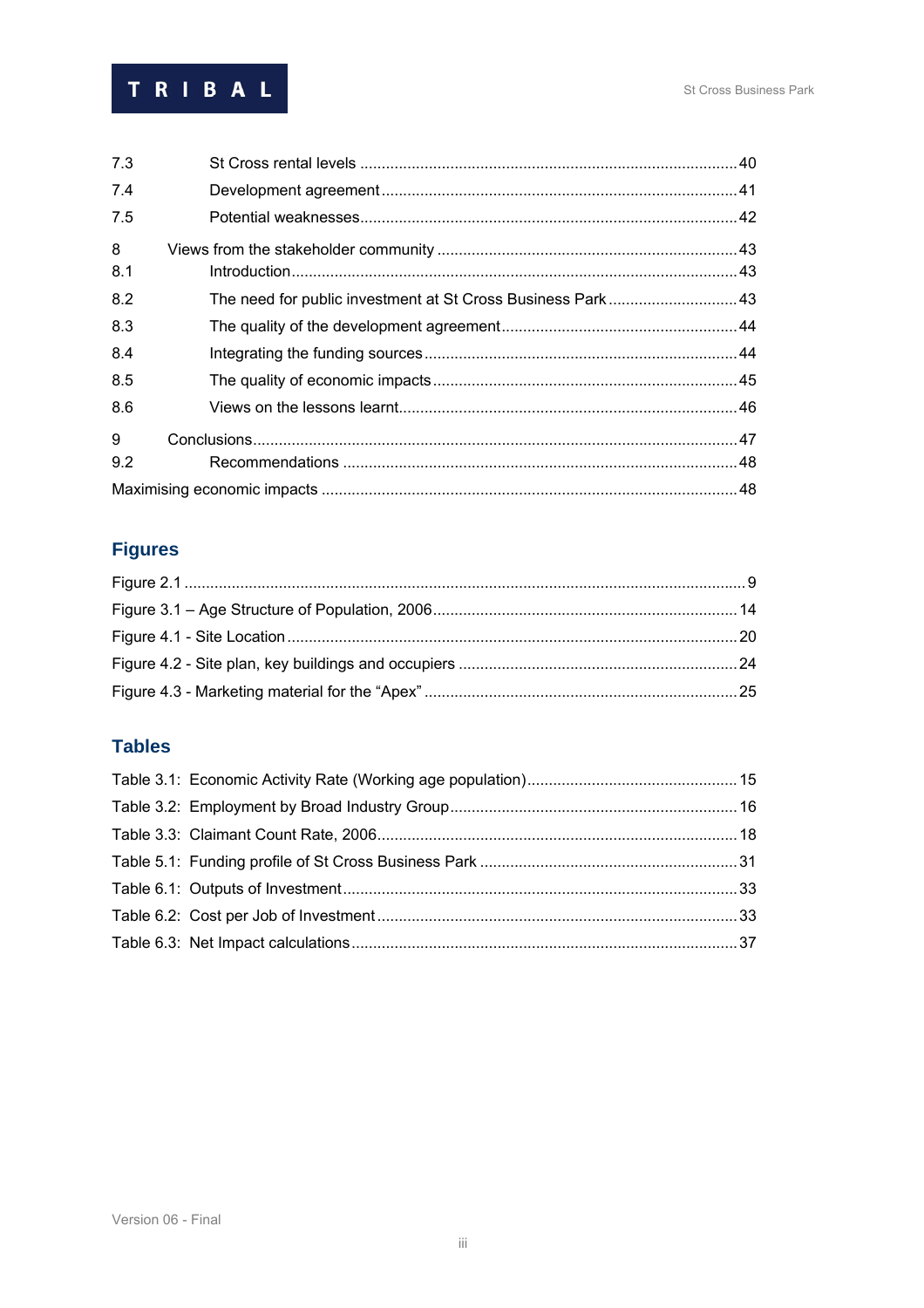# **Executive Summary**

**RIBAL** 

#### **St Cross Business Park**

- 1. St. Cross Business Park is situated on the Isle of Wight to the north of Newport It has a site area of approximately 12ha (29.7acres) and has been developed over ten main phases, which began in earnest in 1997. Today, it accommodates 35 businesses that are representative of a wide range of industrial sectors- many of the businesses are "high value" in terms of their Gross Value Added (GVA) contribution and the types of skills that they require from their workforce.
- 2. In all, some £6.4 million of public money has been invested into the development of the Business Park. This has come from three main sources: English Partnerships (via its Partnership Investment Programme, or PIP), Regional Selective Assistance (RSA) and the Single Regeneration Budget (SRB). Altogether EP provided just short of £3.2m of support, alongside this was just over £1.9m of support from the SRB programme (SRB also provided some running cost funding for the innovation centre). In addition one of the key tenants of the Business Park, Aerolaminates received just under £1m of RSA funding to relocate to the site. In total the public sector has contributed £6.4 million to development and operation of St Cross.

#### **The historical development at St Cross Business Park**

- 3. The development of St Cross has been undertaken in a number of phases not all of which required public sector support. Early public investment at St Cross addressed market failure in speculative development. This was attempted by providing funding for site preparation and infrastructure which signalled a commitment on behalf of public stakeholders that was intended to raise investor and developer confidence. Later investments were targeted at specific occupiers (in the case of RSA funds) or specific developments with the site (such as the enterprise Hub). Despite the clear ambitions to develop a viable business park on the site there was no long term strategy for public sector support or investment.
- 4. The phased approach to the development of St Cross Business Park reacted to both market conditions and funding availability. The approach allowed development to proceed when market conditions were favourable – thereby limiting risk to all parties. The same flexible approach meant that when funding opportunities arose then scope for new activity within the site were explored and in most cases accommodated.
- 5. We are of the view, however, that the ability to achieve this level of funding integration has partly relied on key individuals who have been employed originally by EP and now SEEDA who have adopted a longstanding involvement with the development of St Cross Business Park. These key individuals have been "entrepreneurial" in their approach to working with the site developer, funding organisations and the Isle of Wight Economic Partnership to align funding and development when appropriate.

#### **The value of the developments economic impact**

- 6. From a value for money standpoint (using the unit cost per job created at the measure of VFM) the St Cross Business Park performs strongly. Using historical information and output records, the unit cost per (gross) job created is just over £5,400. This compares favourably to national evaluative evidence which places an average unit cost per job created between £12,000 and £18,000.
- 7. The true economic impact of St Cross is measured by making adjustments to the outputs achieved through the investment to reflect their real effect on the local and regional economy. We have used a range of primary research methods to estimate these adjustments and we conclude the net economic impact is roughly 1,000 jobs. This reflects the fact that the we feel that a small proportion of the benefits that have occurred through the investment at St Cross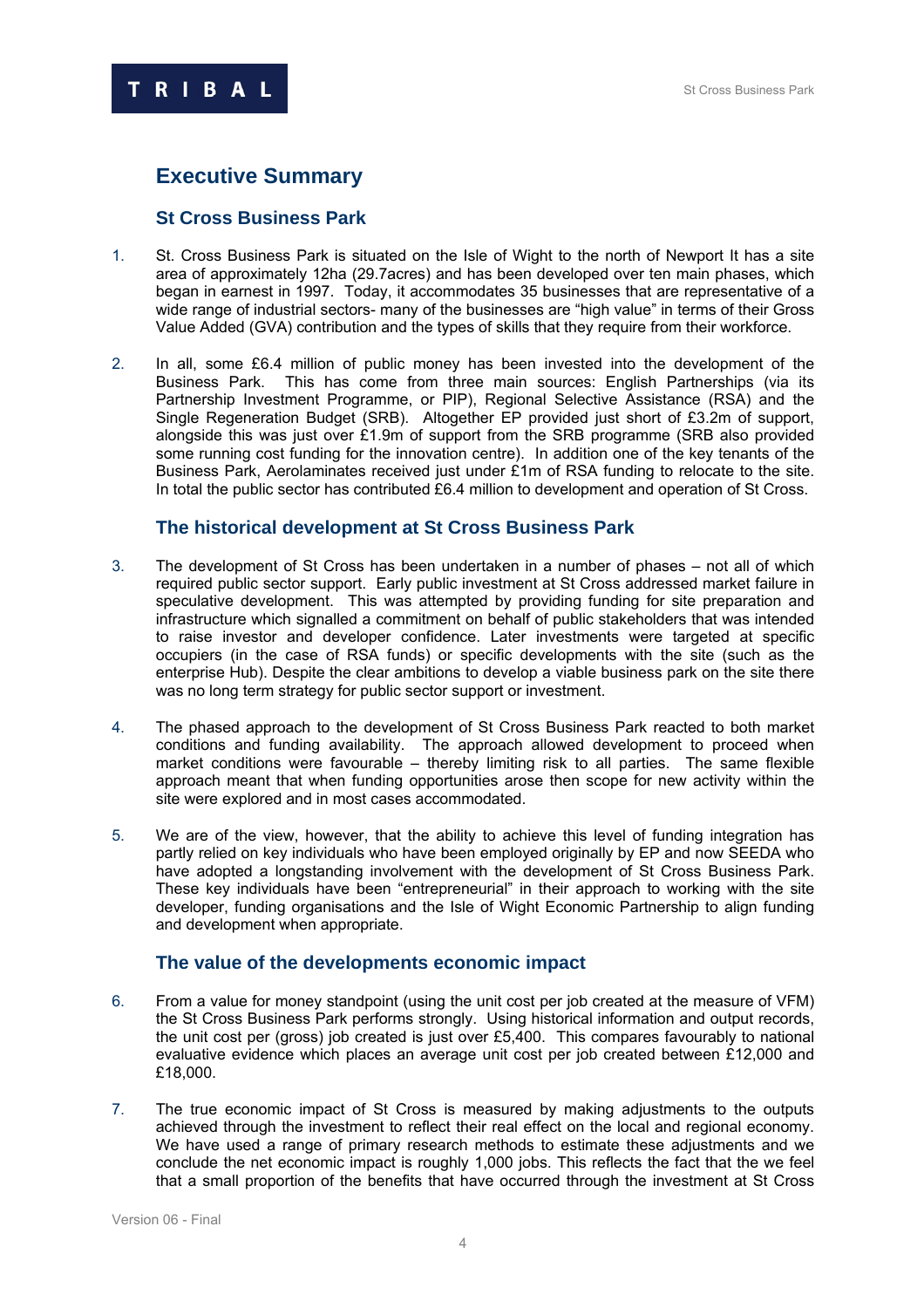

would have occurred without that investment – typically the jobs created by smaller companies who have taken space at the site, who are likely, given the nature of their businesses, to have taken other space on the Island. Nonetheless, the overall net effect remains a very positive one. Owing mainly to the quality of employment that the larger inward investors have brought to St Cross and the general skill levels evident on the site, the Gross Value Added effect of the St Cross Business Park is significant, estimated to be approximately £55 million. This is a significant return on the original £6.4 million public investment. The higher wage levels associated with occupiers on the site, together with their advanced manufacturing nature suggests a strong contribution to rising average GVA per head.

# **The impact of St Cross Business Park on the Island's property market**

- 8. Discussions with local and regional commercial and industrial agents continue to provide evidence of a market failure particularly for speculative development on the island. Rental levels are considered simply too low to allow for a reasonable return on investment and thus the activities of SEEDA are seen by the evaluators as relevant both to the historic market context and that prevailing today.
- 9. Despite unfavourable market conditions, St Cross Business Park has become a flagship for the Island's regeneration. We have been consistently impressed by the quality of business accommodation available on the site and it is undeniably a quality location and statement of achievement. The fact that it is likewise host to a range of high value generating employers only adds to this impact. However, it is not clear that this confidence in the local property market has manifested itself into tangible private sector investment.

# **Contribution to Local Objectives**

10. Given the changing socio-economic profile on the Island economic development focused promoting inward investment, encouraging local business growth and entrepreneurship. At a time when employment was faltering retention of employers on the island was important. Ensuring the continued presence of SP Systems and facilitating the relocation (within the wider South East) of Aerolaminates. These companies are significant employers, as well as generators of wealth and Gross Value Added in the South East. Facilitating their retention provides a strong rationale for public sector investment.

# **Economic Impact**

- 11. Of the 1,254 reported jobs on the site 90% (1,128) are taken by residents of the Isle of Wight with 5% being in the wider South East. This suggests that the programme has achieved a high level of *utility* – the programme has made a strong contribution to its objective of bringing jobs to the island. In terms of providing jobs that benefit the residents of the Isle of Wight the leakage from the project is just 10% (and only 5% at the regional level).
- 12. Moreover the majority of the jobs at St Cross are of relatively high value with employees typically educated to degree level or above performing technical jobs. The average wage levels of £22,760 is slightly above the average for the Island – for some firms the average is as high as £35,000 reflecting the advanced nature of their business.
- 13. The economic impact from the Business Park extends beyond jobs created. There is also a contribution to the wealth of the island (and the regional economy) through the creation Gross Value Added (a standard measure of productivity). A total contribution of some £55m to the regional economy is not an insignificant amount compared to the total wealth production for Hampshire and the Isle of Wight which is some £28bn. It also represents a considerable return on the public sector investment.
- 14. In order to compare the past public sector investment with the current contribution to GVA it is necessary to inflate the past expenditure to the current prices. The adjustment factor used for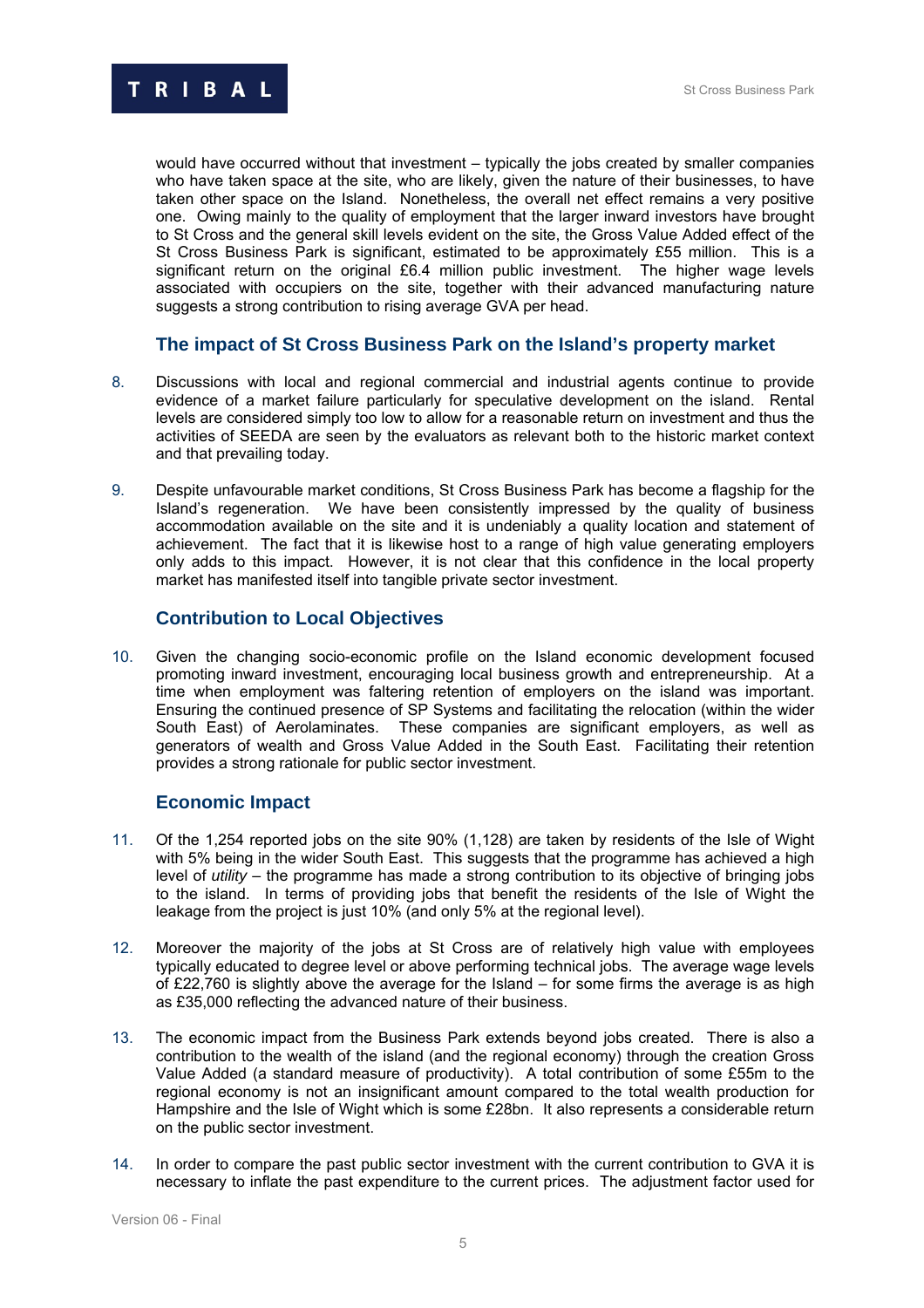

this – 3.5% per year - is set out in the HMT Guide to Public Sector appraisal. Making this adjustment of the £6.4m original investment worth some £8m in today's values. This implies that each £1 of public sector investment has created a £6.8 contribution to GVA.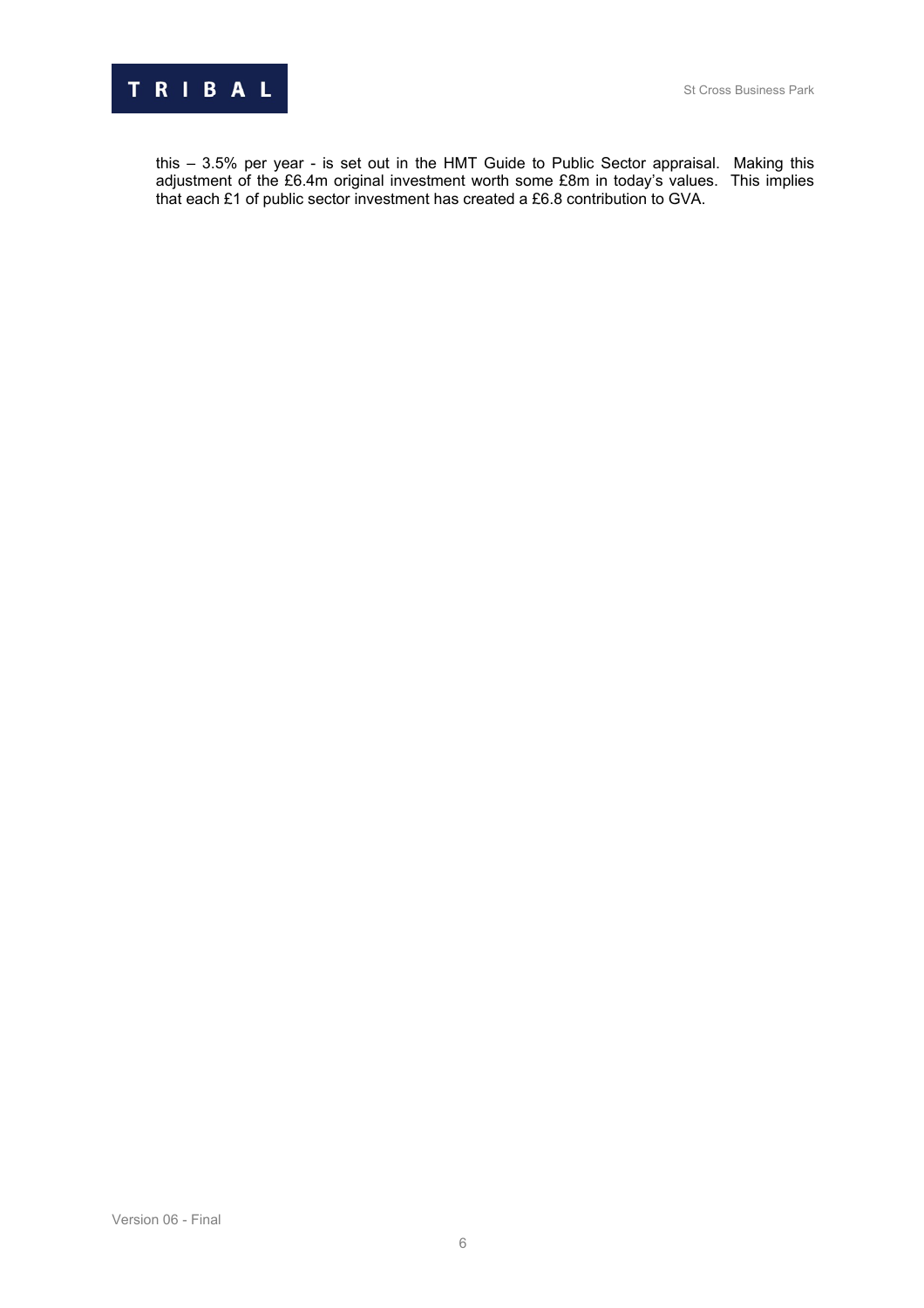# **1 1 Introduction and Background**

# **1.1** 9B**SEEDA**

1.1.1 The South East England Development Agency (SEEDA) is the Regional Development Agency (RDA) with responsibility for England's largest region. The South East covers the counties of Berkshire, Buckinghamshire, Hampshire, the Isle of Wight, Kent, Oxfordshire, Surrey and East and West Sussex and is home to around 15% of England's population – some 8 million people. In order to deliver its statutory remit SEEDA aims to create a prosperous, dynamic and inspirational region by helping businesses compete more effectively whilst safeguarding the natural resources and cultural heritage of the region.

# **1.2 St Cross Business Park**

- 1.2.1 St. Cross Business Park is situated on the Isle of Wight to the north of Newport. It has a site area of approximately 12ha (29.7acres) and has been developed over ten main phases, which began in earnest in 1997. Today, it accommodates 35 businesses that are representative of a wide range of industrial sectors- many of the businesses are "high value" in terms of their Gross Value Added (GVA) contribution and the types of skills that they require from their workforce.
- 1.2.2 Since the beginning of the development of St Cross Business Park, the aspiration was to create a "high quality" business location that would help to deliver the Island's strategic investment priorities. Of course, owing to the length of time over which the Business Park has developed, the specific nuances of these strategic priorities have evolved. Broadly, they have tended to focus on: creating a climate for investment; attracting new investment; encouraging new business creation; supporting and developing indigenous businesses; improving the skills and employability of people living and working on the Island.
- 1.2.3 In all, some £6.4 million of public money has been invested into the development of the Business Park. This has come from three main sources: English Partnerships (via its Partnership Investment Programme, or PIP), Regional Selective Assistance (RSA) and the Single Regeneration Budget (SRB). During the period 1997-99 these three funding streams were run separately (by English Partnerships, the Government Office for the South East and the SRB Partnership on the Island), however, with the creation of the Regional Development Agencies in 1999 they were integrated into programmes operated by SEEDA.

# **1.3 1.3 The need for evaluation**

1.3.1 SEEDA has launched an updated Regional Economic Strategy in 2006<sup>1</sup> and has subsequently developed an implementation framework. The evaluation will help to inform this process. In addition, all projects and programmes with a level of SEEDA grant greater than £1 million are subject to an evaluation. For these reasons a comprehensive evaluation of the St Cross Business Park has been commissioned. The focus of the evaluation is on the economic impact of the project on the Isle of Wight, whilst also identifying any areas of best practice and conversely any areas that should be avoided in the future. In addition, the evaluation reviews the different funding mechanisms and how well these have come together as a possible model for the integration of other projects that SEEDA is involved with where there may be more than one team, with differing objectives, involved in the delivery.

<sup>1</sup> SEEDA (2006) *The Regional Economic Strategy 2006-2016 A Framework for Sustainable Prosperity*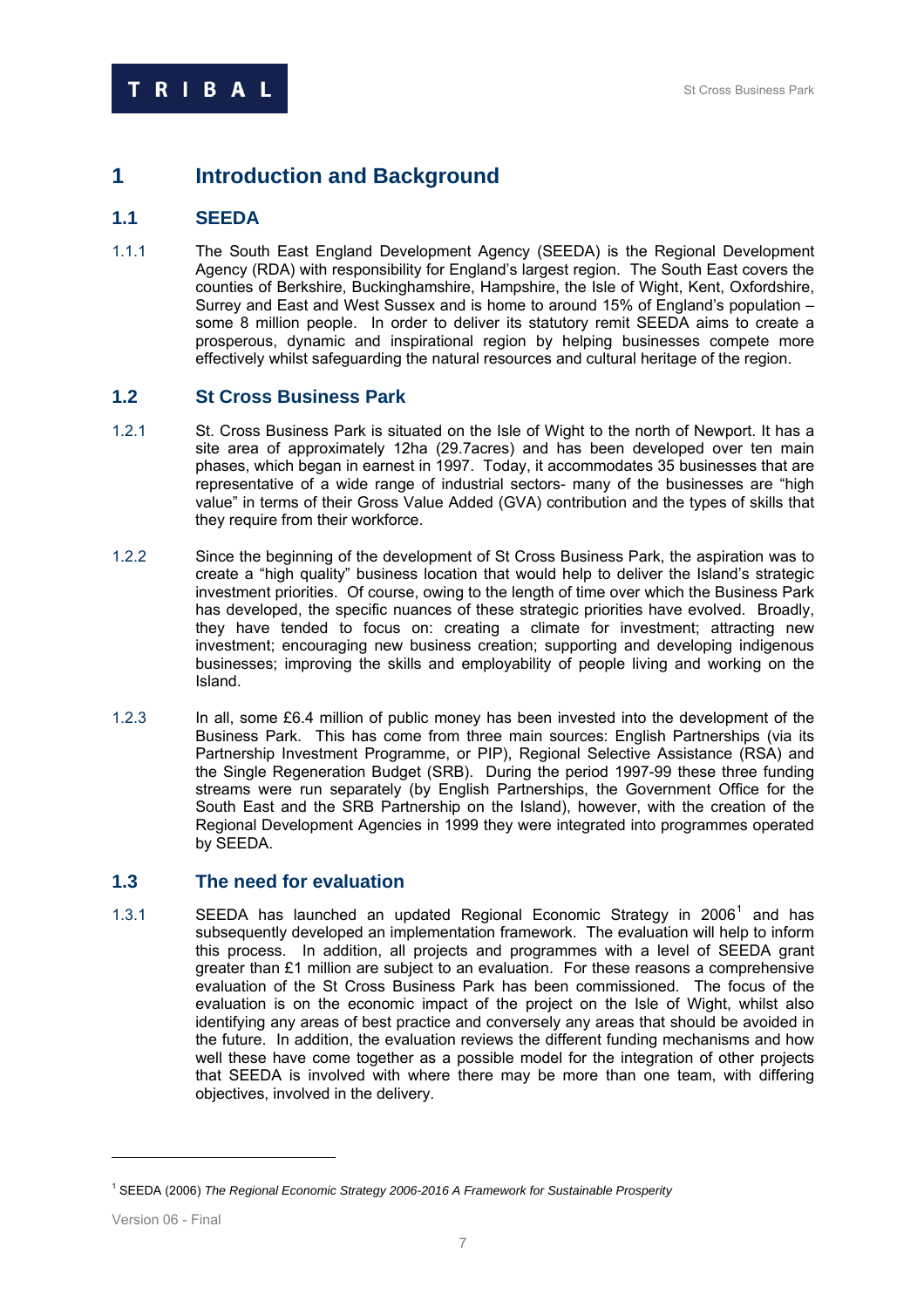# **1.4 Objectives of the evaluation**

- 1.4.1 The brief that has quided the work of the evaluators is appended at Appendix A. The main questions contained within the brief are:
	- To what extent have the projects individually met their original objectives, including objectives set out in their related proposal and appraisal documents?
	- Have the projects had more impact collectively or are the projects' impacts very much in isolation?
	- To what extent, if any, can private investment, in and around the local and wider strategic area, be attributable to SEEDA's investment in the schemes?
	- What are the gross and net (adjusted for displacement, deadweight and leakage) outputs from the project?
	- How far has the project met RES/ Corporate Plan objectives and Public Service Agreement targets?
	- How many new companies have set up in the Business Park?
	- How many companies have relocated to the Business Park?
	- How many of the companies would have relocated off the Island if the development had not taken place?
	- Has there been any change in unemployment rates that can be attributable to the development?
	- $\blacksquare$  What is the current attitude of those working on the site is it still the same as when they first moved onto the site?
	- What the pattern is of spend, activities and leverage across each project?
	- Have the projects offered value for money?
	- Can the work of the projects be sustained in the future, has an exit strategy been developed?
	- Were there any specific challenges that were experienced by the projects and if so, how were these overcome?
	- How effective are/were the delivery arrangements?
	- How effective were the funding mechanisms?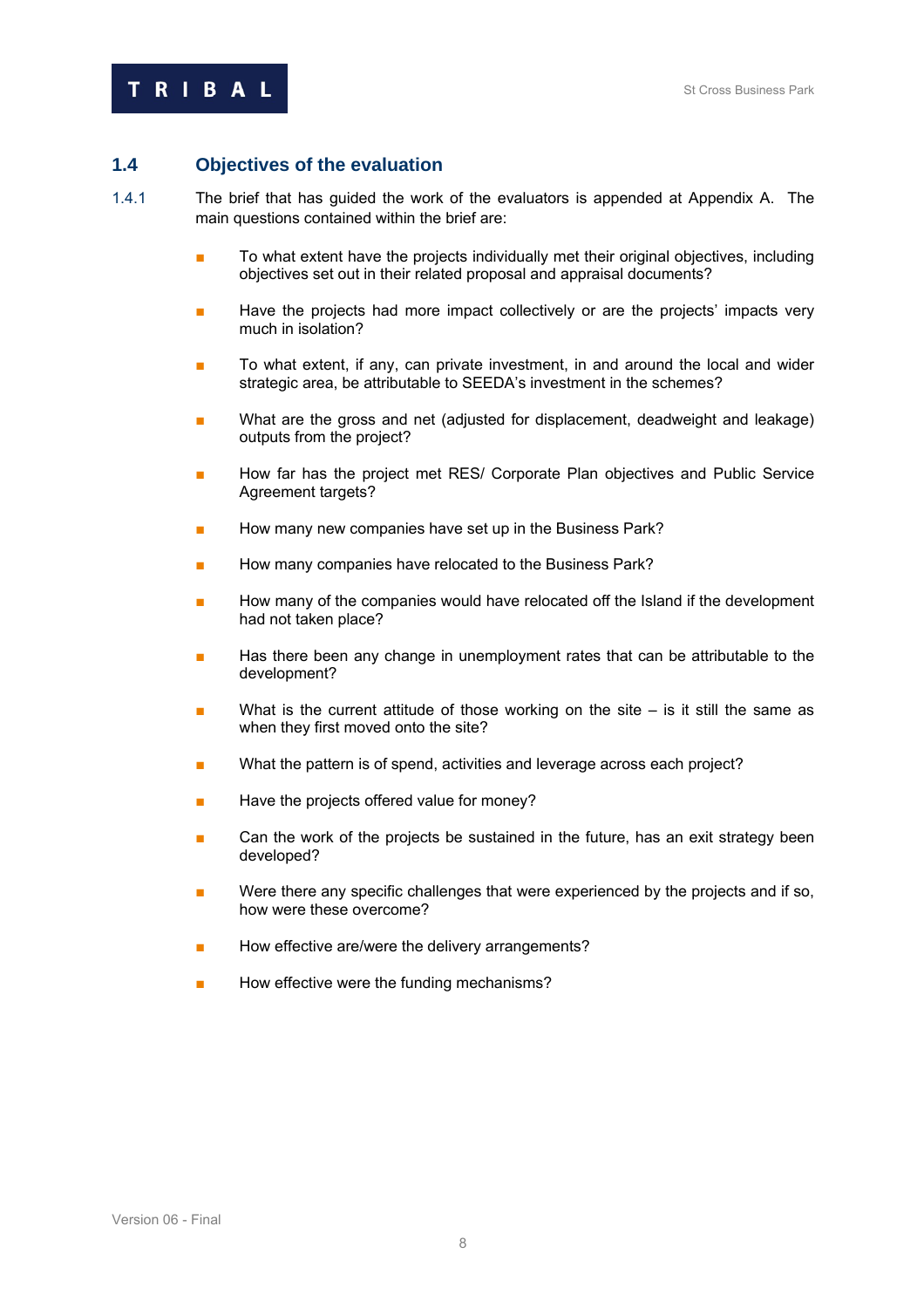# **2 1BEValuation methodology**

# **2.1 113BIntroduction**

2.1.1 This evaluation has used a combination of primary and secondary research methods. These are described in detail in the accompanying "Evaluation Plan" (see Appendix B) and are summarised briefly in this section.

# **2.2 Overall approach**

- 2.2.1 Three key strands of activity have been undertaken: a background review of key documentation and literature; an analysis of background material and data collected as a consequence of the funding and monitoring processes; and the collection and interpretation of primary evidence from key stakeholders and projects beneficiaries (the tenants of the business park).
- 2.2.2 This overall approach is summarised in Figure 2.1



# **Figure 2.1**

# **2.3 15Bbs** Desk Based Research

#### 2.3.1 **Analysis of Monitoring Data**

2.3.2 60B An initial review of the files concerning the development of the project has been undertaken. This has provided key financial information on the grant and construction costs as well as key legal documents setting out the terms of engagement and conditions of grant.

# **Key Findings**

1. Despite the project having evolved over a number stages and despite the fact that it has been funded through a number of different funding streams, the quality of background material (files, monitoring returns, key legal documentation and so on) held by SEEDA is exceptionally high.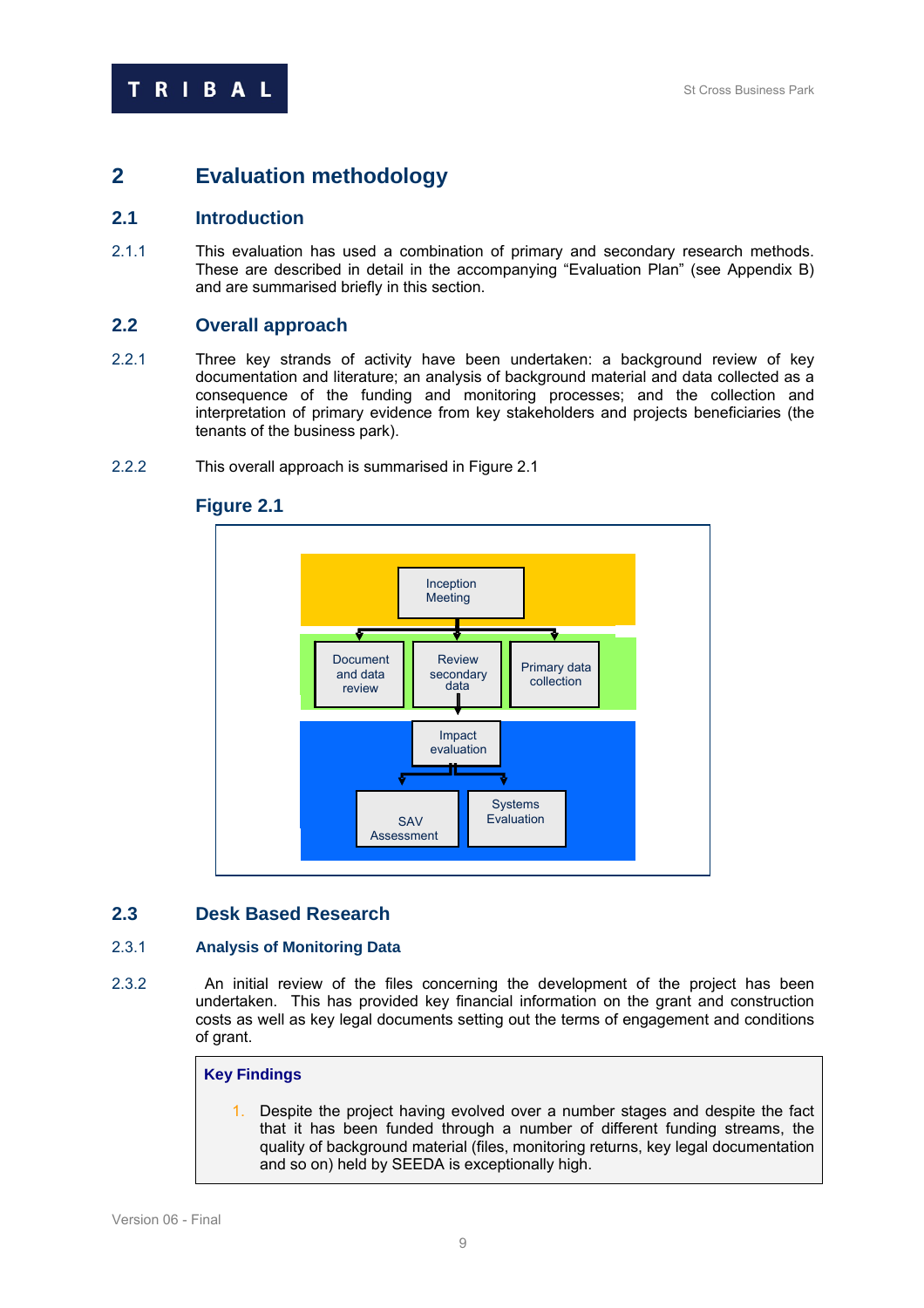

- 2. SEEDA has demonstrated good practice in its role of administering the grant programmes since it took that responsibility in 1999 through diligent quality control and record keeping.
- 2.3.3 618 618 618 61Bs were particularly detailed in respect of project administration, they were less detailed on the socio-economic conditions of the Island and the strategic need for the investment. In our view this reflects more so on the changing nature of economic development practice over the last 10 years than it does on the application of good practice. There is currently a much greater emphasis on the need to prove issues of market failure than there was say ten years ago and this change in emphasis is reflected in record keeping and decision making evident within the project files.

#### 62B**Review of Socio-economic Conditions**

- 2.3.4 **Example 1 Fartly in response to the lack of socio-economic information, the evaluators have** prepared a detailed statistical baseline that describes the context and how this has evolved over the course of the development of St Cross Business Park. This has helped with analysing such issues as:
	- $\blacksquare$  The cost effectiveness of the investment.
	- $\blacksquare$  The economic impact of the investment.
	- $\blacksquare$  The extent to which the investment has responded to changing market conditions.
	- $\blacksquare$  The analysis of a counterfactual / do nothing scenario.
- 2.3.5 The policy and socio-economic context has been established for a baseline position at 1995 (when the initial purchase of the site was considered by EP); 1997 (when EP negotiated gap funding support) and 2005 (the latest date for which comprehensive data is available).

# **2.4** Primary research

#### **Stakeholder Consultations**

- 2.4.1 69BA Series of face to face consultations with key stakeholders has been held. These consultations followed a semi-structured format with a series of set questions but with scope for consultees to add their own views and emphasis. The list of stakeholder consultees is included within Appendix C, but broadly included organisations and individuals that have had or should have had a strategic interest in the programmes and those organisations that have had an operational involvement in the programmes and economic development of the Island.
- 2.4.2 The aim of the consultations was to address the issues of strategic fit and Strategic Added Value for St Cross.

#### **St Cross Business Park Occupier Survey**

- 2.4.3 As part of the evaluation a survey of businesses that currently occupy premises on the St Cross Business Park was undertaken. We are pleased to report that a response rate of 40% was achieved from the 35 occupiers of the Business Park.
- 2.4.4 The success of this has been attributable to "warming up" occupiers to the study and highlighting its relevance to them and flexibility in the survey methods employed – some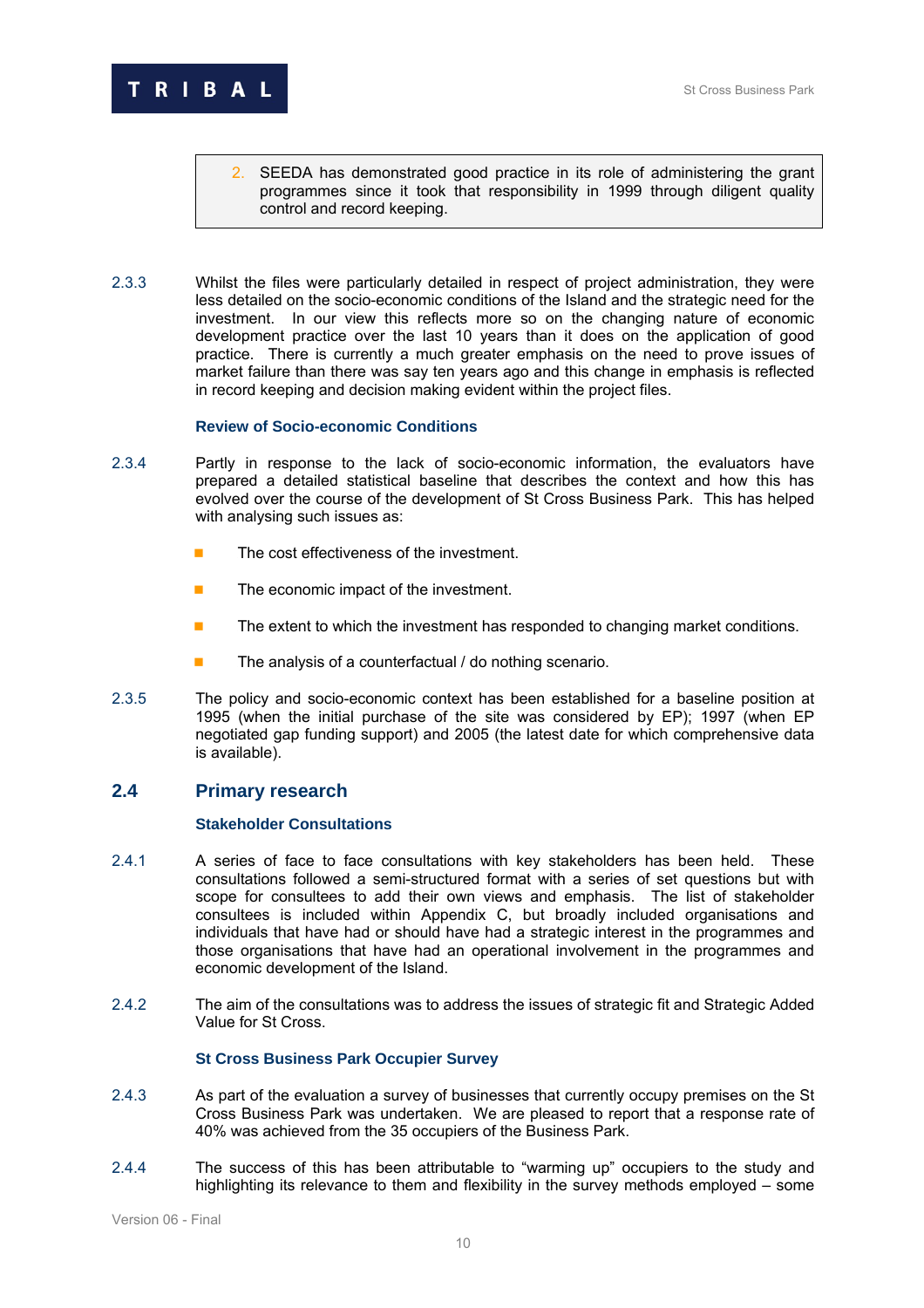companies could talk to us face to face others were able to complete and post / fax / email a specific questionnaire.

2.4.5 In addition to the main survey exercise we also held in depth interviews with two of the largest occupiers. These addressed all of the main issues covered within our survey, but also allowed more detailed discussions on employment characteristics and so on.

#### **Production of an Interim Report**

- 2.4.6 Following the completion of the main research programme, we produced an interim report. Key areas that were covered were:
	- The Policy Context;
	- Baseline Measures, Performance Indicators and Evaluation of Outputs;
	- The Evidence Base:
	- Consultation Results Project Managers and Stakeholders:
	- Survey Results.

#### **Final Report and dissemination event**

2.4.7 All the information drawn out in the interim report and the feedback received in relation to it has been synthesised into a Draft Final Report. Following its production a dissemination event was held to discuss and debate the main conclusions and recommendations. A summary of the event is included at Appendix D.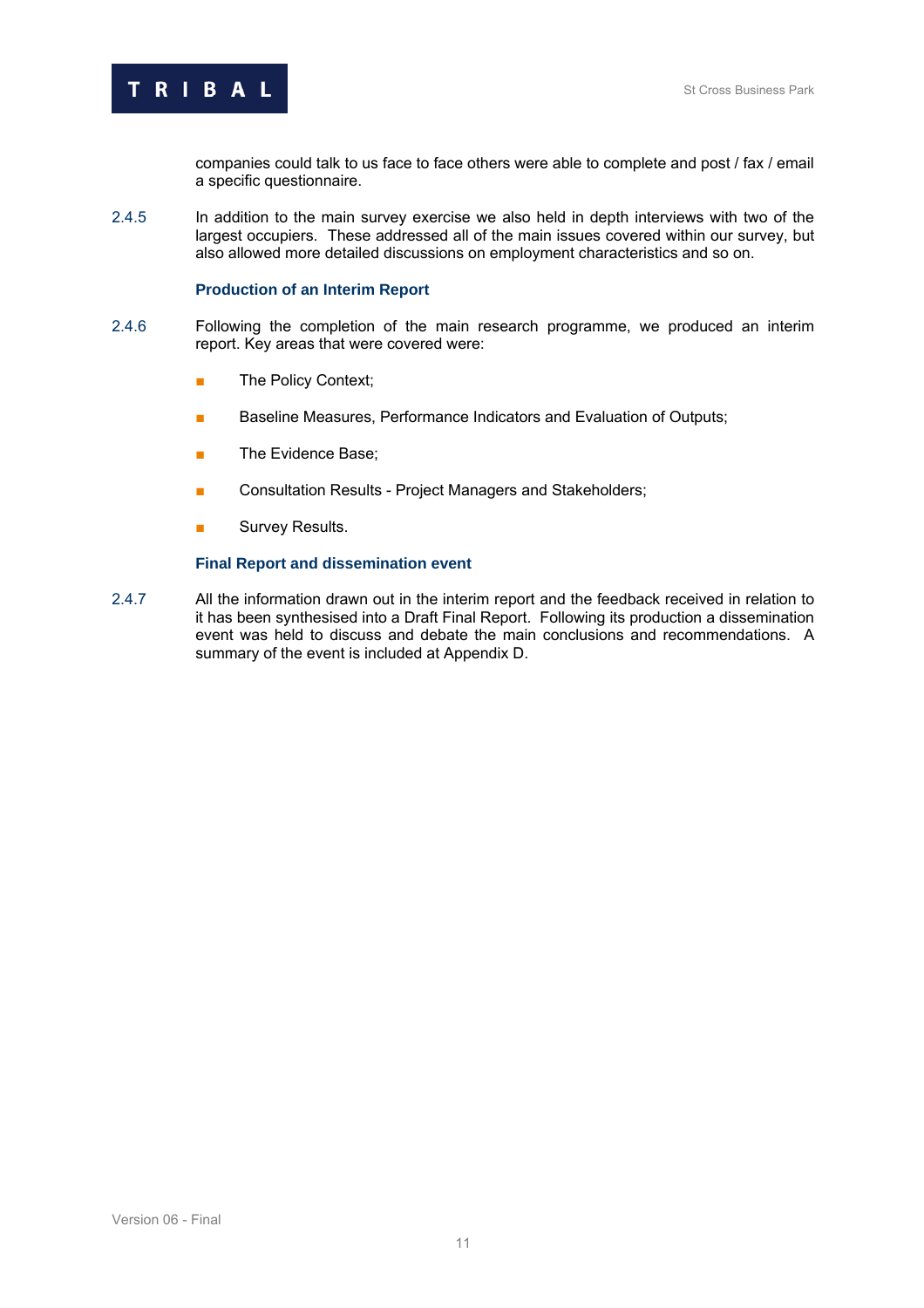# **3** 2B**Socio-economic context**

## **3.1 Introduction**

- 3.1.1 This section provides a baseline analysis of the Isle of Wight's economic position in a regional and national context. The analysis provides an important context to the development of St Cross Business Park, in both public policy terms and also in terms of the forces that have helped to shape market interest in the development.
- 3.1.2 The section has two main purposes:
	- To establish the current socio-economic profile of the Isle of Wight compared to the South East and England; and
	- To develop an understanding of how the island has changed since the development of the St. Cross Business Park.
- 3.1.3 Both these pieces of analysis help to set the context and a baseline position against which the investment at St Cross can be understood.

#### **3.2 18BThe situation prior to St Cross**

- 3.2.1 In the early 1990s the economy of the Isle of Wight was significantly underperforming in comparison to the wider South East. Lack of investment and concentration of declining industries conspired to exacerbate the impacts of a weak global economy. The result was a localised economy with significant structural weaknesses:
	- **High unemployment** compounded by a reliance on seasonal and part time work in the tourism sector and the lowest average male earnings in the UK. Unemployment concentrated in the 19-34 age groups who accounted for 46% of the unemployed in 1997<sup>2</sup>, whilst the overall population was made up of a high percentage of retired people on relatively low incomes.
	- **A skills shortage** suffering from increasing skills shortages<sup>3</sup>, low level of IIP recognitions, a low level of higher academic achievement and an area where 15% of the workforce fail to gain qualifications at all.  $24\%$ <sup>4</sup> of Island employers experienced skills shortages and 24% had difficulty recruiting (particularly in professional, managerial, technical and IT occupations).
	- **Lack of Investment** there had been no new hotels built for almost 50 years, industrial development had generally been subsidised by the public sector and the level of population had been too low for the provision of some services and facilities $^5$ F.

2 NOMIS, 1997.

<sup>&</sup>lt;sup>3</sup> South East Region's Skills Strategy (1998)

<sup>4</sup> WTE 1997 Employer Survey

<sup>&</sup>lt;sup>5</sup> "Open for Business - A plan for Jobs" The Island Regeneration Strategy (April 1998-March 2001)

Version 06 - Final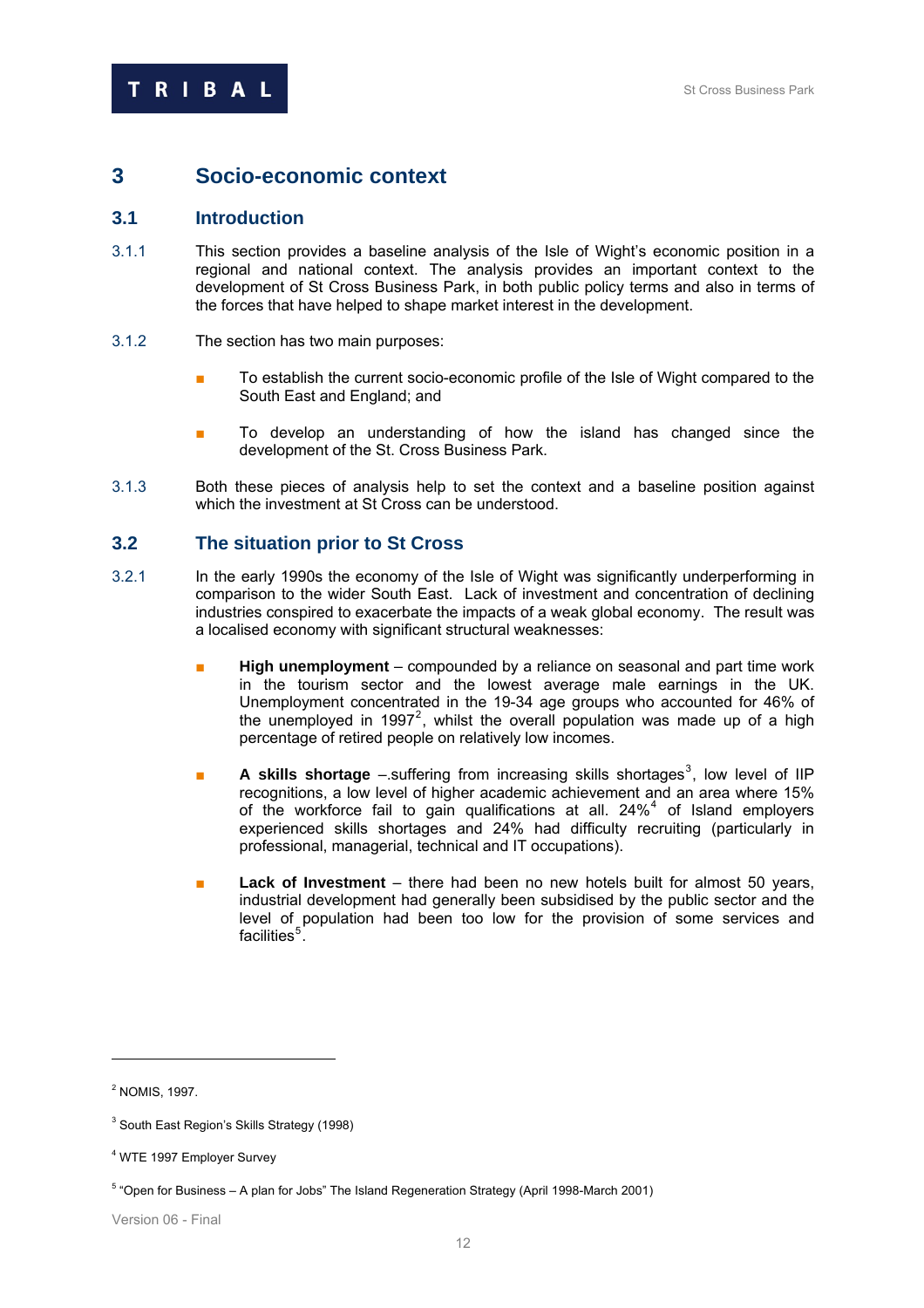

**Sectoral Reliance** - on tourism, defence related and public sector industries and lower levels of those employed as Managers and Administrators compared to the South East and England.<sup>6</sup>

# **3.3 How has the economy changed?**

- 3.3.1 Over the last 10 years the socio-economic conditions of the Isle of Wight have improved in line with a steady improvement in the performance of the national economy. The population of the Island has increased at almost twice the regional rate- by some 9% since 1995 compared with just a 5% increase across the South East. However the population growth has been driven by in-migration of older people (especially those aged over 50) who are drawn to the Isle of Wight as a retirement location. Alongside this there has been an out migration of younger people (those aged 16-24) which exaggerates the population skew to the older age ranges with those aged over 50 accounting for a greater proportion than the national average.
- 3.3.2 Although the number of people in work has increased significantly since 1995 economic activity rates have fallen – driven by the increase in the number of people who have relocated to the island after taking early retirement. Consequently the economic activity rates appear to have been falling and are now well below the regional average (at 77.1% compared to 82.1%). Unemployment on the Island now stands at 1.9% which compares favourably with the national average (2.2%) but is slightly worse than the regional average (1.3%). In 1995 unemployment rates on the island were above the national average (at 7.5% compared to 6.4%) and were well above the regional level of 4.7%.
- 3.3.3 Alongside the increase in employment productivity which has risen by some 40% since 1995, the island now contributes some £1.4billion to regional GVA. However, due to the age structure of the population, GVA per head and productivity have not increased as impressively; GVA per head increased by just 22% from £8,400 to £10,270. Productivity as measured by GVA per employee has increased by just 8%. The increase in productivity has been accompanied by a slight shift in the industrial composition on the Island. Distribution, hotels and restaurants have increased their dominance on the Island (in terms of both employment and number of enterprises). Employment in public administration has also increased. Manufacturing employment is still above the regional average but at 10% has fallen by almost one third since 1995.

# **3.4 The Current Situation**

#### **Population**

- 3.4.1 In 2006, 138,500 people lived on the Isle of Wight, equivalent to 1.68% of the South East total. 56.7% of the population in 2006 were of working age, below the South East average of 61.5%, and England at 62.2%.
- 3.4.2 The Isle of Wight has a noticeable higher proportion of its population in the older age groups (55+) compared to both the South East and the England average. Figure 3.1 illustrates the structure of the population according to Mid Year Population estimates (2006), showing that the Isle of Wight has significantly more of the population in the age group of 55 and over. The 'ageing-population' of the Isle of Wight is reinforced by a below average number of people in the younger age groups, and especially in the ages 20 – 39 – reinforcing the skewed population of the Island.

<sup>&</sup>lt;sup>6</sup> Local Labour Force Survey, 1995, 1997.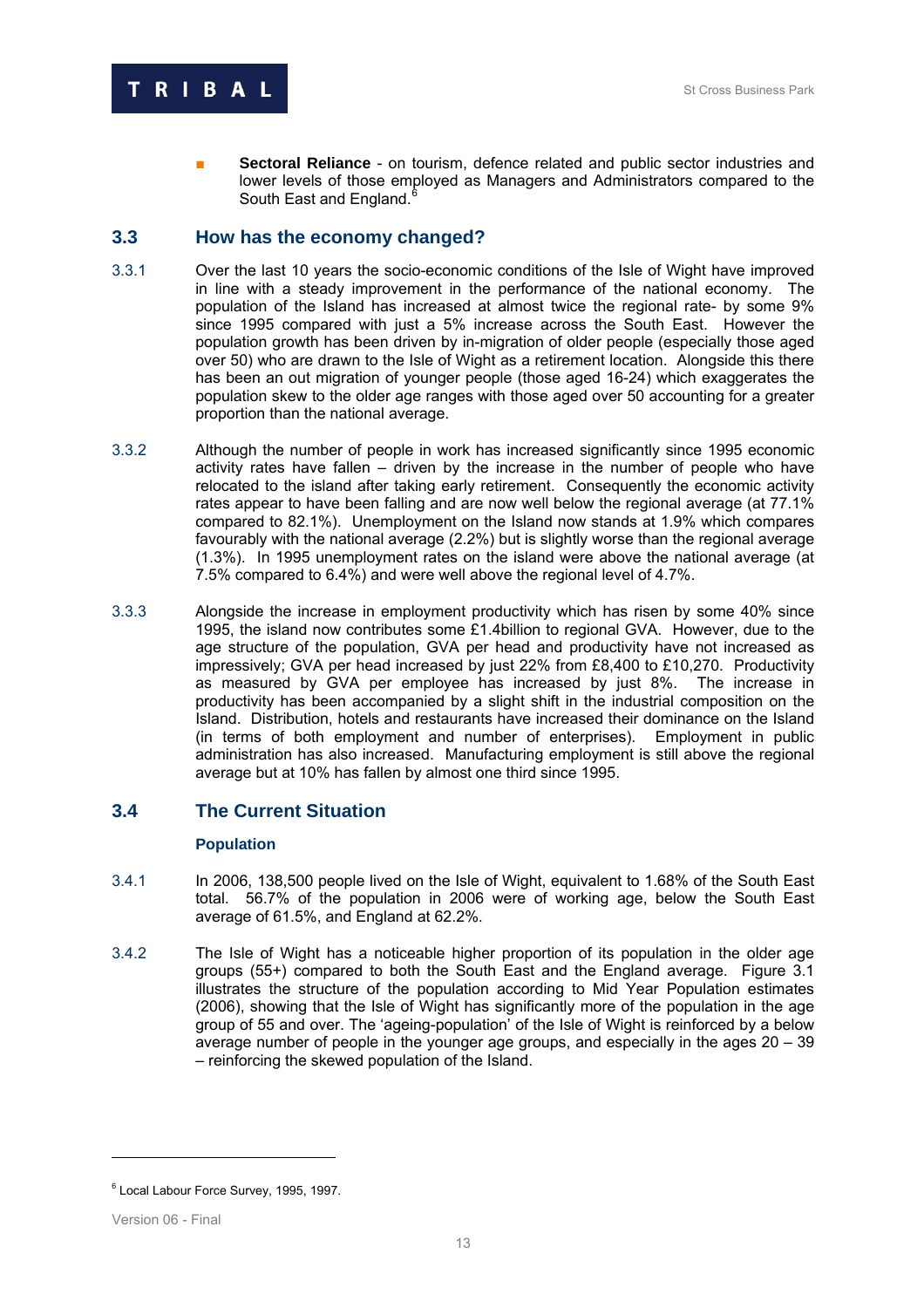



# **Figure 3.1 – Age Structure of Population, 2006**

Source: ONS Mid-Year Population estimates

#### **Population Change**

- 3.4.3 Mid year population estimates indicate that the Isle of Wight has experienced considerable population growth over the period from 1995-2006, with a 9% increase in population – this is equivalent to an additional 12,300 people. This growth exceeds the level in the South East (6%) and is almost double that experienced in England (5%).
- 3.4.4 The percentage change in population from 1995-2006 according to age group shows that the changes in population structure on the Isle of Wight have mainly been in the same direction as the patterns regionally and nationally. There are however some exceptions to this, with the early-retirement age groups (55-59 and 60-64) having grown more rapidly on the Isle of Wight – 32% and 31% respectively – compared to more modest growth in the South East (26% and 18%) and England (23% and 14%). Conversely, the numbers of aged 1-4, 5-9, 25-29 and 30-34 have fallen over the period.
- 3.4.5 The effect of this demographic profile of the Isle of Wight is that it remains heavily skewed towards the older age groups - every age group above 50 years accounts for a greater proportion of population on the Island compared with the South East and England

#### **Migration**

3.4.6 In the Isle of Wight, there was an inward flow<sup>7</sup> of 4,900 people over the period from 2004-2005 and an outward flow of 3,600. This leaves a balance of 1,300 indicating that more

 $<sup>7</sup>$  Internal migration estimates measure in, out and net flow by age and gender for all local and former health authorities in</sup> England and Wales. Internal migration estimates are based on patients moving and changing their doctor as they change address. The NHS Central Register (NHSCR) records movements of patients between Health Authority areas (HAs). When a NHS patient moves to a new HA and changes their GP, this change is recorded by the NHSCR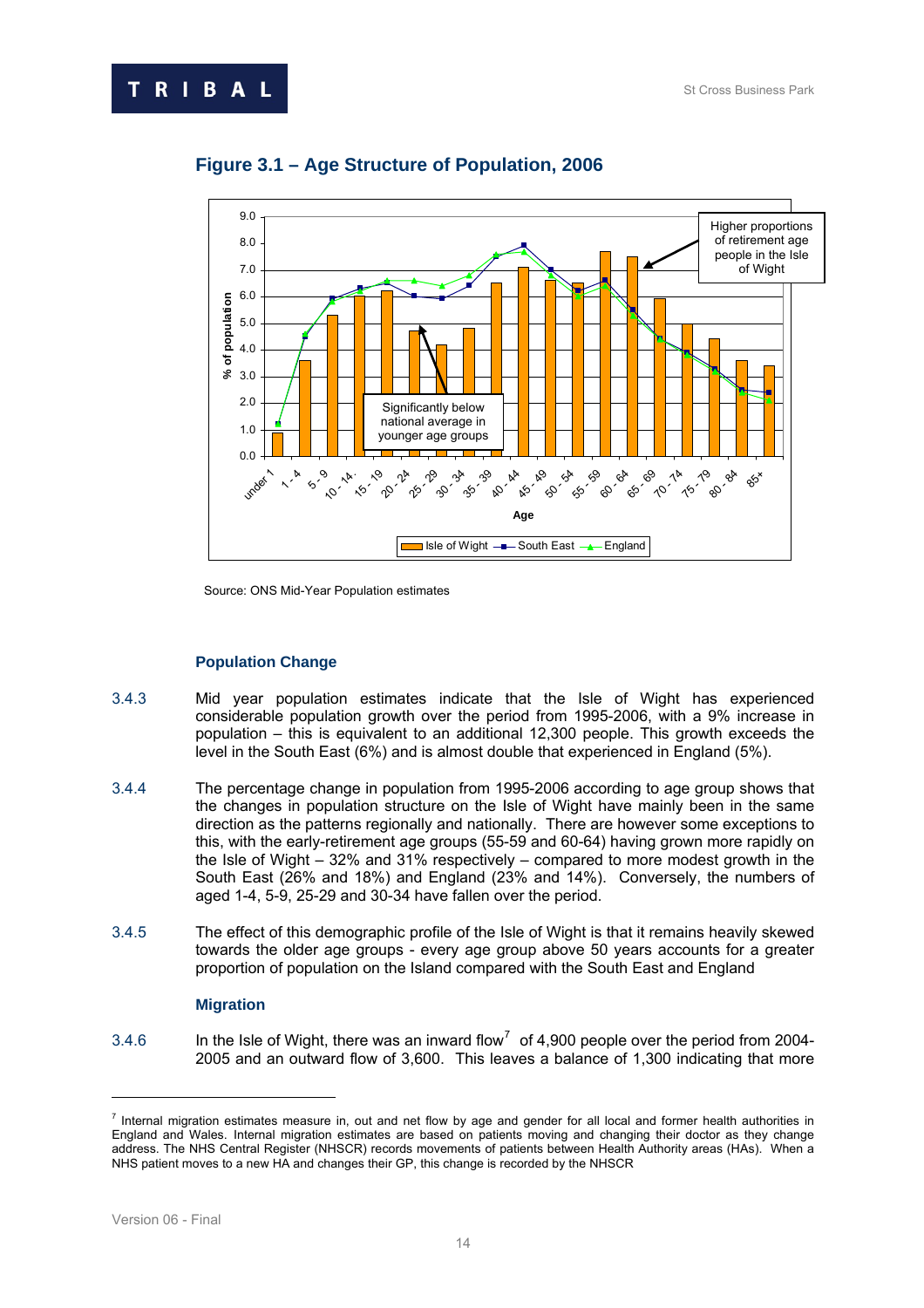people came to the Isle of Wight than left over the period. Although the gross flow of people has been positive since 2002, inflow levels for 2004-2005 were at the lowest level over this period. Analysis of internal migration by age groups shows that there was a net loss of the 16-24 age group over the 2004-2005 period. This could be related to the movement of young people away form the Isle of Wight for higher and further education. All other age groups experienced a net increase in internal migration – particularly the 25- 44 age group.

#### **Key Findings**

- 3. Buoyed by improving economic conditions the population of the Island has increased at almost twice the regional rate (by some 9% since 1995 compared with just a 5% increase across the South East).
- 4. However the population growth has been driven by in-migration of older people (especially those aged over 50) who are drawn to the Isle of Wight as a retirement location.
- 5. Alongside this there has been an out migration of younger people (those aged 16-24) which exaggerates the population skew to the older age ranges with those aged over 50 accounting for a greater proportion than the national average.
- 6. The future economic development of the Island should continue a focus on attracting inward investment to the Island and the encouragement of employment creating initiatives that will help support a balanced population and labour market.

# **Employment Patterns**

- 3.4.7 According to the ABI (Annual Business Inquiry) there were 56,600 economically active people on the Isle of Wight in 2006, 54,800 of which were in employment. There were 16,800 economically inactive people with an economic activity rate of 74.6%. This compares to 78.3% in the South East but above the England rate of 73.3%.
- 3.4.8 The economic activity rate on the Isle of Wight has fluctuated significantly since 1995. Although the total number of economically active people has grown on the Island, the overall percentage has fallen when comparing 1995 to 2006. This differs from the pattern regionally and nationally, which are much more consistent.

| Year                                                         | <b>Isle of Wight</b> |               | <b>South East</b> |      | <b>England</b> |               |  |
|--------------------------------------------------------------|----------------------|---------------|-------------------|------|----------------|---------------|--|
|                                                              | <b>Number</b>        | $\frac{9}{6}$ | <b>Number</b>     | $\%$ | <b>Number</b>  | $\frac{9}{6}$ |  |
| 1995                                                         | 55.000               | 81.6          | 3,836,000         | 82.0 | 22,948,000     | 78.6          |  |
| 1997                                                         | 50,000               | 75.6          | 3,905,000         | 82.2 | 23,084,000     | 78.6          |  |
| 2006                                                         | 56.600               | 77.1          | 4,099,900         | 82.1 | 24,121,100     | 78.6          |  |
| Source: ONS Annual Population Survey and Labour Force Survey |                      |               |                   |      |                |               |  |

# **Table 3.1: Economic Activity Rate (Working age population)**

Source: ONS Annual Population Survey, and Labour Force Survey

# **Employment by Industry**

3.4.9 The Isle of Wight has experienced a significant sectoral composition change since 1995. The non manufacturing sector has provided the bulk of job creation, with construction,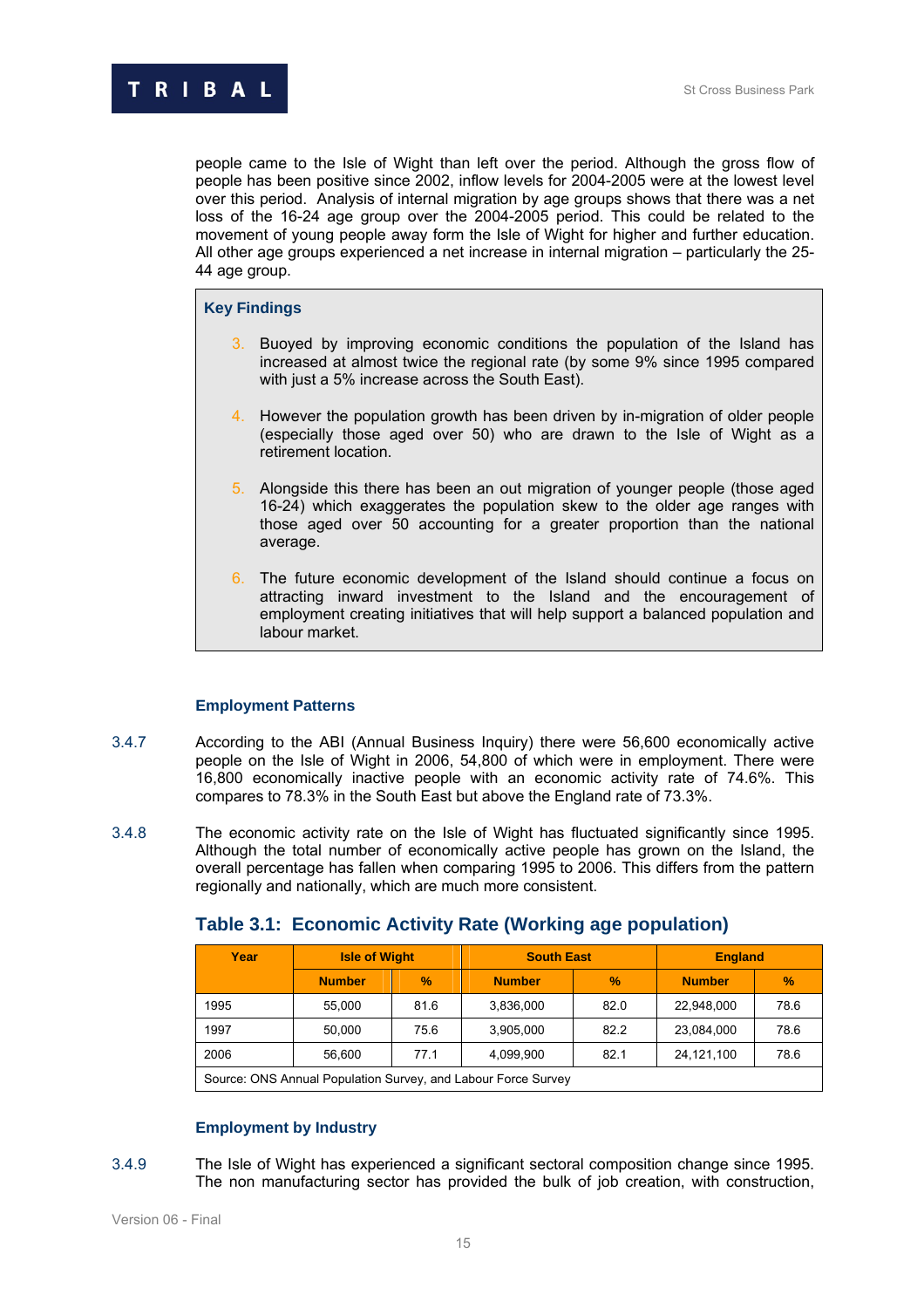

financial and business services and other - mainly public sector – services performing well. The agriculture and fishing industry groups have seen the largest percentage change since 1995, although they still account for a very small proportion of the overall employment structure.

|                                                                                                 | 1995   |         | 2005   |         | 1995-2005 |  |  |
|-------------------------------------------------------------------------------------------------|--------|---------|--------|---------|-----------|--|--|
| <b>Broad Industry Group</b>                                                                     | number | percent | number | percent | % change  |  |  |
| Agriculture and fishing                                                                         | 55     | 0.1     | 497    | 1.0     | 88.9%     |  |  |
| Energy and water                                                                                | 89     | 0.2     | 257    | 0.5     | 65.4%     |  |  |
| Manufacturing                                                                                   | 5,566  | 14.6    | 4,824  | 10.0    | $-15.4%$  |  |  |
| Construction                                                                                    | 1,042  | 2.7     | 807    | 1.7     | $-29.1%$  |  |  |
| Distribution, hotels and restaurants                                                            | 12,954 | 33.9    | 17,172 | 35.7    | 24.6%     |  |  |
| Transport and communications                                                                    | 1,757  | 4.6     | 1,724  | 3.6     | $-1.9%$   |  |  |
| Banking, finance and insurance, etc.                                                            | 3.034  | 7.9     | 3,496  | 7.3     | 13.2%     |  |  |
| Public administration, education & health                                                       | 11,551 | 30.2    | 16,441 | 34.2    | 29.7%     |  |  |
| Other services                                                                                  | 2,173  | 5.7     | 2,881  | 6.0     | 24.6%     |  |  |
| Total                                                                                           | 38,221 | 100.0   | 48,098 | 100.0   | 20.5%     |  |  |
| Source: Annual business inquiry employee analysis, 2006 and Annual Employment Survey, Rescaled. |        |         |        |         |           |  |  |

# **Table 3.2: Employment by Broad Industry Group**

- 3.4.10 Key observations from this data for 2005, when comparing the Isle of Wight against the regional and national picture are:
	- As the largest employment group, 'Distribution, Hotels and Restaurants' at 35.7% of employment are significantly higher than the levels in the South East (25.6%) and England (24.6%).
	- The Isle of Wight is also over represented compared to the regional and national picture in the 'Public Administration, Education and Health' group, which represents 34.2% of employment compared to the South East (24.6%) and England (24.2%).
	- The percentage of employees in the 'Banking, Finance and Insurance' sector on the Isle of Wight is significantly below the regional and national proportion - this sector represents 7.3% of employees. This is 16.5% below the level in the South East.
	- Manufacturing accounts for 10% of employment on the Isle of Wight this is slightly above the regional level of 8.8% but below that of England (11.1%).
- 3.4.11 A comparison of the top 15 2-digit industry groups according to employment for the Isle of Wight in 2005, 1995 and 1997 shows the following trends: .
	- In 2005, the largest 2-digit industry group was 'Health and Social Work' with 8,379 employees, equivalent to 17.4% of total employment. From 1995 this industry group has gained an additional 2,608 employees (equivalent to 31% increase).
	- The industry group 'Manufacture of Wood and Products of Wood and Cork' has experienced the largest percentage increase from both 1995 and 1997 to 2005 – 92% and 84% respectively. Although not the largest increase in terms of actual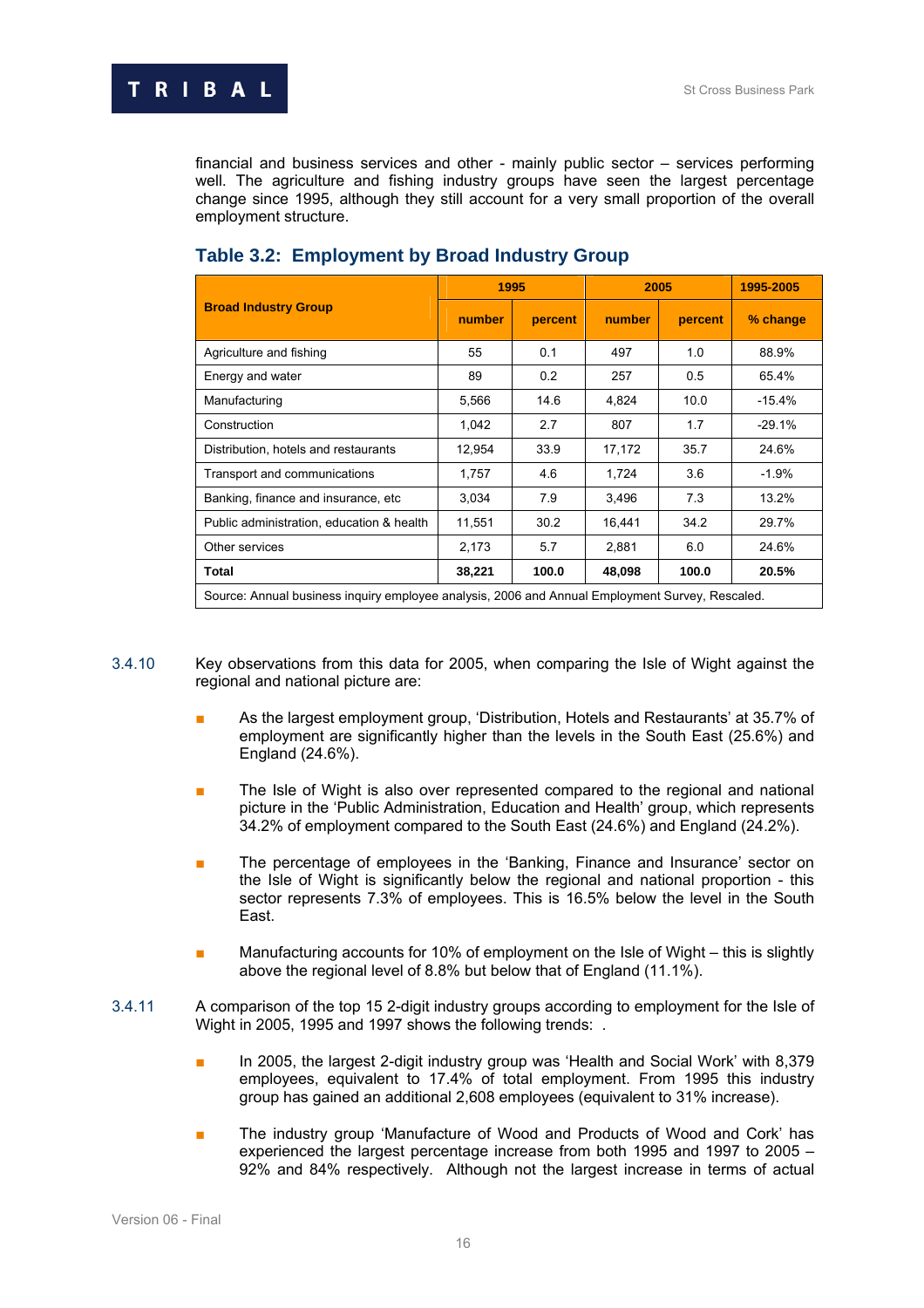

employee numbers, this increase is most probably linked to the opening or increased scale of a manufacturing base on the Isle of Wight.

The largest decrease in both actual employees and percentage of total employment out of the top 15 sectors in 2005 is for the 'Construction' industry group. The numbers employed in this industry group decreased by -235 (-29%) from 1995- 2005, and -160 employees (-20%) from 1997-2005.

#### **Workplaces**

- 3.4.12 In 2005, the Isle of Wight had 5,350 workplaces. The largest percentage of workplaces was in the 'Distribution, hotels and restaurants' (33.2%) equivalent to 1,775 workplaces. The largest sector in the South East and England was the 'Banking, Finance and Insurance' sector – the Isle of Wight is significantly underrepresented at 15.5% of all workplaces compared to 27.9% in the South East and 24.3% in England.
- 3.4.13 Comparing the percentage change in workplaces from 1995-2005, shows that:
	- Despite the total number of workplaces in the 'Banking, Finance and Insurance' sector being below the average of the South East and England on the Isle of Wight, this sector has grown the most from 1995-2005 in terms of total workplaces.
	- Interestingly, the largest sector in terms of workplaces on the Isle of Wight -'Distribution, Hotels and Restaurants' – has seen a -6% change in the number of workplaces, whilst the South East and England have experienced positive changes of 6% and 1% respectively.
	- The 'Energy and Water' sector has experienced a positive growth rate on the Isle of Wight – 13% increase in the number of workplaces – compared to the South East (- 72%) and England (-44%).
	- Overall, since 1995, the number of workplaces registered to the Isle of Wight has increased by 16% - slightly below the growth rate in the South East of 22%, but in line with the 16% increase in England.

#### **Employment by Occupation**

- 3.4.14 The occupational structure of the economy is linked closely to the industrial structure, and the differences between the occupational mixes of the Isle of Wight and the South East can be largely explained by the relative industrial structures of the areas.
- 3.4.15 The largest occupation of employees on the Isle of Wight is in the 'Associate Professional and Technical' occupation equivalent to 15.3% of all employees. The Isle of Wight also has a higher percentage of employees in 'Skilled trade occupations' (13.8%) and 'Personal Service Occupations' (10.4%). The most marked difference in the occupational mix on the Isle of Wight compared to the South East and England is in the percentage of people in the 'Managerial and Senior Officials' occupations. This occupation is the largest in both the South East (17.3%) and England (15.3%).

#### **Claimant Count**

3.4.16 1BThe Claimant Count is a count of those people who are claiming unemployment-related benefits such as Jobseekers Allowance (JSA) and National Insurance credits. The rate for the Isle of Wight in September 2007 was 1.9% of the working age population, which was above both the South East level (1.3%) but below the national level (2.2%).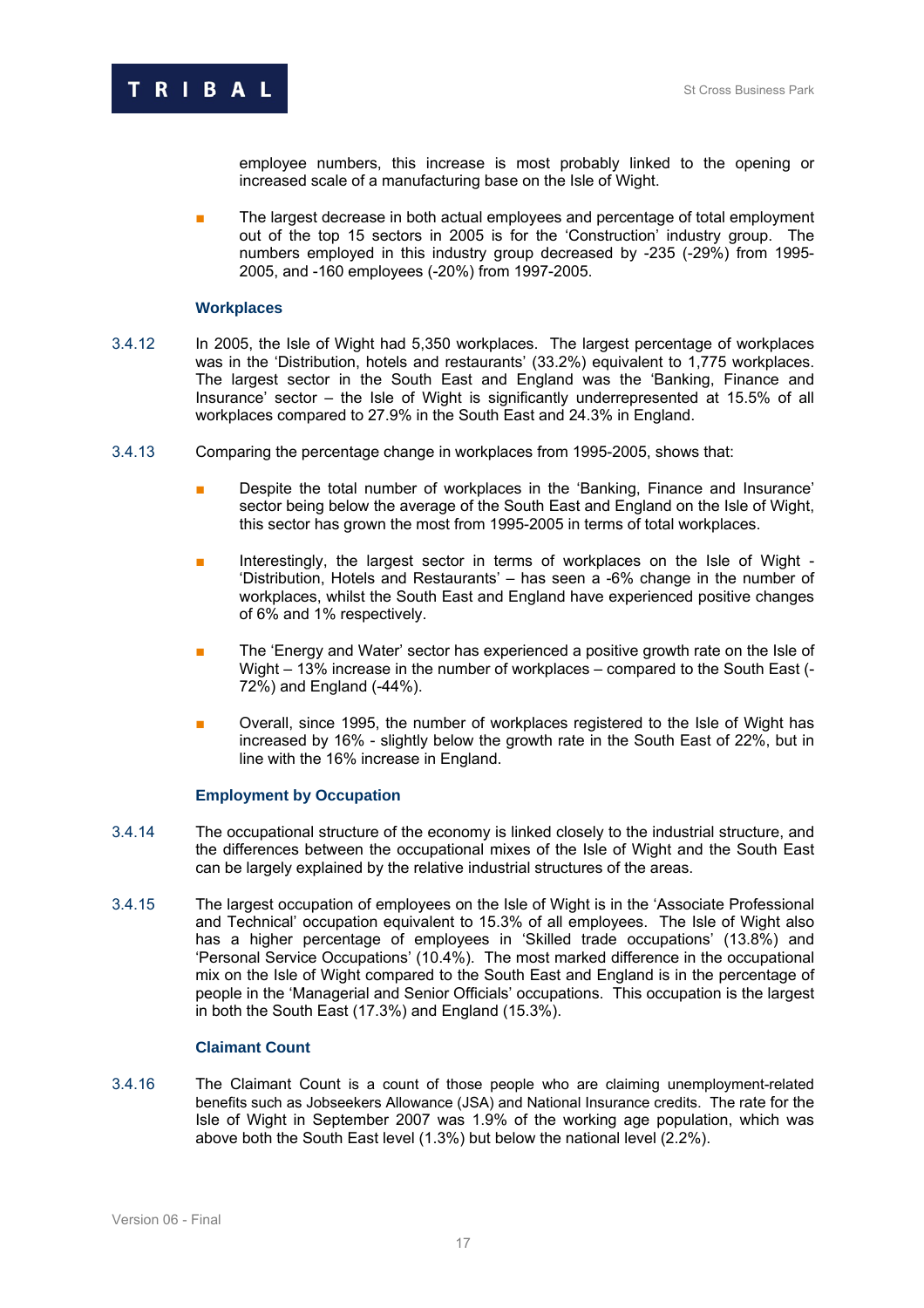| number | rate |         |                                                                       |           |      |
|--------|------|---------|-----------------------------------------------------------------------|-----------|------|
|        |      | number  | rate                                                                  | number    | rate |
| 1.496  | 1.9  | 67.494  | 1.3                                                                   | 693,583   | 2.2  |
| 3.732  | 5.3  | 125.014 | 2.6                                                                   | 1,224,176 | 4.1  |
| 5.224  | 7.5  | 223.984 | 4.7                                                                   | 1,898,868 | 6.4  |
|        |      |         | Course Assemblation in the beams and assemblance as identified in the |           |      |

# **Table 3.3: Claimant Count Rate, 2006**

Source: Annual survey of hours and earnings - resident analysis

3.4.17 The rate has decreased significantly from that of 1995 where it stood at 7.5% on the Isle of Wight.

#### **Key Findings**

- 7. Although the number of people in work has increased significantly since 1995 economic activity rates have fallen – driven by the increase in the number of people who have relocated to the island after taking early retirement.
- 8. Consequently the economic activity rates appear to have been falling and are now well below the regional average (at 77.1% compared to 82.1%).
- 9. Unemployment on the Island now stands at 1.9% which compares favourably with the national average (2.2%) but is slightly worse than the regional average (1.3%). In 1995 unemployment rates on the island were above the national average (at 7.5% compared to 6.4%) and were well above the regional level of 4.7%.

#### **Gross Value Added**

3.4.18 The Isle of Wight has experienced good growth over the past five years. GVA has risen from £1billion to £1.4 billion during the period 1999-2004. GVA per head of population has increased by 22% from £8,400 to £10,270 and the productivity rate (GVA per full time job) has increased by 8% from £26,694 to £28,895. $^8$ 

#### **Earnings**

- 3.4.19 14BD Despite strong growth in employment and economic prosperity on the Island average wage levels remain below the regional and national averages. At just £395 the average weekly wage on the Island is some 19% below the regional average and 13% below the national average.
- 3.4.20 Both gross weekly and annual earnings have increased at a higher rate on the Isle of Wight from 2002-2006 compared to the South East and England. The increase is particularly pertinent for gross annual pay with a 19% change over the period for the Isle of Wight – compared to 12% in the South East, and 14% in England. This suggests that despite both gross weekly and annual wages being lower on the Isle of Wight compared to the South East and England, the gap is being closed due to wage increases year-onyear.

<sup>&</sup>lt;sup>8</sup> Experian, Isle of Wight Economic Strategy.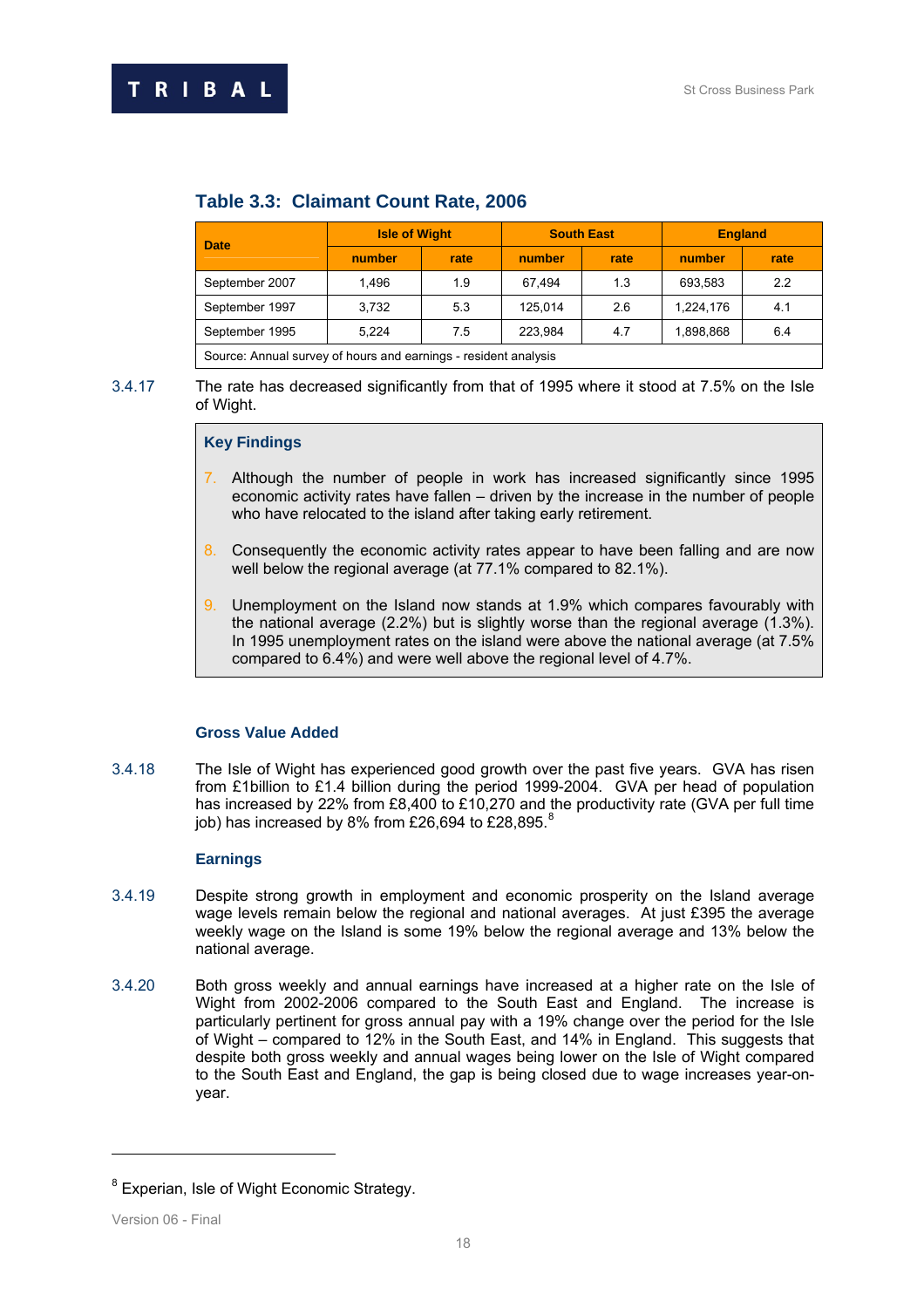#### **Key Findings**

- 10. Alongside the increase in employment productivity has risen by some 40% since 1995 and the island now contributes some £1.4billion. However, due to the age structure of the population GVA per head and productivity have not increased as impressively; GVA per head increased by just 22% from £8,400 to 10,270.
- 11. Productivity as measured by GVA per employee has increased by just 8%. The increase in productivity has been accompanied by a slight shift in the industrial composition on the Island.
- 12. Distribution, hotels and restaurants has increased its dominance on the Island (in terms of both employment and number of enterprises). Employment in Public administration has also increased. Manufacturing employment is still above the regional average but at 10% has fallen by almost one third since 1995.
- 13. Gross annual earnings for all workers are below the national and regional averages, although earning levels have increased by a higher rate from 2002-2006 on the Isle of Wight compared to regional and national increases.

# **3.5 21Strategic implications**

- $3.5.1$  Many of the above issues will already be familiar to those with a role connected to or focused on the development of the Isle of Wight economy. In the context of this evaluation study however, there are some notable strategic implications:
	- Given the changing socio-economic profile on the Island, future economic development strategy needs to have at least a partial focus on the creation of a balanced labour market. This necessitates a combined approach of promoting inward investment, encouraging local business growth and also entrepreneurship.
	- Retention of employers on St Cross is therefore vitally important. These companies are significant employers, as well as generators of wealth and Gross Value Added. The evaluation report has highlighted (as we will outline later) that whilst on balance companies on St Cross are happy with the quality of the Business Park overall, some are dissatisfied with particular aspects of it – including access to and from the site. Issues of dissatisfaction should therefore be addressed as a priority. Likewise, a regular dialogue with strategic employers on the site should also be encouraged to make sure their growing needs are catered for where feasible.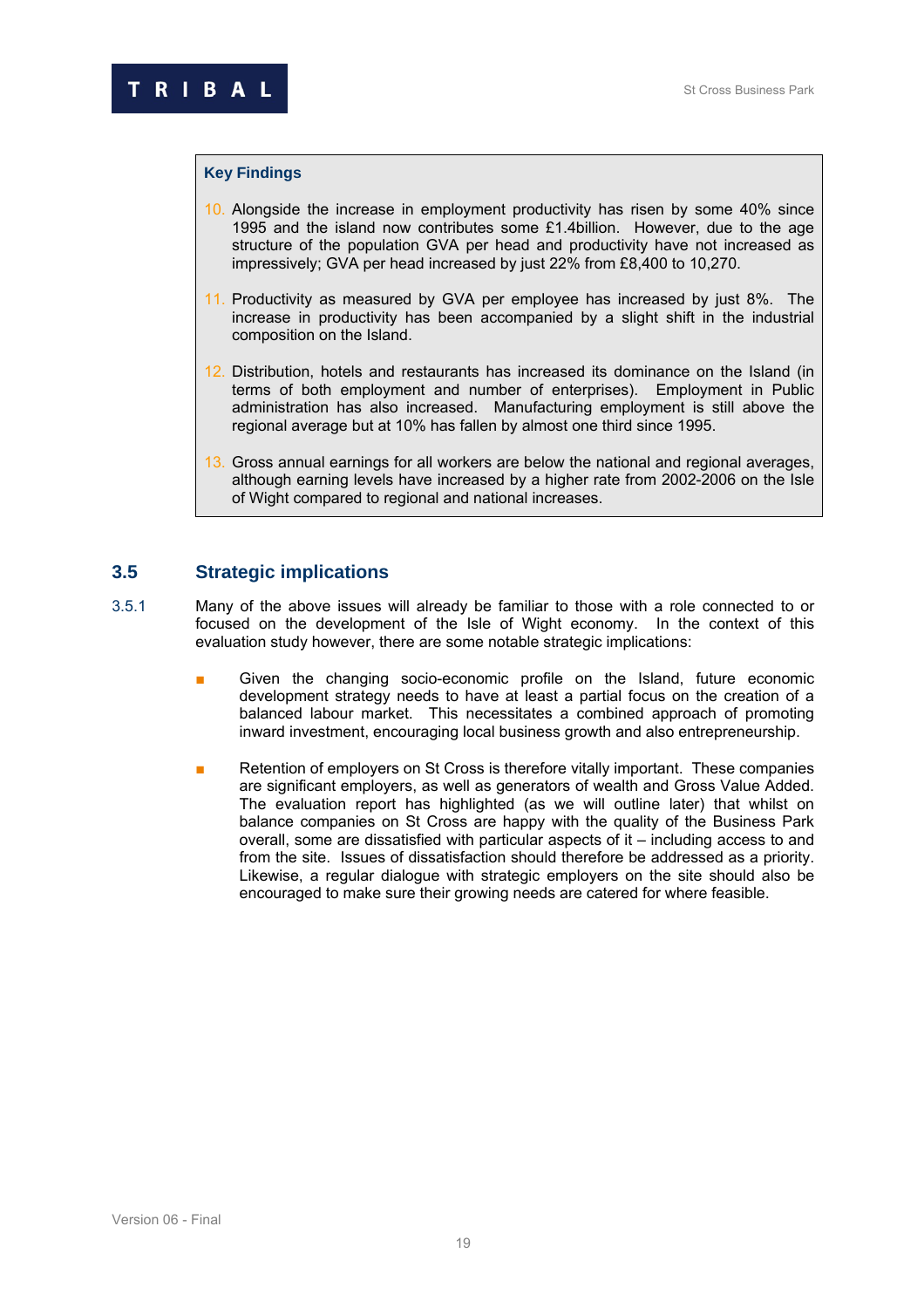# **4** 3B**St Cross Business Park and its Evolution**

# **4.1 Introduction**

4.1.1 This section of the evaluation describes St Cross and also provides an overview of its development and evolution from initial concept and planning stages to its present position.

# **4.2** 23B**Location and site context**

4.2.1 The site has an area of approximately 12ha (29.7acres) situated within the industrial areas located on the northern outskirts of the Isle of Wight's county town of Newport. Access to the site is off the Parkhurst Road – the main link between Cowes and Newport.

# Tribon Southampton Waterlooville ĸ Rareham Havant A27 **Hythe** ortchest Bridgeman Fawley Lee on-South Hayling Cowes Lymington Ryde Newport **ISLE OF**<br>WIGHT **ISLE OF WIGHT TARY** Sandown **St Cross BP** Shanklin Ventrio

# **Figure 4.1 - Site Location**

# **4.3** 24B**Development timeline and stages**

- 4.3.1 The sequence of activity and investment on the St Cross Business Park occurred in a number of stages. Some of these are clearly separate; others are part of a pre-indentified sequence / plan.
- 4.3.2 The bullet points below outline in chronological order the main steps that were taken in the funding and development programme.
	- Stage 1: From September 1997, EP looked at part funding the initial infrastructure works required for a service road into the site (recorded on SEEDA's internal business system as PCS number SE04527 'Infrastructure Works').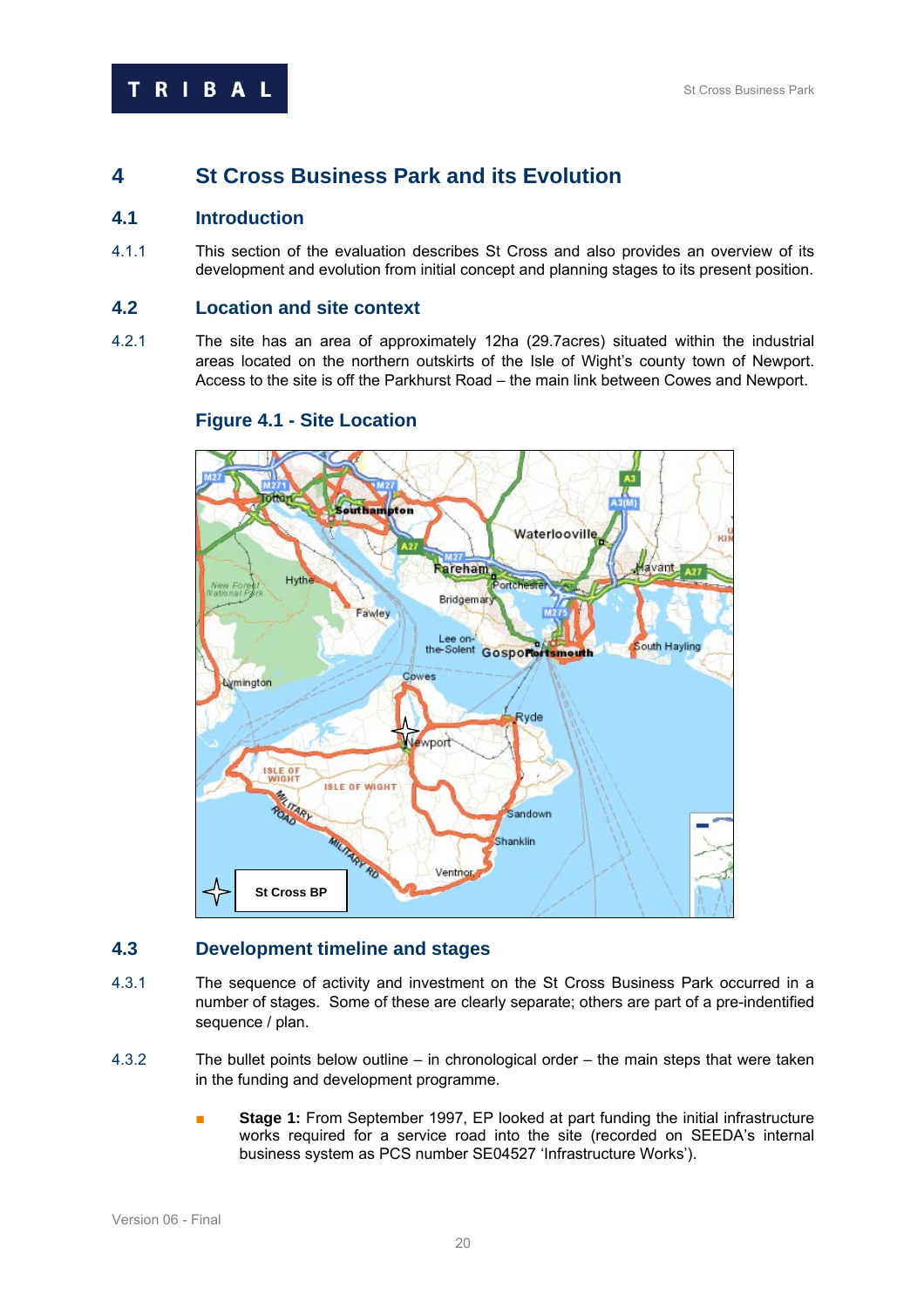# **RIBAL**

- **Stage 2:** Following on from this a further funding agreement was drawn up between EP and M J. Hanslip (MJH) for assistance with the first building on site for the SP Systems Headquarter offices (recorded on SEEDA's internal business system as PCS number SE07359 'SP Systems').
- **Stage 3:** The next plot to be developed also received PIP funding. The freehold of the plot was sold by MJH to Aerolaminates (as it was then called). Using the PIP, EP assisted Aerolaminates with gap funding for the site preparation. The company was acquired by NEG Micon and by Vestas Blades Ltd (the project PCS number was SE11780 'Aerolaminates'). A supplemental agreement was signed in October 1999, and the building was built at the end of 1999.
- **Stage 4:** In parallel with the above three stages, the now Isle of Wight Economic Partnership (IRP) had successfully bid for the SRB round 2 funding. Part of the bid was for funding towards a technology park. The technology centre ultimately became a Technology Management Centre (TMC) and more recently an Innovation Centre. At this point SEEDA were continuing to develop and promote the concept of Enterprise Hubs that encourage and support new business initiatives, which includes development of a management team; specialist advice to develop businesses; turning know-how into products; getting the finance to grow; making contacts and building networks; and providing flexible workspace. The Partnership was encouraged to draw up a proposal using the Innovation Centre as the anchor for the hub. A successful bid was developed for revenue costs for running the managed workspace over 3 years including a hub director and extra support services. When the Innovation Centre was almost built, the first contract for the Enterprise Hub funding was signed to pay for the office fit out works and air conditioning installation. Isle of Wight Partnership signed an Agreement to Lease on 12 June 2000 for which the Isle of Wight Council underwrote the lease.
- **Stage 5:** Following the construction of the Innovation Centre, Enterprise House was built on the plot next to the Centre. This was built by MJH who paid for all of the development.
- **Stage 6:** In December 1999, SP Systems was granted planning permission to build an extension next door to their Headquarters for an industrial unit. A Supplemental Agreement was then signed between MJH and EP in 1999 for the release of the Legal Charge over plots A and B. Plot A was developed for, and known as, the 'SP Systems Phase 2' building. Plot B was developed in Stage 7.
- **Branch Stage 7:** In addition to the previous three buildings, plot B was developed as four speculative offices. These buildings are known as 'The Courtyard'. Again these were built by MJH. The first building was opened in September 2003.
- **Stage 8:** Following the success so far of the Business Park, the Newport Business Park was speculatively built. The build was completed end of 2005/early 2006. This business park within a business park has created a total of 107,000ft<sup>2</sup> of B1, B2 and B8, space in 49 units within 3 buildings. Some of the individual units have been sold on.
- **Stage 9:** The last plot to be developed is known as 'The APEX'. This completed development consists of "Grade A" (i.e. high specification) offices.
- **Stage 10:** All that remains undeveloped is the plot adjacent to The APEX site, opposite the Aerolaminates' building. This site is approximately 20,000ft<sup>2</sup>. This site has been known to be called 'The Wood Shop'.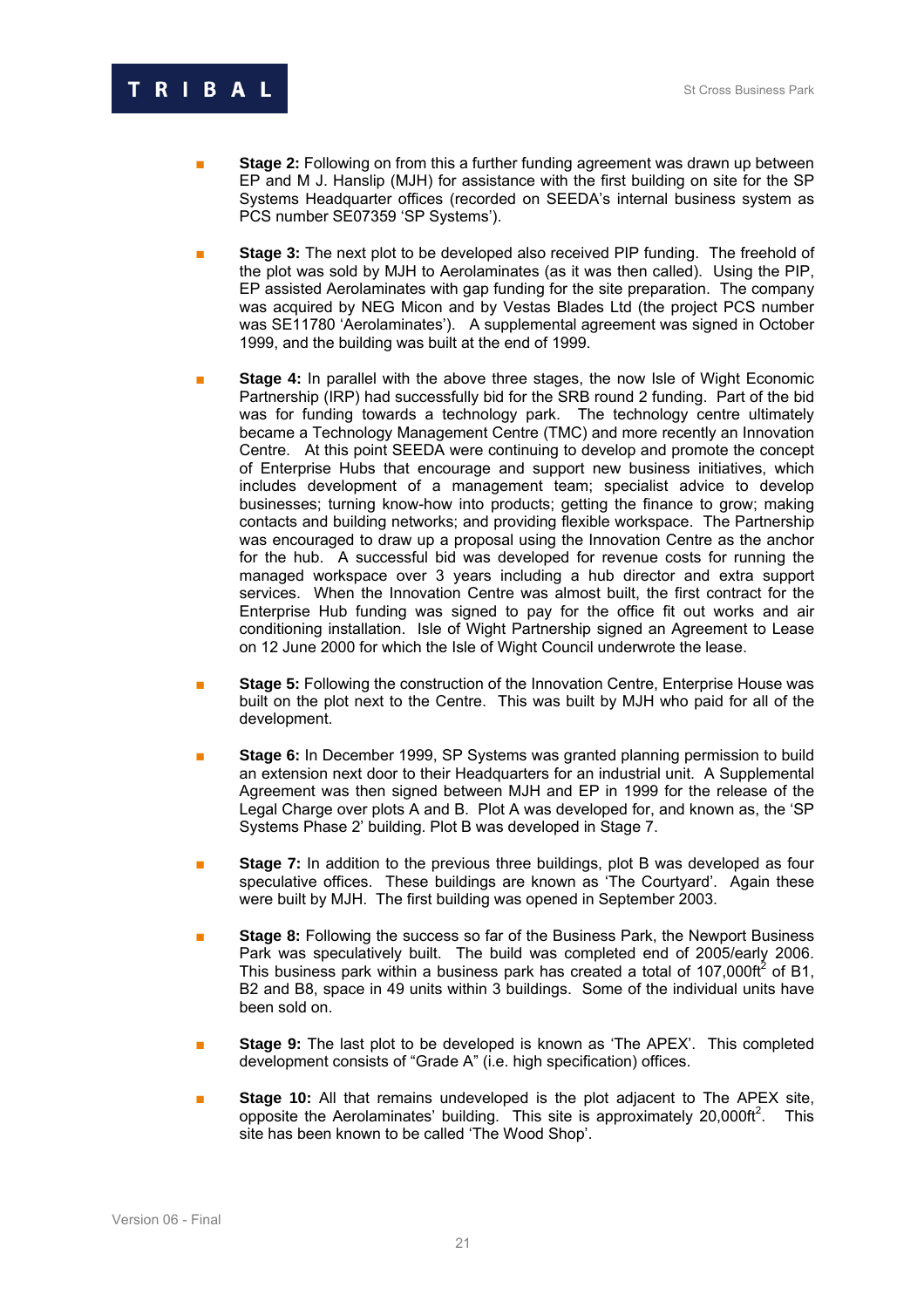# **4.4** 25B**Analysis of key development "milestones"**

4.4.1 The development of St Cross has thus clearly been the result of a number of stages of funding and activity. In broad terms, these individual stages can be grouped together into a series of key development "milestones". These can be defined as: infrastructure and site preparation; anchor investment and initial development; and further development on the site. Below we look at some of the issues that emerged and were addressed during these "milestones".

#### **Infrastructure and Site Preparation**

4.4.2 The initial stage of public sector support for the St Cross development was to assist in completing the infrastructure works required to provide a serviced road into the site. The rationale for public funding at this early stage related to market failure relating to the provision of speculative development on the Island. The early evidence collated as part of funding proposals and agreements concluded that there was a strong argument that that in order to effectively market the site the service infrastructure would need to be in place. The view – as articulated in early documentation and reflected in our consultations – was that in part, this was aimed at overcoming a localised philosophy that was not used to new speculative development. In addition the commitment to putting in place the necessary service infrastructure helped to demonstrate a commitment and a programme of activity to potential investors which was specifically targeted to raise confidence of those on and external to the Island.

# **Key Finding**

14. The focus of early public investment at St Cross was on addressing a market failure in speculative development. The mechanism to achieve this was the provision of funding for site preparation and infrastructure. This signalled a commitment on behalf of public stakeholders that helped to raise investor and developer confidence.

#### **Anchor Investment**

- 4.4.3 Following on from the site infrastructure, funding a further funding agreement was drawn up between English Partnerships and MJH, the developer of St Cross, for assistance with the first building on site for the SP Systems Headquarter offices.
- 4.4.4 In December 1999, SP Systems was granted planning permission to build an extension next door to their Headquarters for an industrial unit.
- 4.4.5 The next plot to be developed at the end of 1999 was for Aerolaminates. The freehold of this plot was sold by MJH to Aerolaminates (now known as Vesta's Blades). In addition to PIP support from SEEDA (who replaced EP in April 1999) Aerolaminates secured £980,000 RSA funding towards this development project.
- 4.4.6 1 In parallel with the above three stages, the Island Regeneration Partnership had successfully bid for the SRB round 2 funding, part of which included £1.5m towards a Technology Centre and Enterprise Hub which was built in 2000.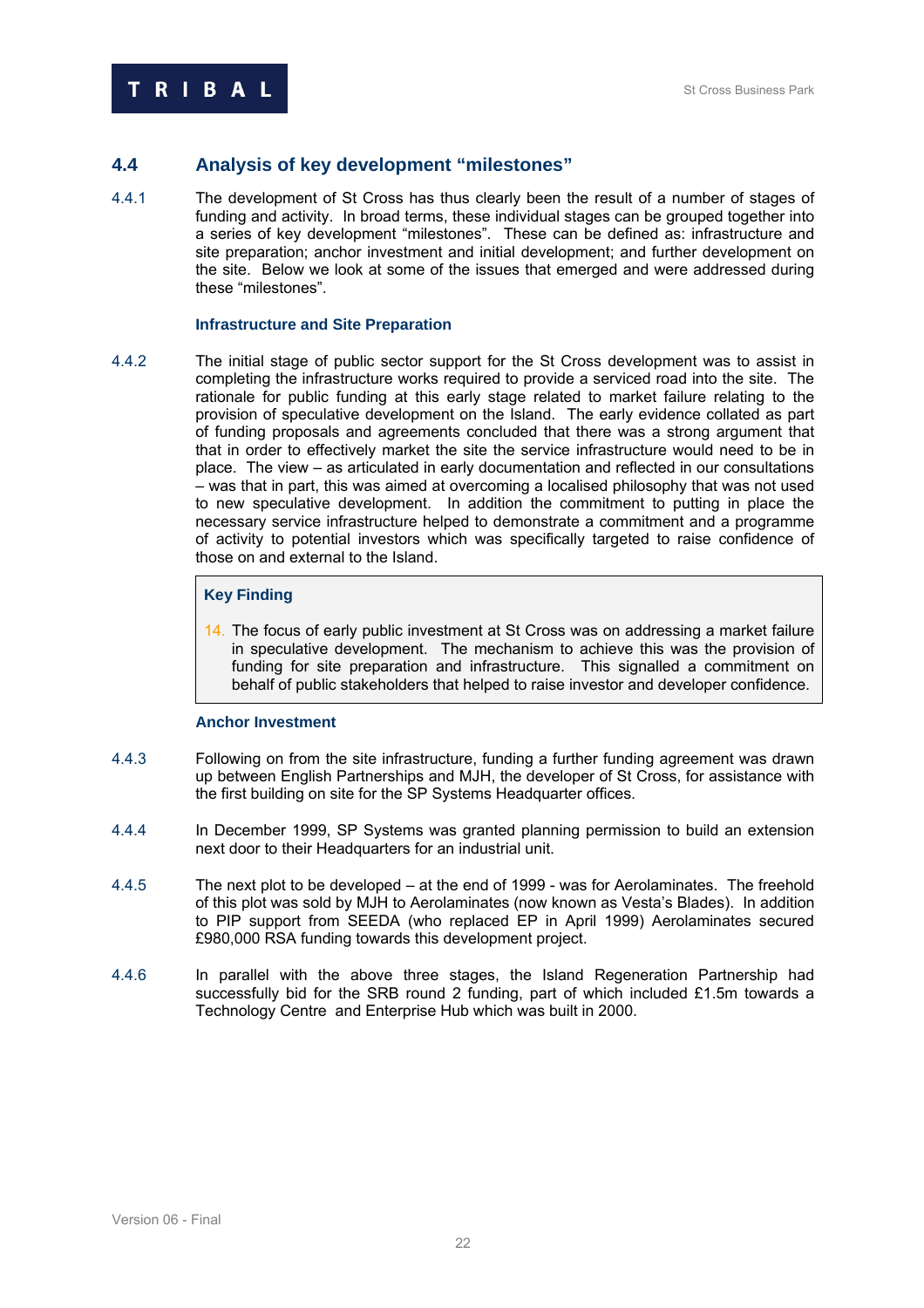#### **Key Findings**

- 15. The focus on attracting a prominent anchor tenant to the St Cross Business Park has the dual impact of consolidating an important local company onto a single site (thereby eradicating the possibility of a move off the Island) whilst concurrently establishing St Cross as a key and successful development on the Island.
- 16. The phased approach to the development of St Cross Business Park has reacted to both market conditions and funding availability. The approach has development to proceed when market conditions were favourable – thereby limiting risk to all parties. The same flexible approach has meant that when funding opportunities arose then scope for new activity within the site were explored and in most cases accommodated.

#### **Further Development**

- 4.4.7 The Innovation Centre and Enterprise Hub were the last phases to receive public sector support. However, the site developer has continued with further speculative building. This has included Enterprise House, developed following the construction of the Innovation Centre. In addition to Enterprise House, four other speculative offices were built which are now known as 'The Courtyard'. These were built by MJH and the first building was opened in September 2003. Although these were not directly supported by the public sector, planning restrictions were relaxed to allow some 'enabling' housing development to cross subsidise the speculative employment space. This allowed Newport Business Park to be built speculatively within St Cross. The business park created a total of 107,000ft<sup>2</sup> of B1, B2 and B8, space in 49 units within 3 buildings. Some of the individual units have since been sold on. The build was completed by early 2006
- 4.4.8 128BThe last plot to be developed was 'The APEX' which provides high quality office accommodation and was completed in early 2007. This was the final phase of speculative development by MJH on the site. Although there is still a vacant plot at St Cross difficultly in letting the Apex has delayed its development.

#### **Key Finding**

17. The early stages of development have undeniably achieved their objectives and the development is a positive indication of the realisation of a number of important strategic priorities (which are explained in Section 5 of this evaluation). The market failure in relation to speculative development was – in this case at least –corrected and investor and developer confidence substantially raised. This is evidenced by further unsubsidised speculative development, which whilst benefitting from a relaxation in residential planning consents, has proceeded entirely without public subsidy.

# **4.5 26 St Cross Business Park today**

4.5.1 St Cross Business Park is now well established as the Island's premier business location. It is home to some 35 businesses. Importantly given the Island's broader economic context, many of these are "higher value" businesses, employing highly skilled people, with comparatively high wages (in both a local and national context). These two factors contribute significantly to the economic impact of the development, which is considered in detail at Section 7 of the evaluation. Some of the more prominent occupiers include the Isle of Wight Partnership, South Wight Housing Association, Glanville Solicitors, the Isle of Wight Council, Vestas Blades and SP Systems.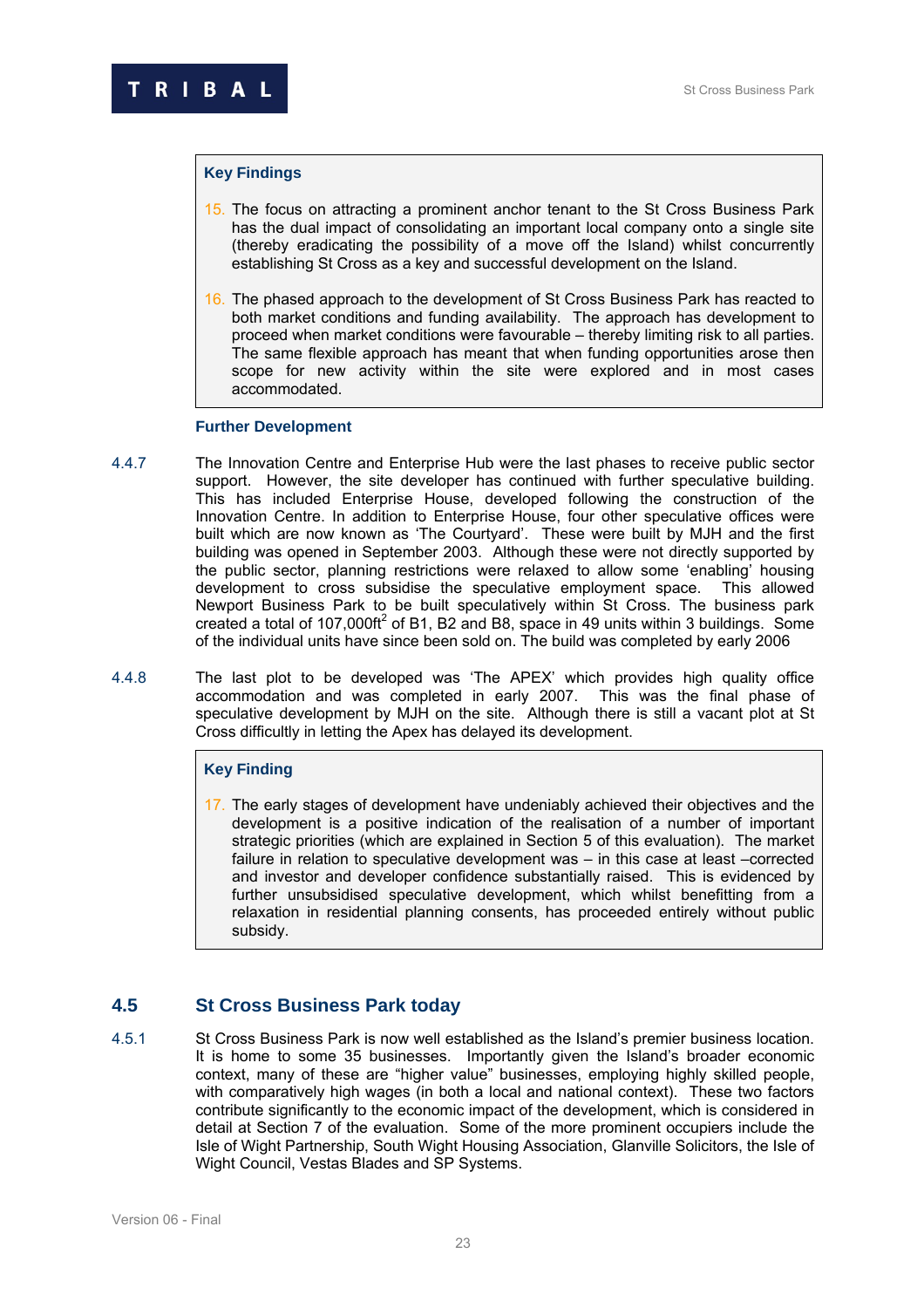



# **Figure 4.2 - Site plan, key buildings and occupiers**

4.5.2 The illustration overleaf is an example of the current marketing literature used to promote the latest stages of the speculative development at St Cross Business Park. Figure 4.3 refers to the Apex, although a further building is also being marketed as St Cross House.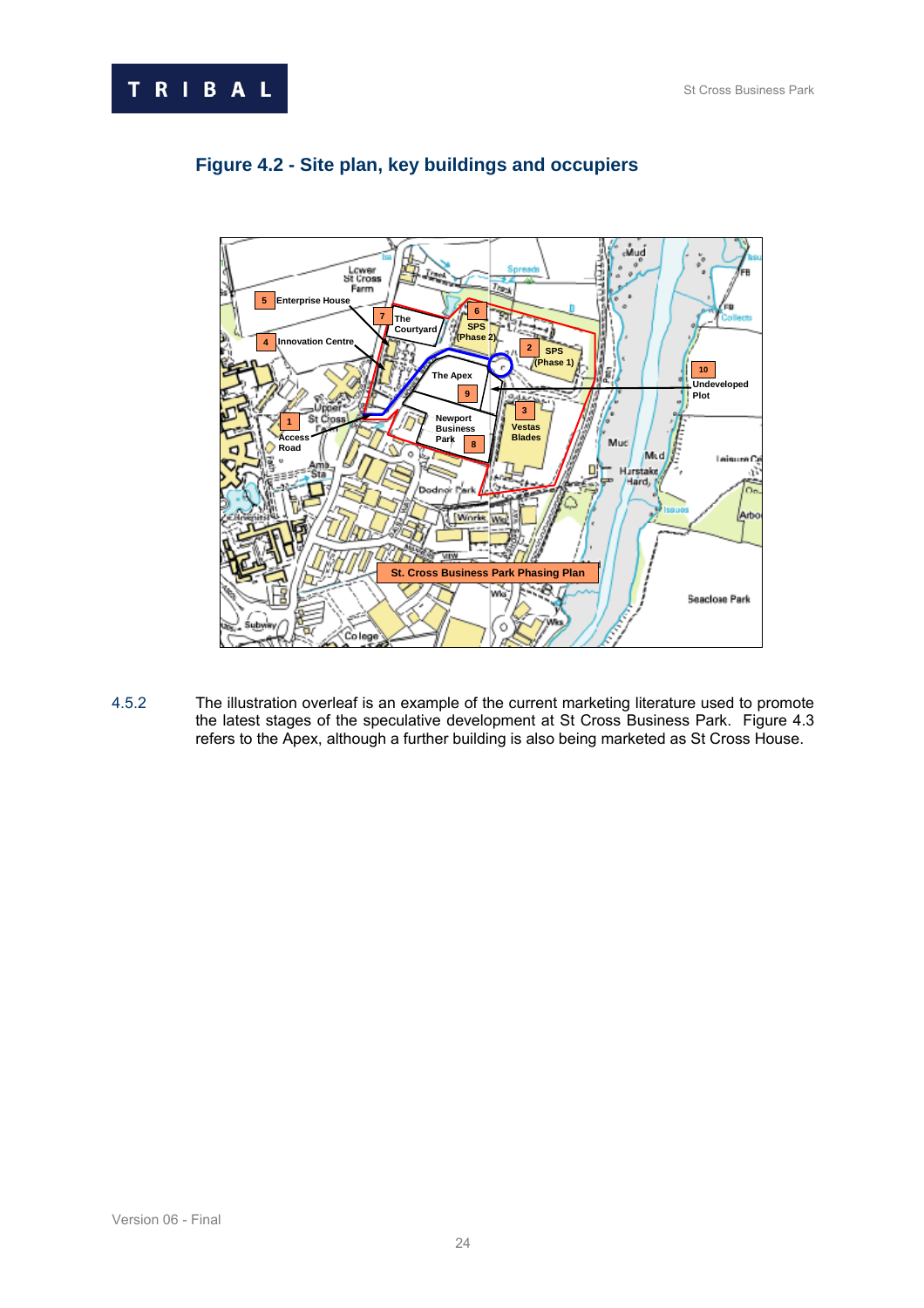



# **Figure 4.3 - Marketing material for the "Apex"**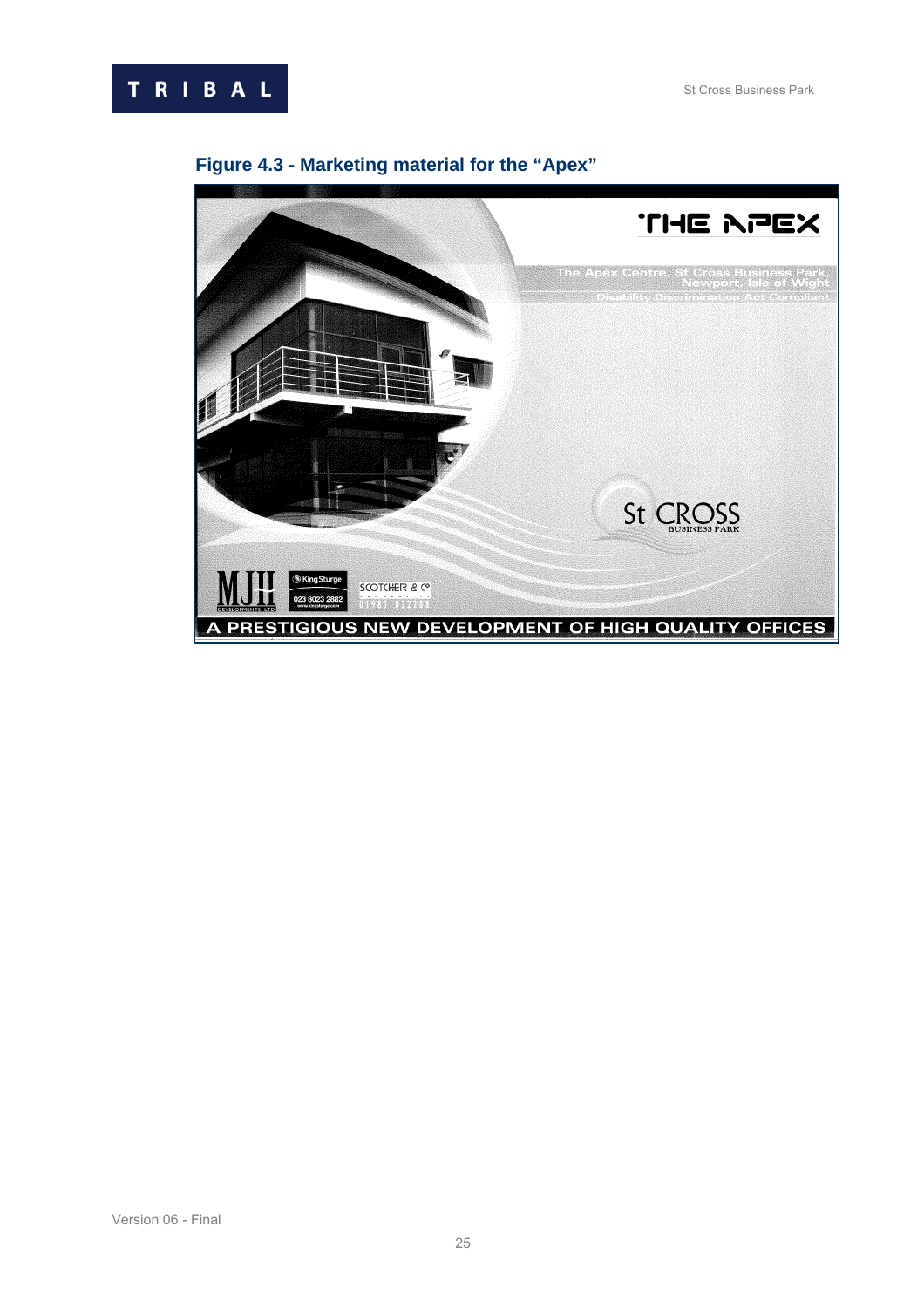# **5 5** Strategic and funding context

# **5.1 Introduction**

- 5.1.1 This section of the evaluation describes the content of the main strategy and planning documents that have helped to shape the development and delivery of the St Cross Business Park.
- 5.1.2 This section also outlines the specific objectives that drove the funding partners to invest in the various component parts of the St Cross. As part of this, the analysis refers to the various funding agreements and appraisal documents that were made available to the evaluators by SEEDA.

#### **5.2 Sub-Regional Context**

5.2.1 In the 1990s the poor economic conditions on the Isle of Wight highlighted the need for public sector support to stimulate economic development and regeneration. In 1993 the Isle of Wight was designated with 'Intermediate Assisted Area' status making it eligible for Regional Selective Assistance (RSA) (now known as Selective Finance for Investment in England) which is a grant to assist business fund new investment projects that lead to long-term improvements in productivity, skills and employment. The deprivation levels also made it eligible to bid for Single Regeneration Budget (SRB) funding. These various funding instruments have each played a critical role in creating St Cross Business Park. The key strategic and planning documents that have been made available to the evaluators – and have specifically shaped the development at St Cross are summarised below:

#### **Island Regeneration Strategy 1998-2001**

- 5.2.2 134BResponding to the poor economic performance of the 1990s the Island Regeneration Partnership (IRP) was created. This consisted of the Isle of Wight Council, Wight Training & Enterprise, Rural Community Council, Isle of Wight Chamber of Commerce, Isle of Wight College, Rural Development and representatives from the private sector. The Partnership's aim was '*to enhance the Island's economy, creating improved job and investment opportunities, whilst sustaining the quality of life*.'
- 5.2.3 135BThe IRP created a strategic Economic Regeneration Vision which was used as the platform for bids to the Single Regeneration Budget. Although unsuccessful in bidding for funds from the first SRB round the partnership did secure funding from the second round of SRB. A central theme to the vision for closing the economic gap on the island was the recognition that the business accommodation offer on the Island was not competitive and that a modern, high spec, business park was needed both to improve the accommodation offer but also to raise standards and aspirations.
- 5.2.4 **136BFollowing on from the successful SRB bid, the Island Regeneration Strategy from April** 1998 to March 2001 was written by the IRP.
- 5.2.5 The plan focused on the actions that needed to be taken on the island to create additional jobs. This includes five priorities for action to help fulfil that objective:
	- Creating the climate for investment
	- Attracting new investment onto the island;
	- Encouraging new business creation;
	- Supporting and developing our current businesses; and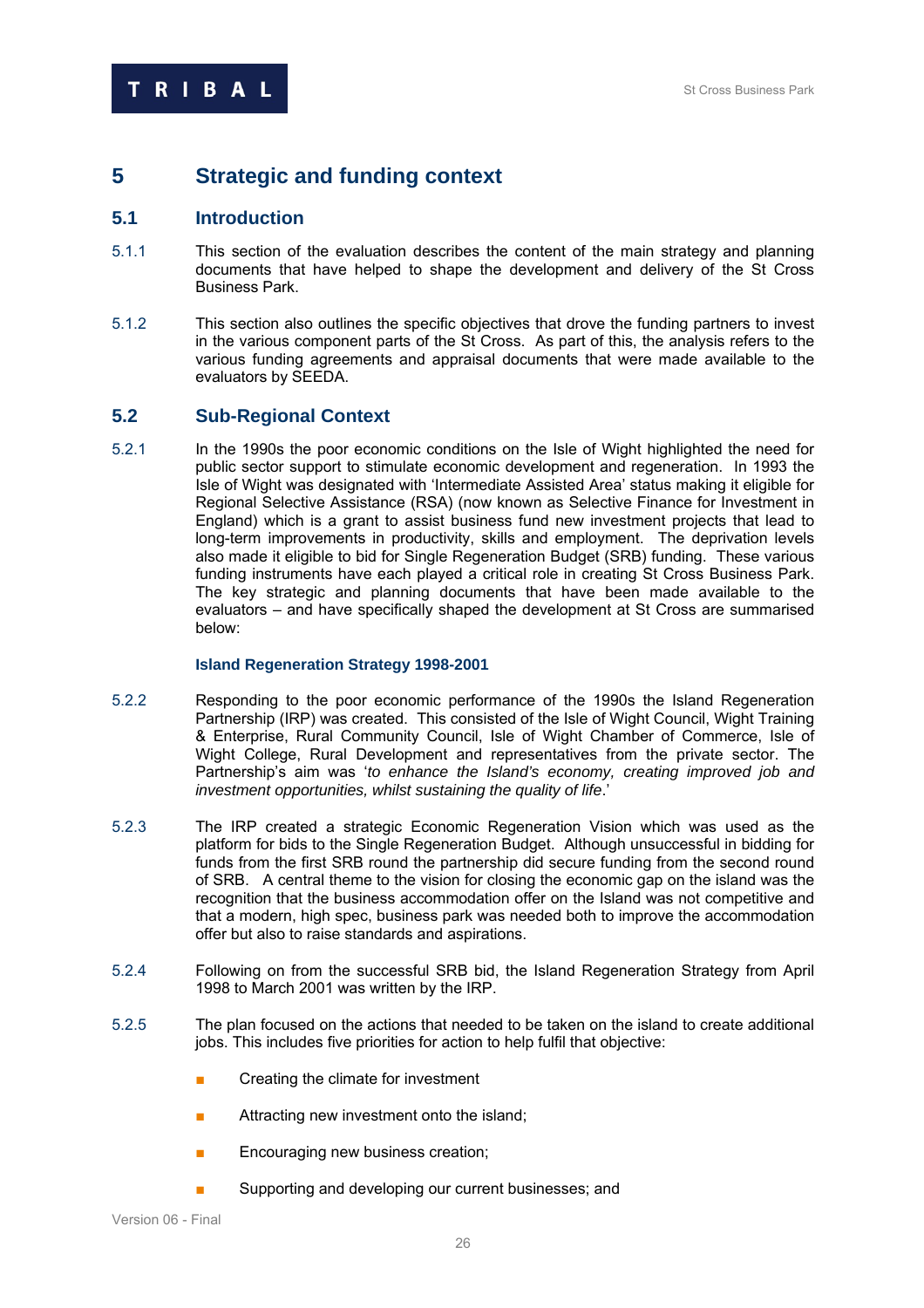

- Improving the skills and employability of our people.
- 5.2.6 138By focusing on these areas, the Isle of Wight could position itself as an island which was "Open for Business" – ready, willing and responsive to new investment and opportunities.
- 5.2.7 Under these priorities for action, the development of St Cross was identified as being particularly important as a development of suitable property sited to support investor needs.

#### **Isle of Wight Unitary Development Plan (UDP) 1996-2011**

- 5.2.8 The Isle of Wight Unitary Development Plan (UDP) 1996-2011, was adopted on 18 May 2001 by the Isle of Wight Council. This plan provided the strategic and detailed framework to encourage and guide development on the Island and to protect and enhance the environment. The plan brought forward proposals for the use and development of land and, when adopted, replaced all prior existing statutory structure and local plans for the Island.
- 5.2.9 A strategic priority of the UDP included:
	- S8 At least 60 hectares of employment land will be allocated, within, or adiacent to the main towns in areas well served by public transport.
	- S9 The relocation of a major new employer will be encouraged and a development site sought if no allocated site is suitable or available.
- 5.2.10 The UDP specifically referred to the development of St Cross as a high quality employment site, with the land specifically earmarked for such development. In the UDP Deposit Draft (1997), St Cross had been acknowledged as the "flagship" scheme that was to raise the profile of the Island and attract inward investment.

#### **Single Regeneration Budget Round 2: Strategy and Delivery Plan**

- 5.2.11 The Isle of Wight Economic Partnership co-ordinates and facilitates four out of the six rounds of Single Regeneration Budget (SRB) funding. Broadly these programmes have supported regeneration initiatives to improve the quality of life of people living in deprived areas by reducing the gap between the most prosperous and deprived areas on the Isle of Wight.
- 5.2.12 One of the programmes that featured most prominently in the development of St Cross was the SRB Round 2 programme. This was secured in 1995 when the Isle of Wight Economic Partnership made a successful bid for SRB funding. That bid – entitled "Altogether Wight" was a landmark in the recent regeneration of the Island and brought with it significant investment. The focus of the Round 2 programme was on:
	- Improving the employment prospects, education and skills of local people;
	- Addressing social exclusion an improving opportunities for the disadvantaged;
	- **■** Promoting sustainable regeneration, improve and protect the environment and infrastructure, including housing;
	- Supporting and promoting growth in local economies and businesses;
	- Reducing crime and drug abuse and improve community safety.
- 5.2.13 SRB programmes were required during their life to produce initial bid documents and thereafter annual Delivery Plans. In interrogating these documents it is clear, particularly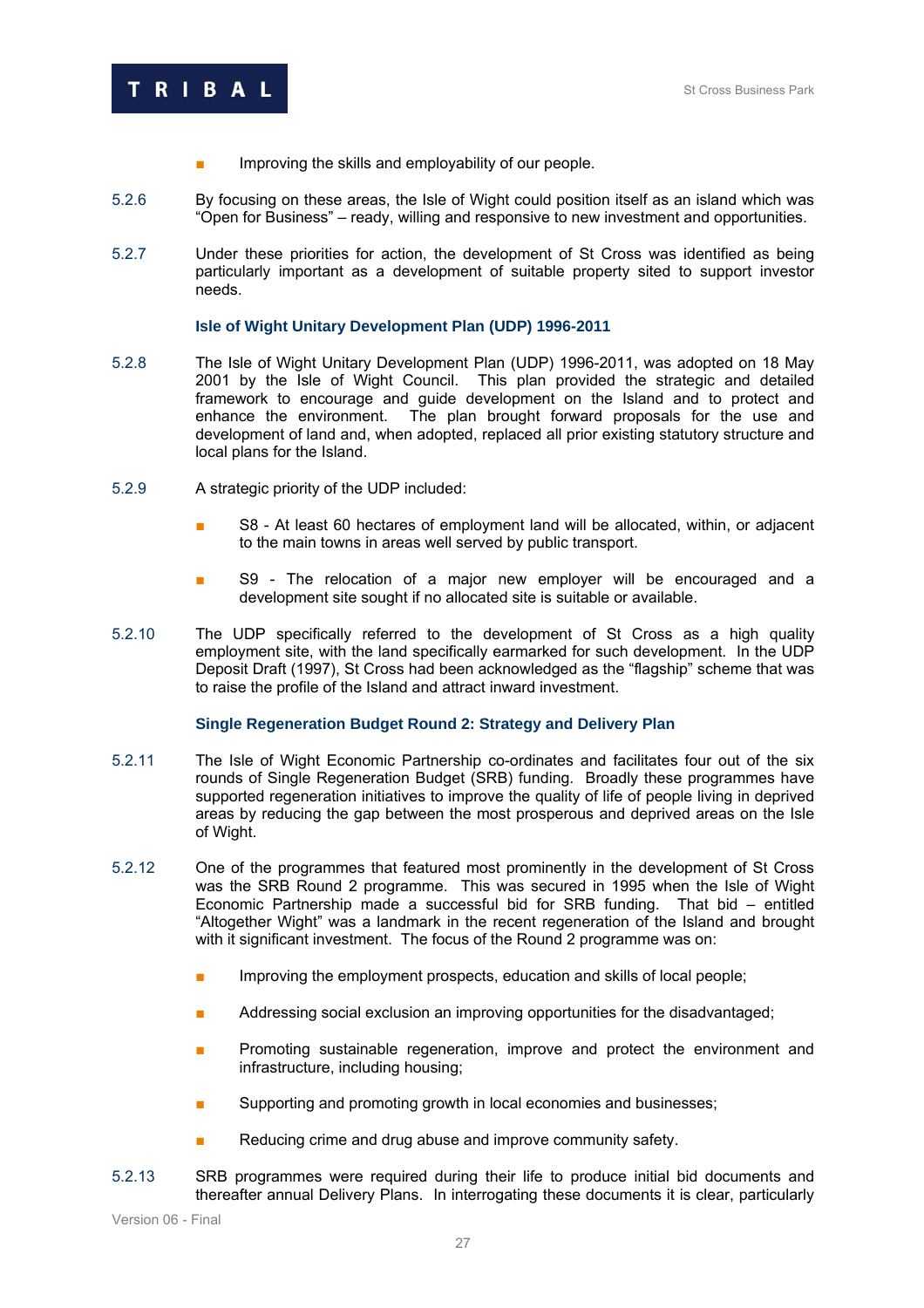

within the SRB Round 2 programme that inward investment and the encouragement of greater levels of entrepreneurship on the Island were considered as strategic regeneration priorities.

5.2.14 The specific focus of the funding made available to St Cross via the SRB programme is considered below, where the evaluators discuss the various aims and objectives attached to the various funding agreements.

#### **Key Findings**

- 18. Whilst the description of the Strategic Context described above is now outdated, it confirms that the rationale for the development of improved and higher quality business accommodation on the Island was well defined. The strategic context also confirms the existence of a market failure in the provision of speculative development on the Island and helps to reinforce the rationale for early stages of the intervention.
- 19. As part of that rationale, all three of the key strategy / planning documents also acknowledged the important role of attracting new inward investment to the Island. SRB and the Island Regeneration Strategy also had a focus on enterprise and entrepreneurship. St Cross – and the various investments that have been made as part of it – has focused on addressing these strategic priorities.

# **5.3** Programme aims, objectives and funding

#### **Partnership Investment Programme (PIP) Funding**

- 5.3.1 English Partnerships set up the Partnership Investment Programme (PIP) in 1994 to support the physical regeneration of deprived areas. PIP provided gap-funding and innovative partnership mechanisms to enable developers and other partners to undertake schemes where legitimate development costs would otherwise exceed end values. The programme closed to new applications in December 1999 when the European Commission ruled that it was in breach of the State Aid rules and therefore not compatible with the principles of the Common Market. RDAs are continuing to deliver existing approved projects under their land and property programmes.<sup>9</sup> The funding and appraisal document made relating to PIP covers the main financial and legal agreements. We are not aware of any documents that specifically stated the objectives of this particular PIP other than to provide funding for the infrastructure and site preparation works. In relation to this, a development agreement was drawn up between EP and MJH, and signed in February 1998. The amount invested for this first enabling stage was £1,227,000 (£440,000 public sector and £787,000 private sector). The agreement specification stated that a fully serviced road would be constructed.
- 5.3.2 Following on from this a further funding agreement was drawn up between EP and MJH for assistance with the first building on site for the SP Systems headquarter offices (known to SEEDA by PCS number SE07359 'SP Systems'). The PIP funding for this element was £1,797,000. This has played a crucial role in not only the success of the business park but for the Isle of Wight in attracting inward investment. Before this employment space was made available, SP Systems were in a dozen small units which created the threat of the company leaving the country as they couldn't expand any further. (SP Systems was acquired by Gurit in 2002.)

<sup>&</sup>lt;sup>9</sup> www.englishpartnerships.co.uk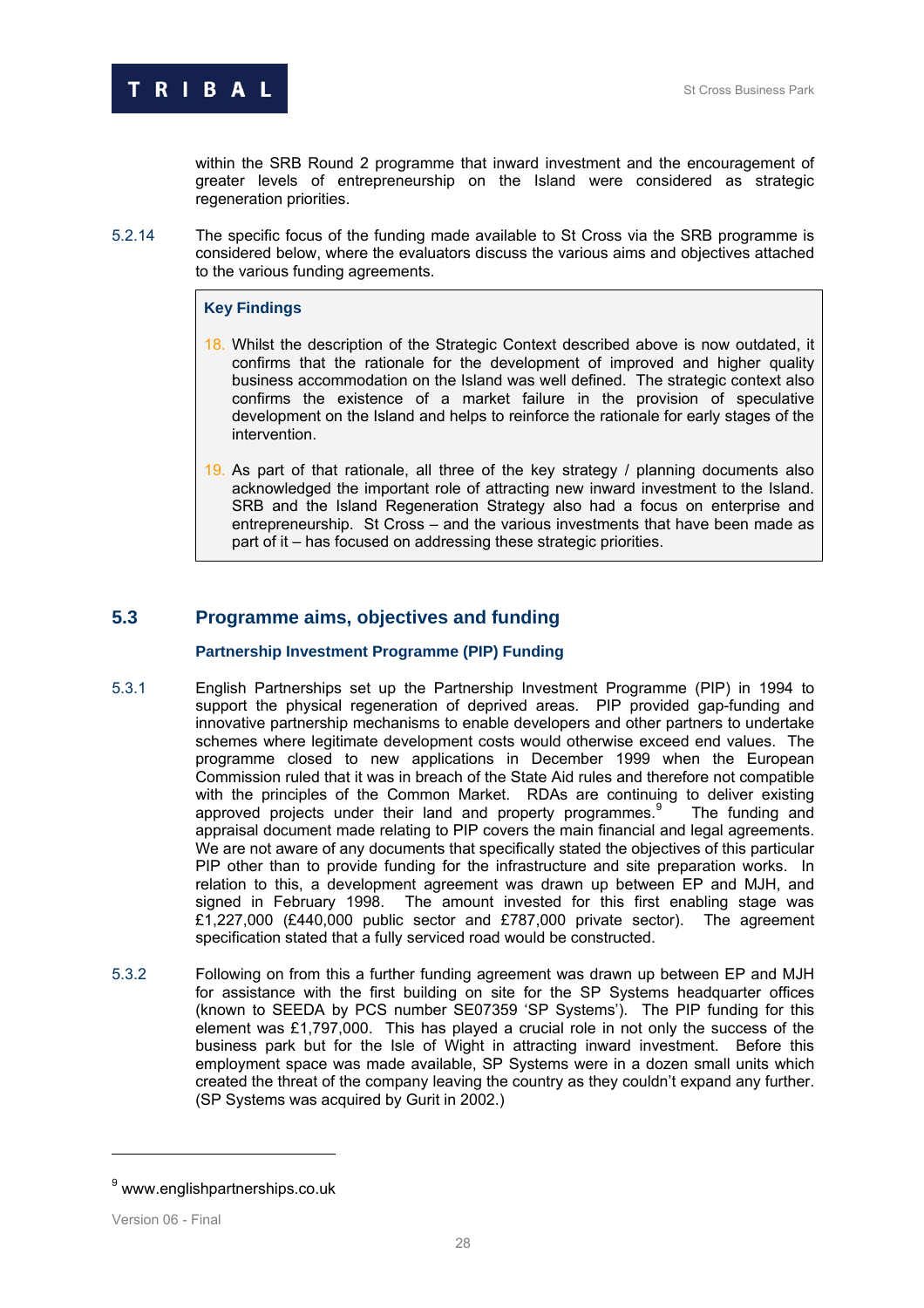

5.3.3 The next plot to be developed also received PIP funding. The freehold of the plot was sold by MJH to Aerolaminates (as it was then called). Using the PIP, EP assisted Aerolaminates in £957,000 gap funding for the site preparation. The company was acquired by NEG Micon and by Vestas Blades Ltd (the project PCS number was SE11780 'Aerolaminates'). A supplemental agreement was signed in October 1999, and the building was built at the end of 1999.

#### **Regional Selective Assistance (RSA) Funding**

- 5.3.4 150BRegional Selective Assistance grants are UK Government grants set up to encourage inward investment, relocation and expansion in industry and business. RSA is a discretionary grant for businesses needing more than £50,000 of financial assistance towards capital investment projects. There is no upper limit on the amount of grant available. RSA is intended to fill any gap after all other potential funding has been sought. The amount of grant that may be offered will always be the minimum amount necessary to enable the investment project to go ahead.
- 5.3.5 RSA documentation made available to the evaluators relates to Aerolaminates. The aims and objectives of the funding were to both support the inward investment of the company onto the site (building fit out) and similarly to enable the company to acquire new capital equipment relating to its operation at St Cross. This included new capital assets (machinery, computer equipment, buildings etc.), but did not include any intellectual property bought from a third party, patent rights. Further eligible expenditure included professional fees and other one-off costs related to the investment. In all some £980,000 of eligible expenditure was incurred.

#### **Single Regeneration Budget**

- 5.3.6 152BThe broad objectives of the SRB 2 programme described earlier included a focus on enterprise and entrepreneurship and helping the Island to develop a higher value economy.
- 5.3.7 A key feature of the original bid for SRB funding was a substantial level of funding (circa £1.5million) for a "technology park". The Government Office for South East (GOSE) was the lead on SRB funding at the time and requested the cost required for a 'Technology Management Centre' (TMC). TMCs were popular instruments of economic development during this period and were developed in numerous locations in England. Ultimately it was agreed that the TMC would be constructed and that funding for it would be divided between two applications, one for the capital build cost and one for the revenue costs.
- 5.3.8 Plans for the development progressed faster than the business plan with the construction finished by 2000. MJH built it with a classic incubator objective for innovative companies to reflect the purpose of the SRB initiative. Enterprise plc were working on the business plan but withdrew from the project when the proposal was not progressed for a variety of reasons.
- 5.3.9 In addition to the TMC (which is now referred to as the Innovation Centre) SEEDA were continuing to develop and promote the concept of Enterprise Hubs. These were physical spaces that encourage and support new business initiatives, but also included dedicated management teams; specialist advice to develop businesses; turning know-how into products; getting the finance to grow; making contacts and building networks; and providing flexible workspace.
- 5.3.10 Through its Round 2 SRB programme, the Isle of Wight Economic Partnership drew up a proposal using the Innovation Centre as the anchor for the hub. A successful bid was developed for £300,000 revenue costs for running the managed workspace over 3 years including a hub director and extra support services. When the Innovation Centre was almost built, the first contract for the Enterprise Hub funding was signed to pay for the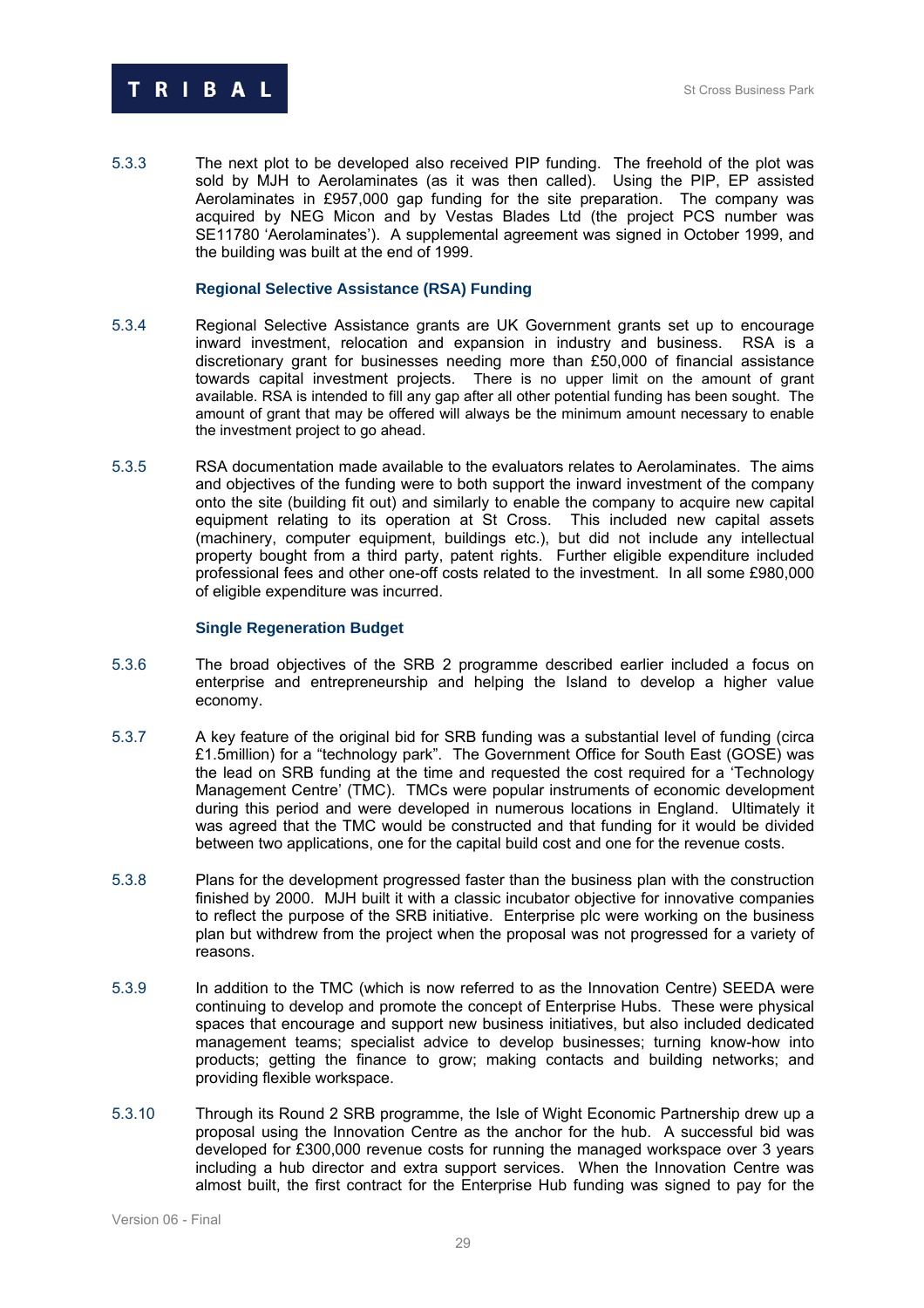**RIBAL** 

office fit out works and air conditioning installation. This came to a figure of £472,860. Isle of Wight Partnership signed an Agreement to Lease on 12 June 2000 for which the Isle of Wight Council underwrote the lease.

#### **Key Findings**

- 20. Whilst the development of St Cross has occurred in a number of stages throughout each the main parties involved have managed to successfully integrate various funding instruments and sources. These funding sources, whist administered during early phases by different organisations, have successfully combined to create a wide range of alternative business premises in a single identifiable location.
- 21. The fact that St Cross Business Park was developed without a long term masterplan and funding plan at its inception has in no way restricted its ability to access funding during its lifetime. Indeed the counter argument is actually true: the development has been undertaken flexibly and in such a way as to respond opportunistically to market conditions, investor interest and funding availability. This has created a rich source of funding sources which compliment each other.
- 22. We are of the view however that the ability to achieve this level of funding integration has partly relied on key individuals who have been employed by EP and now SEEDA who have adopted a longstanding involvement with the development of St Cross Business Park. These key individuals have been "entrepreneurial" in their approach to working with the site developer, funding organisations and the Isle of Wight Economic Partnership to align funding and development when appropriate.

# **5.4 Combined funding programme**

- 5.4.1 There are three sources of funding which have contributed to the St Cross Business Park. By far the largest contribution came form the initial investments agreed by EP as part of the PIP programme. Altogether EP provided just short of £3.2m of support, alongside this was just over £1.9m of support from the SRB programme (SRB also provided some running cost funding for the innovation centre). In addition one of the key tenants of the Business Park, Aerolaminates received just under £1m of RSA funding to relocate to the site. In total the public sector has contributed £6.4 million to the development and operation of St Cross.
- 5.4.2 It is worth noting that in 1997-99 these three funding streams were run separately by EP, Government Office and the SRB partnership and had they been identified as a single programme CPRG approval would have been needed owing to the total value of funding involved. Since 1999 these three funding streams are the responsibility of SEEDA and the overlap would have been identified allowing for more robust (proportionate) appraisal to be undertaken.
- 5.4.3 The funding agreement made provision for EP/SEEDA to be reimbursed in the event of disposals being at levels above agreed values. There is correspondence from MJH to SEEDA expressing concern about the terms of the legal charge and agreement, and contains references to English Partnerships clawing back a figure of some £200,000 as a result of land disposals. Such clawback arrangements are standard practice in gap funding projects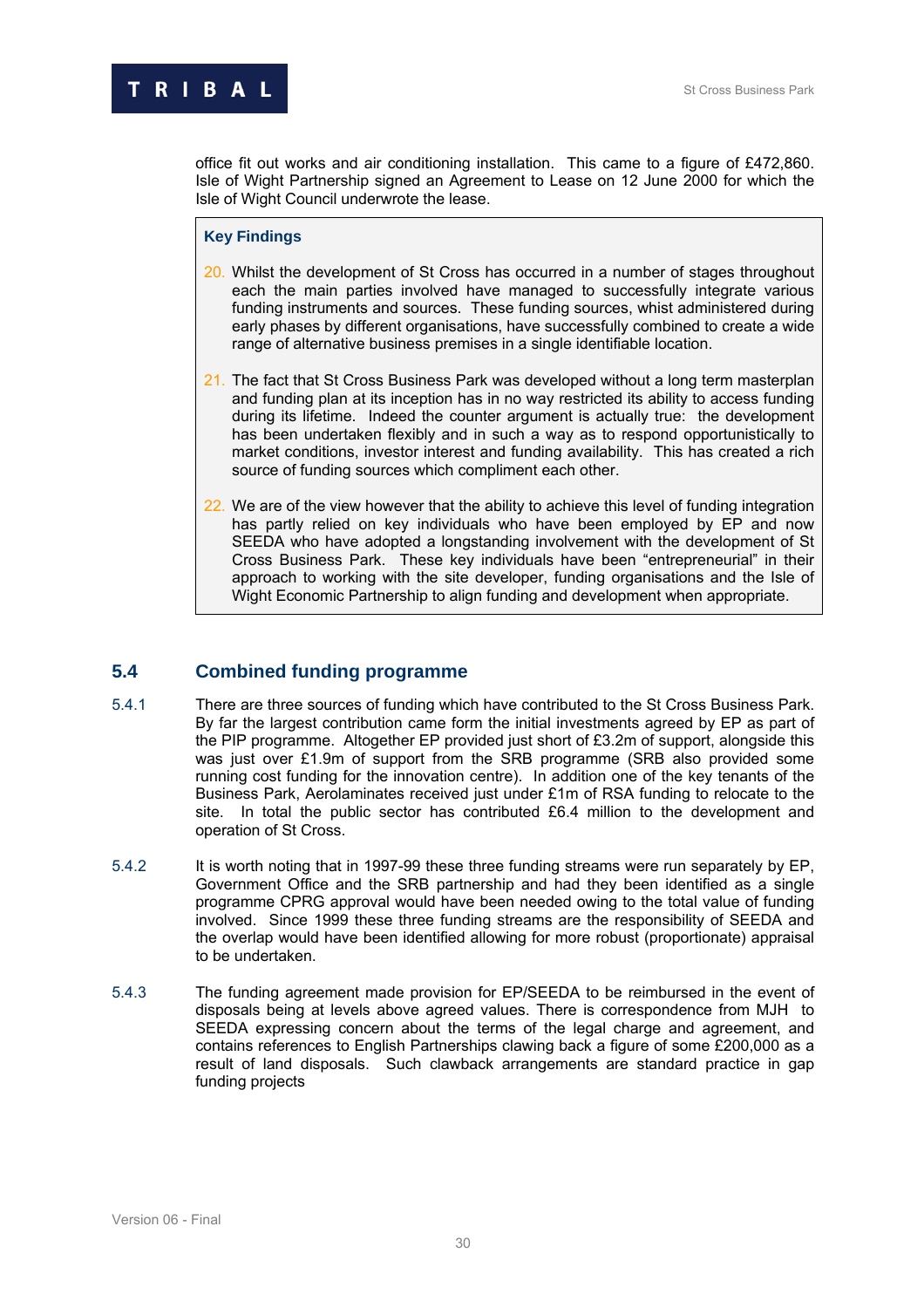|                                                                                     |                                                                          |            | <b>Funding</b> |                |              |  |  |  |  |
|-------------------------------------------------------------------------------------|--------------------------------------------------------------------------|------------|----------------|----------------|--------------|--|--|--|--|
|                                                                                     |                                                                          |            | <b>SRB</b>     | <b>SRB</b>     |              |  |  |  |  |
| <b>Investment</b>                                                                   | <b>EP/PIP</b>                                                            | <b>RSA</b> | <b>Capital</b> | <b>Revenue</b> | <b>Total</b> |  |  |  |  |
| Site<br>Infrastructure                                                              | £440,000                                                                 |            |                |                | £440,000     |  |  |  |  |
| <b>SP Systems</b>                                                                   | £1,797,000                                                               |            |                |                | £1,797,000   |  |  |  |  |
| Aerolaminates                                                                       | £957,000                                                                 | £980,000   |                |                | £1,937,000   |  |  |  |  |
| Technology<br>Management<br>Centre                                                  |                                                                          |            | £1,500,000     |                | £1,500,000   |  |  |  |  |
| <b>Enterprise Hub</b>                                                               |                                                                          |            | £472,860       | £300,000       | £772,860     |  |  |  |  |
| Enterprise<br>House                                                                 |                                                                          |            |                |                |              |  |  |  |  |
| The Courtyard                                                                       |                                                                          |            |                |                |              |  |  |  |  |
| Newport<br><b>Business Park</b>                                                     |                                                                          |            |                |                |              |  |  |  |  |
| The APEX                                                                            |                                                                          |            |                |                |              |  |  |  |  |
| Total                                                                               | £3,194,000                                                               | £980,000   | £1,972,860     | £300,000       | £6,446,860   |  |  |  |  |
| NOTE: RSA funding has been included in this table for Aerolaminates. SP System also |                                                                          |            |                |                |              |  |  |  |  |
|                                                                                     | received an unspecified sum of RSA funding (which is not included above) |            |                |                |              |  |  |  |  |

# **Table 5.1: Funding profile of St Cross Business Park**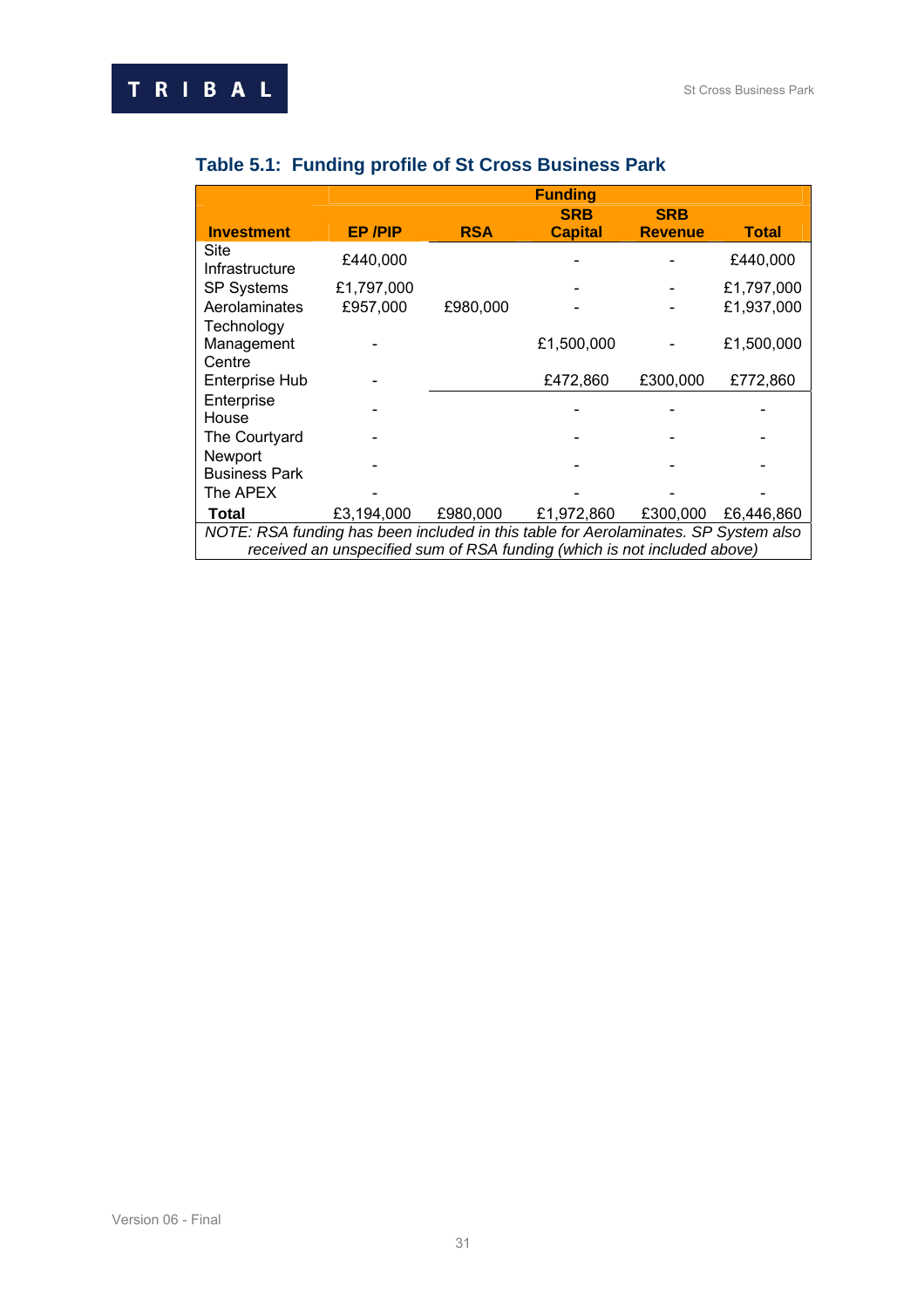# **6** 5B**Quantifiable and economic impact**

# **6.1** Introduction

- 6.1.1 This section reviews the quantifiable impact of the St Cross Business Park development. Specifically it examines the impact of St Cross in terms of the:
	- The specific outputs achieved
	- The economic impact of these outputs.
- 6.1.2 Information on the outputs achieved is drawn from project monitoring forms returned to SEEDA and a postal survey of occupiers on the site. Both of these have also enabled a robust economic impact assessment to be made – using actual recorded monitoring data and current employment information provided by employers.
- 6.1.3 It is difficult to compare the outputs of the project with the original objectives. In the main this is due to the limited quality of paperwork associated with the original project applications and appraisals. In some cases the objectives were relatively straight forward: for example EPs original investments had an objective were to facilitate the development on the site. This overall objective was not (in the paperwork available) translated into specific quantifiable objectives. Subsequent investments by EP were project specific such as the investment to relocate SP Systems and Areolaminates. For these investments the overall objective was to secure the continued presence of these major employers in the South East. More specifically, safeguarding the jobs associated with these employers and possibly creating new jobs through growth and expansion but again the paperwork available does not quantify these.
- 1.1.1 The lack of detailed objectives for the EP funding possibly stems from the piecemeal approach to funding development. At each stage the level of detail is proportionate to the scale of investment. However, when taken together the scale warrants greater detail and specificity in the objectives to be achieved – the production of a scheme masterplan may have helped with the establishment of clearer objectives.

# **1.2** Outputs Achieved

#### **Overall**

- 6.1.4 Table 6.1 below shows that some 836 jobs have been created directly on the site and a further 344 have been safeguarded. 74 jobs were transferred into St Cross from elsewhere in the region. In addition some 25,000 sq ft of business space was created, comprising 19,000 sq ft of manufacturing space and 5,500 of office space.
- 6.1.5 It is worthy of note that based on our survey of occupiers 15% of occupiers are newly formed companies, a further 23% relocated from outside of the Isle of Wight (but within the South East) the reaming occupiers relocated from elsewhere on the Isle of Wight. However, the majority (60% of all businesses) of those firms that relocated to St Cross did so to facilitate their expansion.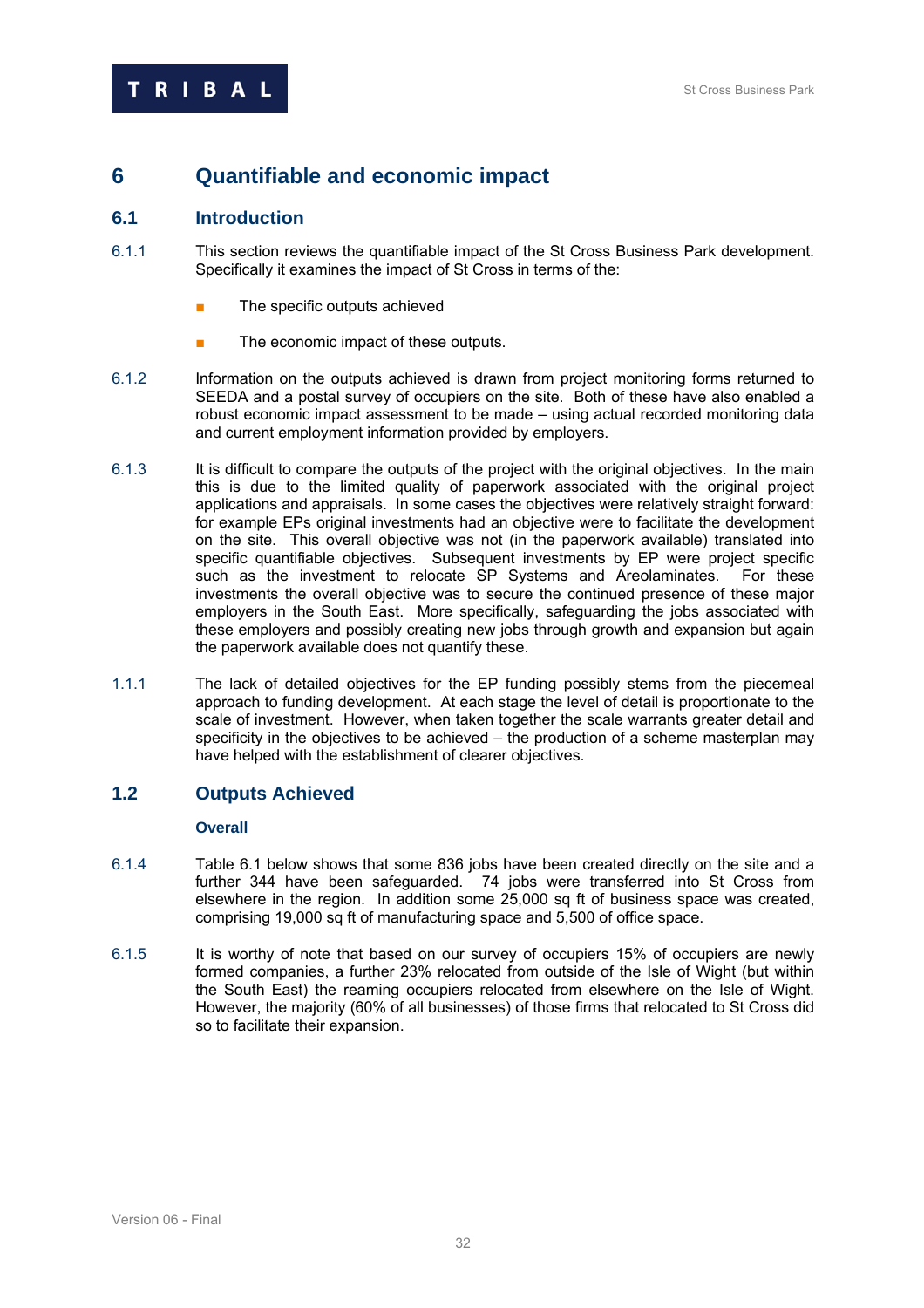|                                             |                               |                                   | <b>Jobs</b>     | <b>Outputs (after first 3 years of completed development)</b><br><b>Manufacturing</b> |                               |  |
|---------------------------------------------|-------------------------------|-----------------------------------|-----------------|---------------------------------------------------------------------------------------|-------------------------------|--|
| <b>Company</b>                              | <b>Jobs</b><br><b>Created</b> | <b>Jobs</b><br><b>Safeguarded</b> | transferre<br>d | <b>Space</b><br>Sq <sub>m</sub>                                                       | <b>Office</b><br><b>Space</b> |  |
| <b>SP Systems</b>                           | 195                           | 144                               | 24              | 7,700                                                                                 |                               |  |
| Aerolaminate<br>s                           | 170                           |                                   | 50              | 12,000                                                                                |                               |  |
| Technology<br>Management<br>Centre          | 371                           | 200                               |                 |                                                                                       | 2,592                         |  |
| Enterprise<br>Hub                           | 100                           |                                   |                 |                                                                                       | 3,000                         |  |
| Enterprise<br>House                         |                               |                                   |                 |                                                                                       |                               |  |
| The<br>Courtyard<br>Newport                 |                               |                                   |                 |                                                                                       |                               |  |
| <b>Business</b><br>Park                     |                               |                                   |                 |                                                                                       |                               |  |
| The APEX                                    |                               |                                   |                 |                                                                                       |                               |  |
| Total                                       | 836                           | 344                               | 74              | 19,700                                                                                | 5,593                         |  |
| - No data is available for this development |                               |                                   |                 |                                                                                       |                               |  |

# **Table 6.1: Outputs of Investment**

# **Job Creation**

6.1.6 Table 6.2 below shows the cost per job of investment, identified across each component of the development.

# **Table 6.2: Cost per Job of Investment**

|                                        | <b>Funding and Unit Cost Outputs</b> |             |                     |
|----------------------------------------|--------------------------------------|-------------|---------------------|
|                                        |                                      |             |                     |
| <b>Purpose</b>                         | <b>Total Funding</b>                 | <b>Jobs</b> | <b>Cost per Job</b> |
| Site Infrastructure                    | £440,000                             |             |                     |
| <b>SP Systems</b>                      | £1,797,000                           | 339         | £5,301              |
| Aerolaminates                          | £1,937,000                           | 170         | £11,394             |
| <b>Technology Management</b><br>Centre | £1,500,000                           | 571         | £2,627              |
| <b>Enterprise Hub</b>                  | £772,860                             | 100         | £7,729              |
| <b>Enterprise House</b>                |                                      |             |                     |
| The Courtyard                          |                                      |             |                     |
| <b>Newport Business Park</b>           |                                      |             |                     |
| The APEX                               |                                      |             |                     |
| Total                                  | £6,446,860                           | 1,180       | £5.463              |

6.1.7 In return for the £6.4million of public sector support (from all sources) this represents good value for money at around £5,400 per job created or safeguarded. Whilst national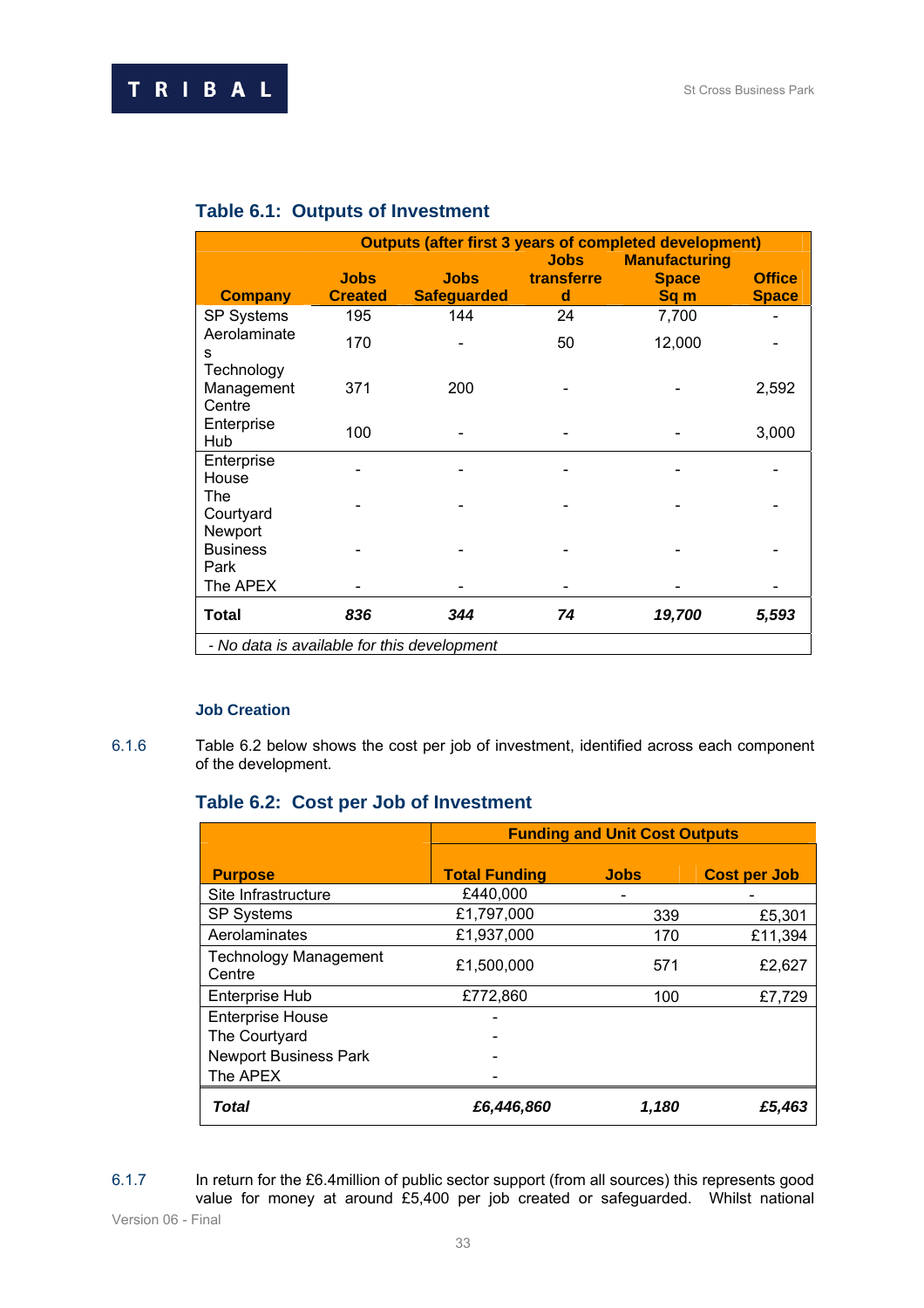benchmarks vary considerably, the evaluators are aware of evidence from the National Evaluation of City Challenge and SRB programmes highlighting that a typical unit cost per job created is in the region of £12,000 to  $E18,000^{10}$ . Profiled against these benchmarks the costs per job ratios at St Cross are very favourable.

- 6.1.8 There is some variation in the cost per (gross) job delivered by each phase of the development (as shown in Table 6.2). The relocation of Aerolaminates is the most expensive element due to the combination of EP/PIP funding and RSA support. In total this phase of the development received over £1.9m of funding support and created or safeguarded just 170 jobs - equivalent to over £11,000 per job. However, if this were considered in isolation (without reference to the other phases) this would represent acceptable value for money compared to rule of thumb benchmark of £10,000 per job. The elements supported by SRB funding (the Technology Centre and Enterprise Hub) provided the best value at a cost per job of less than £2,700.
- 6.1.9 The analysis here does not take account of the employment created in the phases of the business park that were not supported by public funds.
- 6.1.10 It is clear from the (public sector) funding profile and phasing of the development that each stage of the development was discrete. There are no apparent linkages between the phases of development. Certainly, the SPSystems and Aerolaminates developments are self sufficient and to a large extent separate from the rest of the development. The phased approach has clearly worked to the developers' advantage, allowing them to develop as their confidence in the site and market conditions grew (albeit subject to time constraint imposed in the funding agreements, which was relaxed during the process). This phased approach also allowed the developer to exploit emerging funding opportunities such as the SRB support for the Enterprise Hub. Overall it is not possible to identify any quantifiable impacts that would have been created had the total investment been treated as a single product. However, the phase approach does appear to have increased the developers' confidence leading to speculative development at the neighbouring Newport Business Park.

#### **Floorspace Provided**

6.1.11 The data provided does not allow a fair unit cost to be calculated. It is perhaps of greater relevance to note that some 800,000 sq ft of floorspace has been levered by £6.4 million investment in conditions of market failure which would otherwise prevented any commercial development whatsoever. This is explored further in Section 7.

#### **Key Finding**

23. From a value for money standpoint (using the unit cost per job created at the measure of VFM) the St Cross Business Park performs strongly. Using historical information and output records, the unit cost per job created was just over £5,400. This compares favourably to national evaluative evidence which paces an average unit cost per job created between £12,000 and £18,000.

 $10$  See National Evaluation of City Challenge (1999) and National Evaluation of the Single Regeneration Budget (2004); Department of the Environment Transport and the Regions (now DCLG)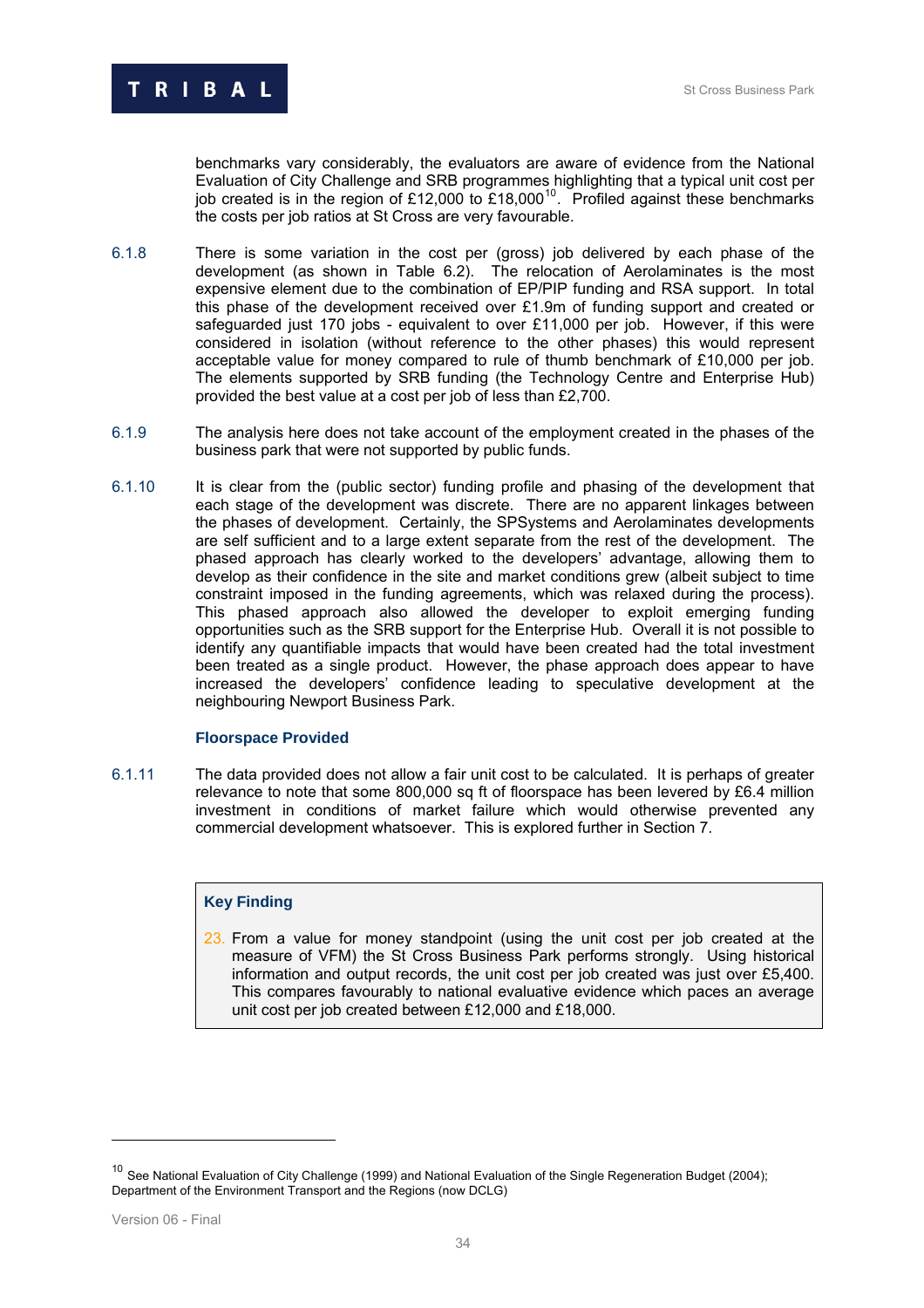# **6.2** 3B**Economic impact**

- 6.2.1 In order to calculate true economic impact of the investment at St Cross it is necessary to look at what are commonly referred to as *net effects* a series of adjustments need to be made in order to calculate the overall contribution to the economy. The evaluators have calculated these adjustments from postal surveys and discussions with occupiers at the Business Park and consultations with key stakeholders.
- 6.2.2 In broad terms, the adjustment recognises that:
	- some of the benefits might have accrued anyway (i.e. the extent of *deadweight*<sup>11</sup> or *additionality*) – in this case the development may have gone ahead without public sector support;
	- not all of the benefits from the investment may be positive  $-$  e.g. firms who lose market share to those firms that have received assistance (i.e. *displacement*);
	- there might be wider benefits associated with the intervention  $-$  particularly in the form of benefits to suppliers to assisted firms (i.e. *linkages or supplier multipliers*) and of increased income to those people assisted into employment by the intervention (i.e. *income multipliers*);
	- in addition, where an intervention is directed at a particular spatial area or group of people, there may be leakage of the benefits out of the target area and there may be simple substitution of those that benefit for those that do not (i.e. with no net gain in the relevant indicator – e.g. unemployment.

 $11$  Deadweight is often used to describe that proportion of the output that would have been achieved anyway  $-$  i.e. without the assistance. Strictly speaking – and according to the Green Book definition, it is that proportion of the public spend that is associated with outputs that would have been achieved anyway.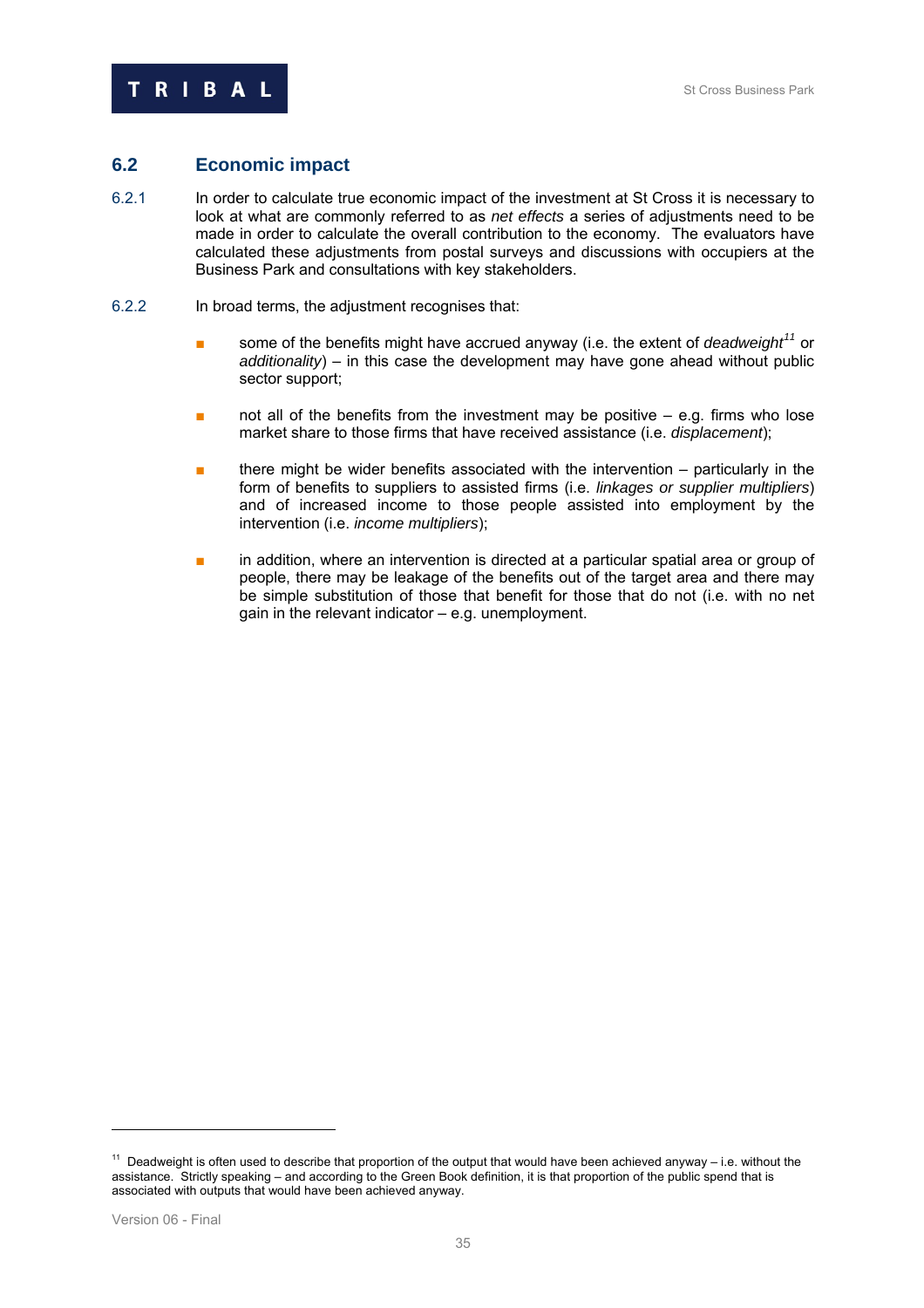

# **6.3** 34B**Net Impact**

#### **Deadweight**

- 6.3.1 In order to calculate the deadweight of the jobs created on the site we asked a selection of occupiers how likely it is that their business would have located or remained on the Isle of Wight if the site had not existed.
- 6.3.2 0verall respondents to our survey agreed that locating at St Cross had helped facilitate the growth of their business. The majority of respondents were not able to quantify the extent of the impact: all the business interviewed were growing and needed additional space to facilitate this growth – hence their relocation to St Cross –and the majority felt they would have grown regardless of the relocation but admitted there was a shortage of alternative space form them to relocate to.
- 6.3.3 In terms of economic impact this suggests a relatively high level of deadweight (survey suggests around 70%). But, we also know that only 15% those firms that did relocate to St Cross were looking for larger premises and would have left the region if St Cross had not been available (SPS and Vestas are notable examples and the largest employers on the site), this suggests a relatively low level of deadweight. Calculating a weighted  $average'$  for the deadweight (0% of Vestas and SPS and 30% for other occupiers) suggests a displacement factor of around 35% (consequently the output additionality for this project is 65%).

#### **Leakage**

- 6.3.4 Of the 1,254 reported jobs on the site 90% (1,128) are taken by residents of the Isle of Wight with 5% being in the wider South East. This suggests that the programme has achieved a high level of *utility* – the programme has made a strong contribution to its objective of bringing jobs to the island. In terms of providing jobs that benefit the residents of the Isle of Wight the leakage from the project is just 10% (and only 5% at the regional level).
- 6.3.5 Moreover the majority of the jobs at St Cross are of relatively high value with employees typically educated to degree level or above performing technical jobs. The average wage levels of £22,760 is slightly above the average for the Island – for some firms the average is as high as £35,000 reflecting the advanced nature of their business.

#### **Multiplier Effects**

6.3.6 179BAlthough there are a large proportion of employees resident on the Island suggesting a strong income multiplier, we found a relatively weak supplier multiplier. Occupiers at St Cross broadly fit into two types: small high value firms with low supply chain spend; and subsidiaries of large (multinationals) whose supplies are sourced centrally giving little opportunity for local spend. Consequently we feel the multiplier effect will be relatively low. According to Amion<sup>12</sup> the combined multiplier effects for land and property developments can range from 1.38 to 1.56. We believe the multiplier for St Cross to be at the lower end of this range.

<sup>12</sup> Additionality: A Full Guide: Amion Consulting for EP 2001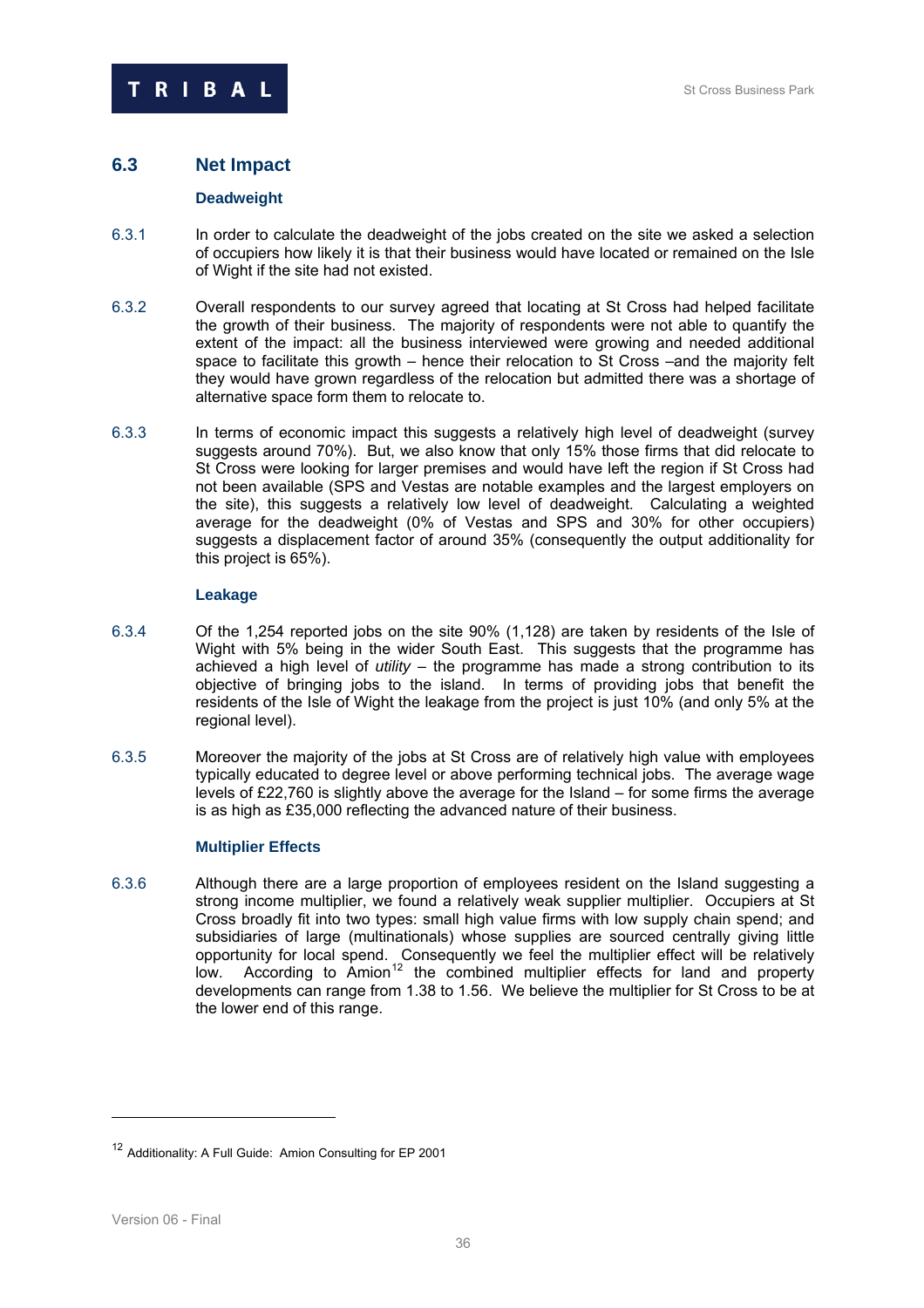

#### **Calculating Net Outputs**

6.3.7 In order to calculate the net impact on jobs on the Isle of Wight from the investment at St Cross we have used information from our surveys. However, it should be noted that this calculation is reliant on our own assumptions of hoe the various linkages interact and is therefore an approximation with fairly wider variance.

# **Table 6.3: Net Impact calculations**

|                           | <b>Adjustment</b> | <b>Jobs</b> |
|---------------------------|-------------------|-------------|
| Gross employment          |                   | 1,254       |
| Deadweight                | $-35%$            | 815         |
| Leakage                   | $-10%$            | 734         |
| <b>Multipliers</b>        | 36%               | 998         |
| Net additional employment |                   | 998         |

6.3.8 18BAlmost one thousand jobs have been created or safeguarded by the development at St Cross since development started in 1999. Since that time total employment on the Island has increased by some 10,000. It is likely that the development at St Cross has had a strong influence on the overall employment on the Island. However, it is unlikely to be the 10% that the raw numbers suggest. With over 70% of firms locating to St Cross to allow their business to expand it is more likely that the strengthening economic climate contributed to success of the development. No doubt St Cross facilitated the employment growth but it would be an overstatement to claim it was in any way the cause.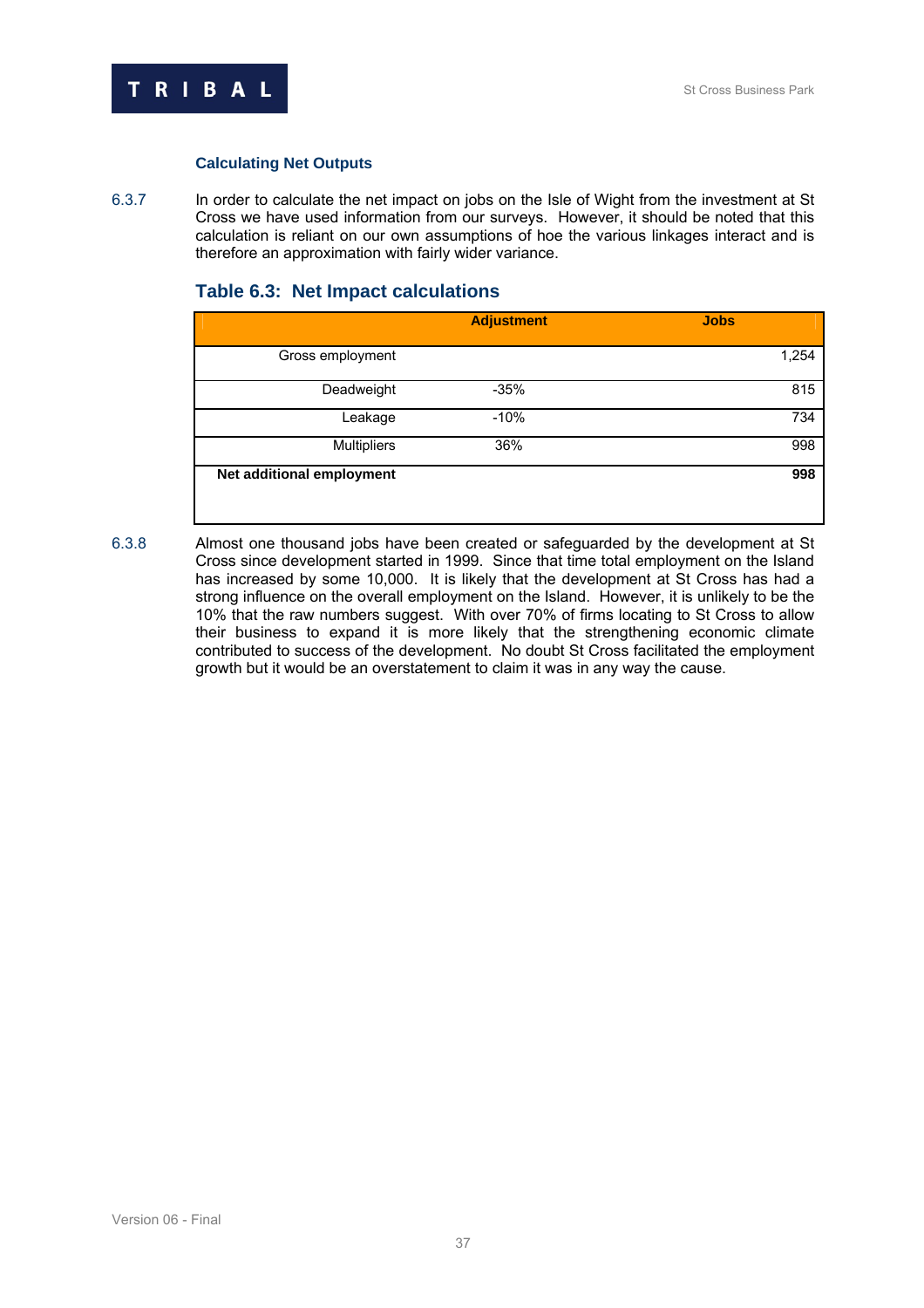#### **Key Findings**

24. The true economic impact of St Cross is measured by making adjustments to the outputs achieved through the investment to reflect their real effect on the local and regional economy. The evaluators have used a range of primary research methods to estimate these adjustments and we conclude the net economic impact is roughly 1,000 jobs. This reflects the fact that the evaluators feel that a small proportion of the benefits that have occurred through the investment at St Cross would have occurred without that investment – typically the jobs created by smaller companies who have taken space at the site, who are likely, given the nature of their businesses, to have taken other space on the Island. Nonetheless, the overall net effect remains a very positive one.

#### **6.4** 35B**Gross Value Added**

- 6.4.1 The economic impact from the Business Park extends beyond jobs created. There is also a contribution to the wealth of the island, and the regional economy through the creation Gross Value Added. Due to commercial sensitivity is not practical to collect data on the productivity and output of occupiers of the Business Park. However, we do know the average GVA per worker in the South East is £55,230. It is reasonable to assume that the workers at St Cross will achieve at least this level of output given the modern facilities and high value added nature of many of the operations. Hence if 988 net additional jobs have been created, the contribution to GVA is around £55 million a significant amount compared to the total wealth production for Hampshire and the Isle of Wight which is some £28bn $^{13}$ . It also represents a considerable return on the public sector investment.
- 6.4.2 In order to compare the past public sector investment with the current contribution to GVA it is necessary to inflate the past expenditure to the current prices. The adjustment factor used for this – 3.5% per year - is set out in the HM Treasury Guide to Public Sector Appraisal (the 'Green Book'). Making this adjustment the £6.4m original investment would be worth some £8m in today's values. This impales that each £1 of public sector investment has created a £6.8 contribution to GVA.

#### **Key Findings**

25. Owing mainly to the quality of employment that the larger inward investors have brought to St Cross and the general skill levels evident on the site, the Gross value Added effect of the St Cross Business Park is significant, estimated to be approximately £55 million. This is a significant return on the original £6.4 million public investment.

 $13$  Ibid.

Version 06 - Final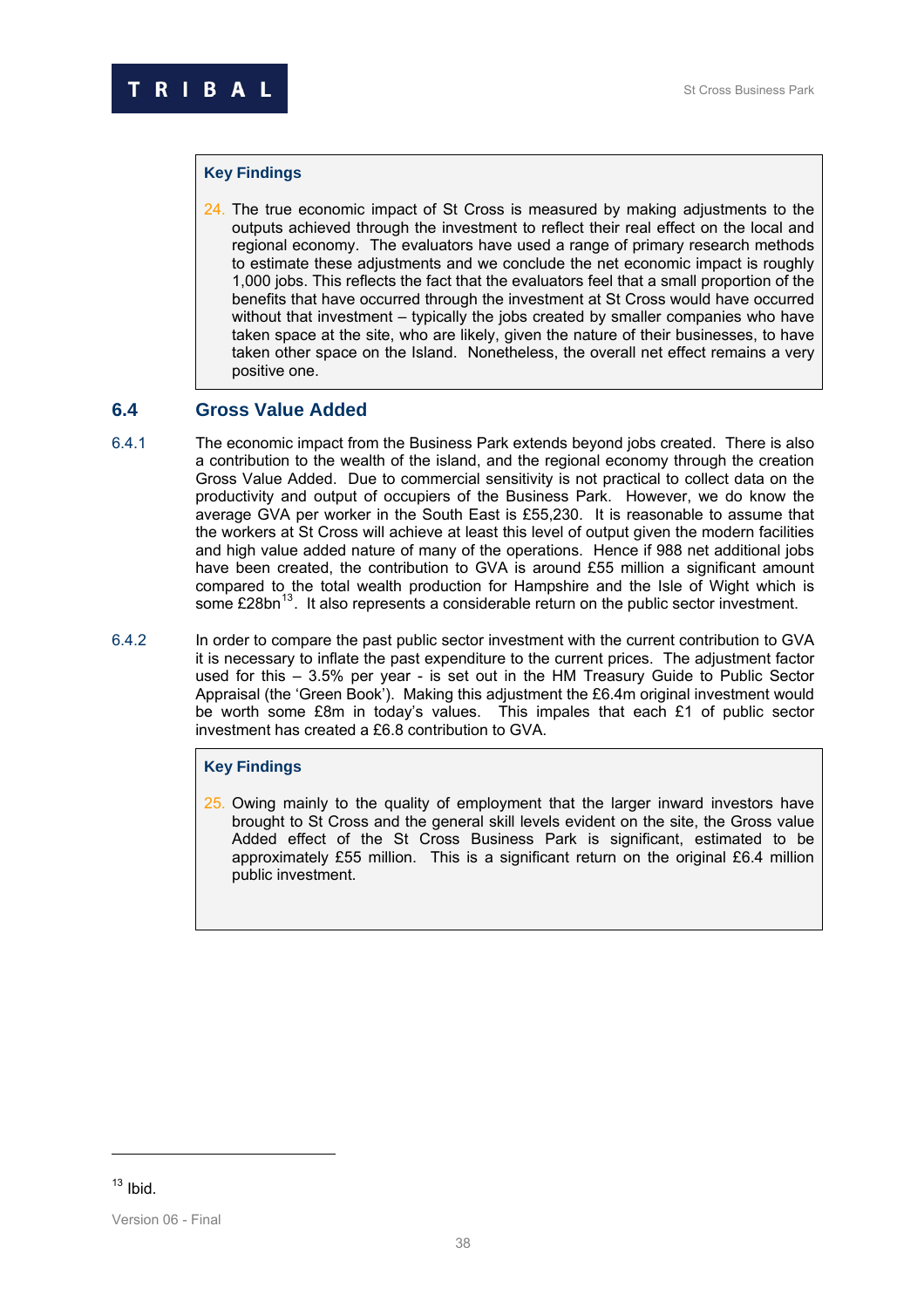

# **6.5 Strategic Added Value**

6.5.1 There are of course wider – non tangible - outcomes which are also important: notably the contribution the high specification of the development has made to improve the image and property market expectations on the Isle of Wight. There is no doubt the St Cross development offers the highest quality accommodation on the Island and is comparable to anything available on the mainland. The importance of business space of this nature in promoting a positive image of the economy as a place ready to do business in the 21<sup>st</sup> century should not be underestimated. Furthermore, there is evidence of the development creating what we now commonly refer to as Strategic Added Value, the main elements of which are considered below.

#### 6.5.2 **Strategic Leadership:**

*Articulating and communicating regional development needs, opportunities and solutions to partners and stakeholders in the region and elsewhere* 

This will have come about if the business space provided at St Cross leads to higher specification follow-on developments or encourages greater investment due to higher confidence in the area.

#### 6.5.3 187B**Strategic influence:**

*Carrying out or stimulating activity that defines the distinctive roles of partners, get them to commit to shared strategic objectives and to behave and allocate their funds accordingly* 

The evidence of partnership working to achieve a common objective at St Cross, through IWP and other structures, suggests that strategic influence may have been in play

#### 6.5.4 189B **Leverage**

*Providing financial and other incentives to mobilise partner and stakeholder resources – equipment, people as well as funding* 

This has certainly bee achieved (see above) but not by SEEDA directly- as headline funding agreements were negotiated by EP);

#### 6.5.5 19B**Synergy**

*Using organisational capacity, knowledge and expertise to improve information exchange and knowledge transfer and coordination and/or integration of the design and delivery of interventions between partners* 

One notable example at St Cross is the way in which business space has been linked with incubation support);

#### 6.5.6 193B**Engagement**

Setting up the mechanisms and incentives for more effective and deliberative engagement of stakeholders in the design and delivery

There is evidence that this has been achieved by engagement of local business *community and potential entrepreneurs through closer alignment with the SRB programme).*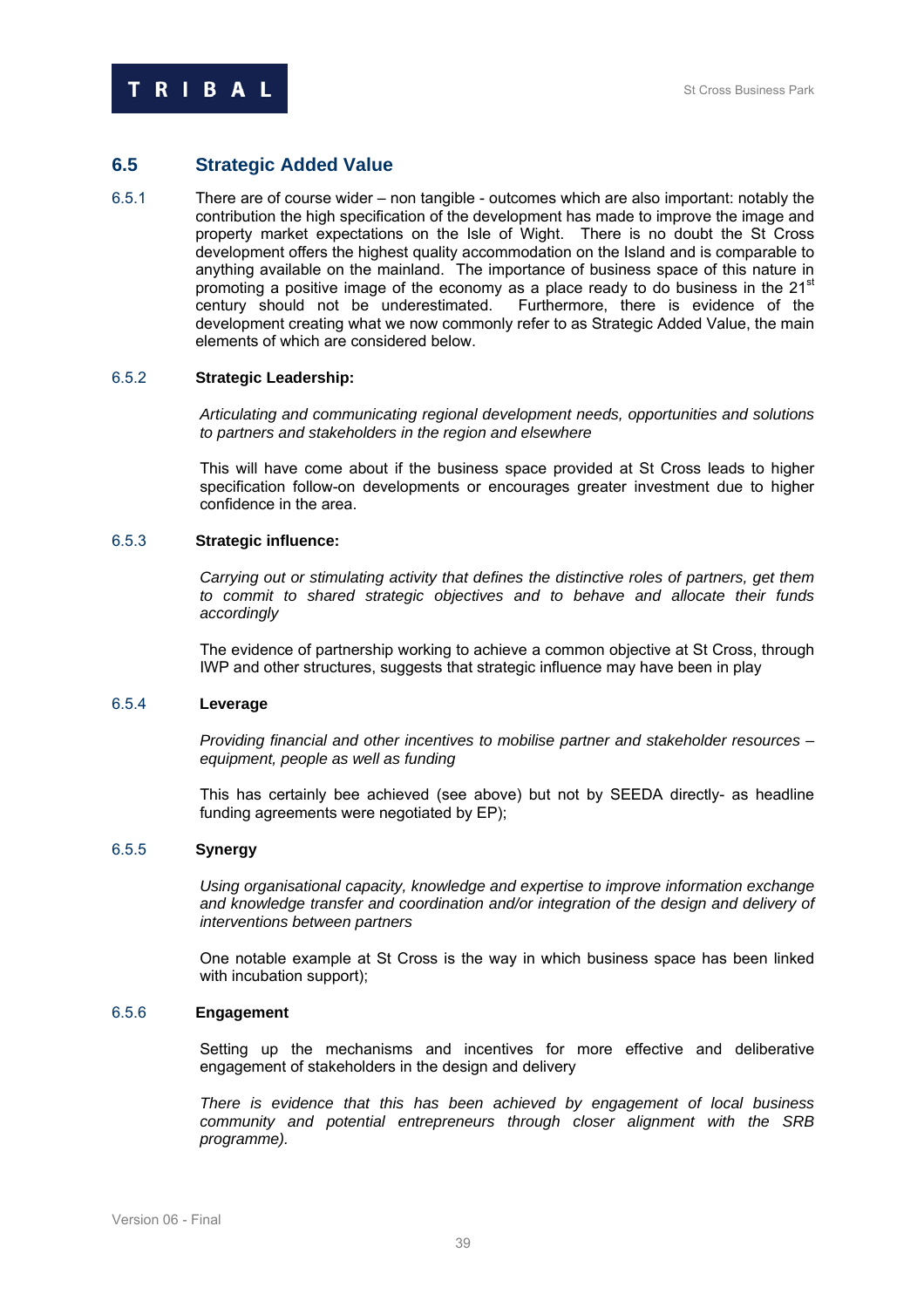# **7** 6B**Property market impacts and issues**

# **7.1 Introduction**

7.1.1 This section of our report examines the nature of the property market on the Isle of Wight and the implications of this for St Cross Business Park investment programme. This includes the results of a series of discussions with local estate agents, South East property agents and an overview of the current rental level values. The section also analyses issues that have arisen during the development as a result of the various development, legal and funding agreements that were put in place. Here we look to draw out examples of good practice as well as learning lessons for the future.

# **7.2 Rental levels**

7.2.1 The limited information available for the Island suggests industrial current rental values from £5psf to £6.50 psf and land values not exceeding £250,000 per acre. Office rents for recently constructed premises would be around £12 psf. Although competitive with mainland figures they reflect poor demand and it is acknowledged by local estate agents that such levels are insufficient to attract private developers and speculative development activity. In view of this we are highly supportive of SEEDA's activities as without them there would be no new modern commercial space on the Island.

# **Key Findings**

- 26. Discussions with local and regional commercial and industrial agents continue to provide evidence of a market failure particularly for speculative development on the Island. Rental levels are considered simply too low to allow for a reasonable return on investment and thus the activities of SEEDA are seen by the evaluators as relevant both to the historic market context and that prevailing today.
- 7.2.2 The absence of space and serviced sites is seen as a major constraint in attracting new employment to the island. There may be potential to benefit from anticipate planning guidance which will allow the creation of Simplified Planning Zones on employment land.
- 7.2.3 19BThe promotion of speculative units by developers will continue to be difficult in an uncertain market in which most of the criteria sought by investors and funders have been lacking- especially if the intention is to supply a higher specification than currently available on the Island. Premiums over and above standard benchmark prices and rents will be required to induce development.

# **7.3** 39B**St Cross rental levels**

- 7.3.1 It would appear that the rent secured by the developer from the Isle of Wight Partnership was higher than had been paid elsewhere on the Island. Reference is made in correspondence to a rent of £12psf (King Sturge, 2003). At the time the highest rent for offices on the Island was given as £8psf (Bruton Knowles). Again the detail is not available to be able to offer a fair comparison but given the Full Repairing and Insuring (FRI) nature of the lease and the high cost of fit out the premium would appear to have been significant.
- 7.3.2 Through EP and an important pre-let to the Isle of Wight Partnership, MJH has secured the means by which to reduce the level of risk that would otherwise be associated with the development, either as a construction project or potential onward sale to the investment market. Overall rental levels on St Cross have pushed ahead on the Island average and are now comparable to mainland levels. However, the quality of the development is also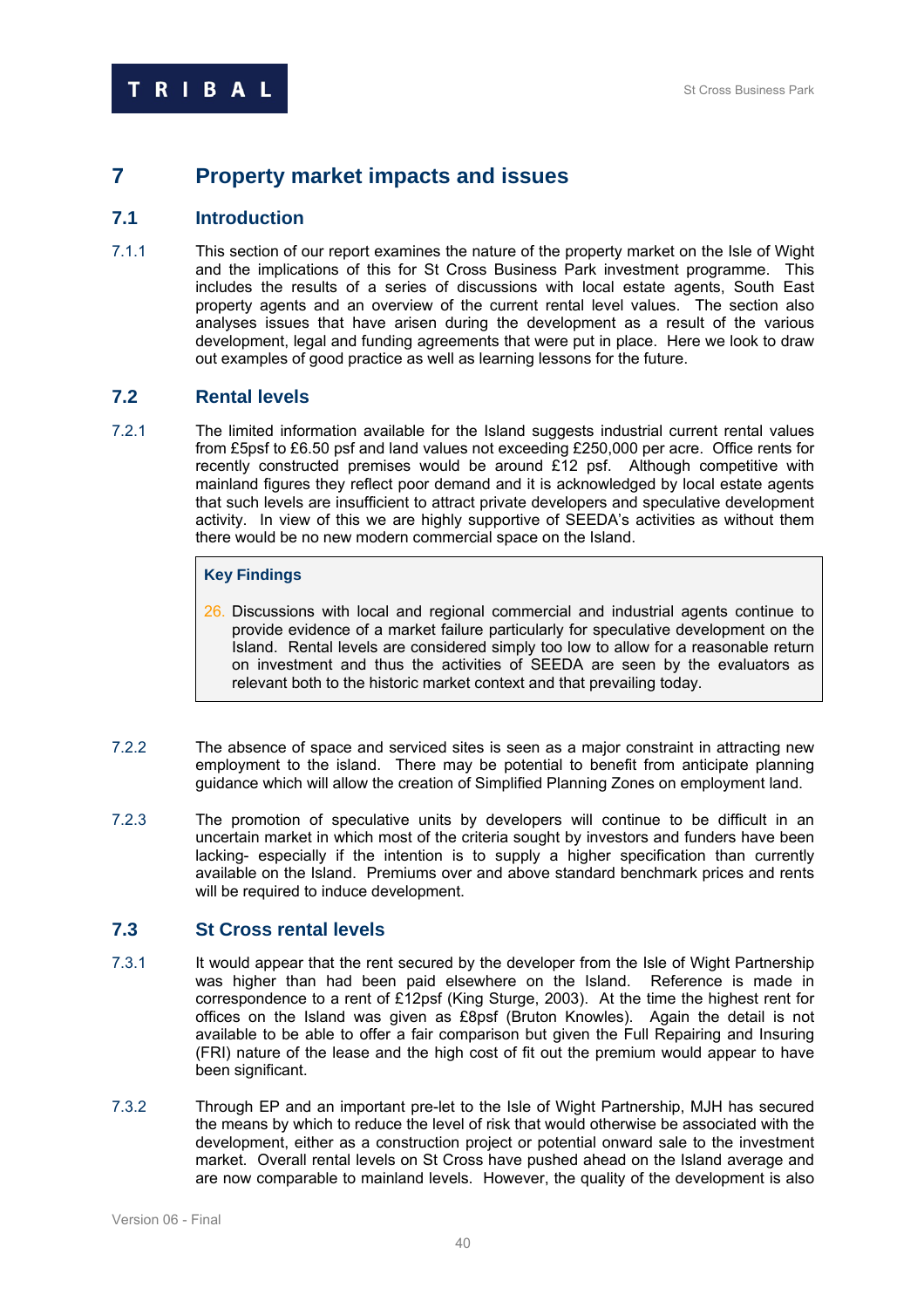comparable to the mainland and is significantly higher than other office accommodation on the Island.

## **7.4 Development agreement**

- 7.4.1 20BA Although the records for investment in the site present a clear timeline of activity there is little evidence that the investment was planned or undertaken with any clear, coherent long term outcome in mind. In part, this reflects the initial approach which was deliberately phased to respond to market conditions and funding availability.
- 7.4.2 The nature of the initial grant agreements between EP and MJH provide some important learning lessons. In return for providing funding, EP required MJH to develop the whole site. Clearly this carried considerable risk to the developer. However, subsequent funding from EP and SRB significantly reduced this risk. In addition MJH were under no obligation to sell the site. Although the freehold to some units was sold other units were retained by MJH and leased to the occupiers. One of these occupiers was the IWP who agreed to a 15 year lease of a substantial part of the Innovation Centre with rents guaranteed by the Local Authority. Again this considerably reduced the developers' risk.

#### **Key Findings**

- 27. The Development Agreement reached between EP and MJH required the developer to develop the whole site. This effect placed an obligation on MJH to see out a long term regeneration programme and thereby transferred the risk of that programme to the private sector. Whilst a number of subsequent grant programmes helped to reduce that risk, the agreement reached by EP at that time was both ambitious and without doubt a model that – particularly under difficult market conditions demonstrated good practice in the transfer of risk to the private sector.
- 7.4.3 The lease between MJH Developments Limited and the Isle of Wight Partnership as a tenant does not contain any provisions that would be considered particularly unusual. The term is for a period of fifteen years with effect from 29 September 2000; it is an FRI lease, rent reviews are upward only every  $5<sup>th</sup>$  year, and there is a tenant's option to determine the lease after the 5<sup>th</sup> year. The option itself could be viewed as onerous in that the tenant is required to give three years notice in writing. Fit out works were to be carried out by the tenant. Overall the lease seeks to be in line with standard institutional criteria. The tenant was obliged to use the developer for the fit out works which were costed at £600,000.
- 7.4.4 10 From the point of view of MJH Developments Ltd, who is an island based builder / contractor / developer; this arrangement clearly had a number of benefits given the relatively large scale of the development and the uncertainty of market demand for the space:
	- Financial exposure would be reduced in respect of infrastructure costs;
	- Development finance could be secured on the back of immediate and guaranteed rental income;
	- A builder's profit could be taken on the build costs of the scheme as well as the substantial fit out works; and
	- In addition, given that the finished scheme was retained, further income was secured through the management fee in respect of service charges payable by the tenant.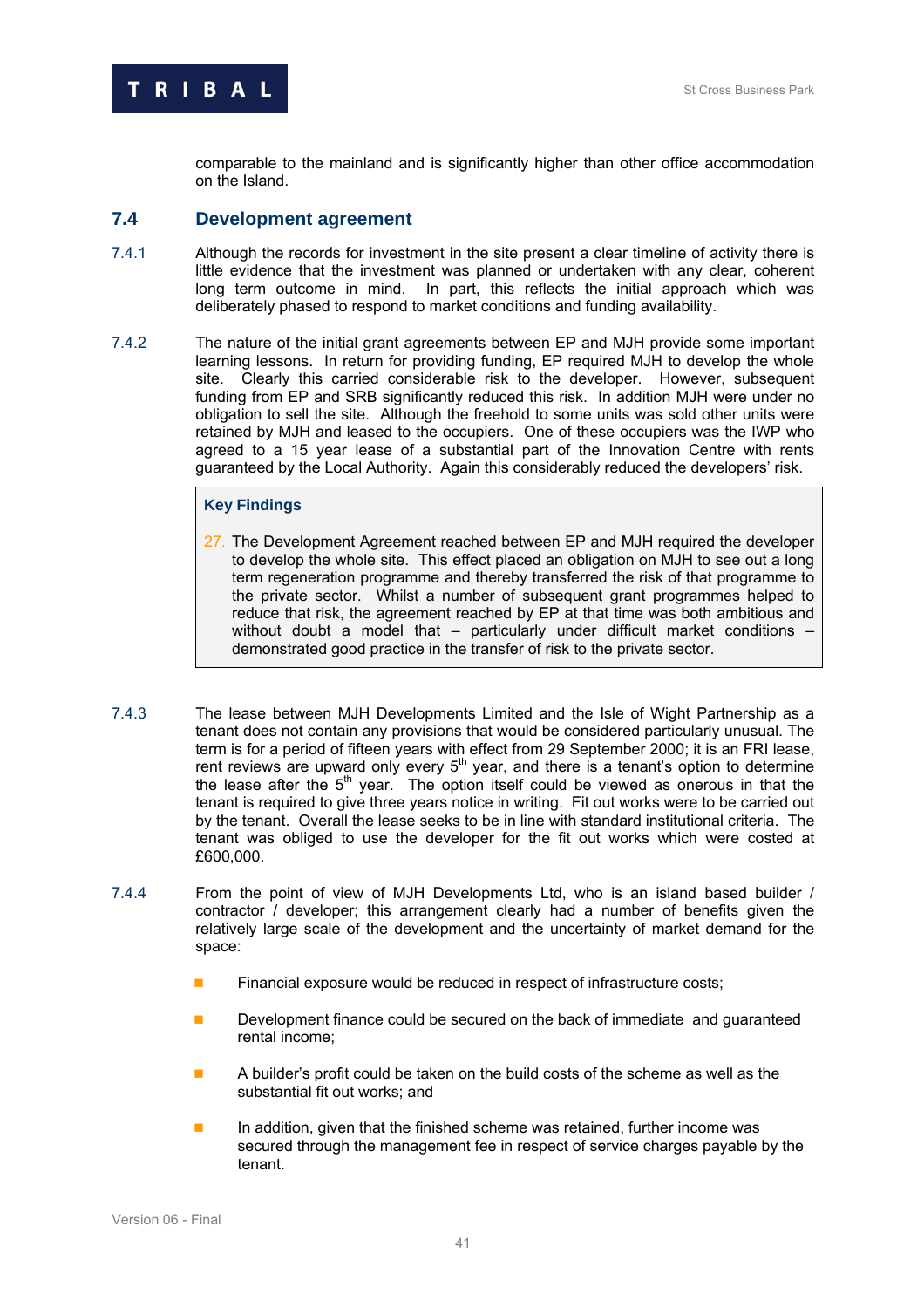

7.4.5 206BAll of the above factors cushion the impact of development finance and voids which would otherwise reduce profit. What is unclear from the files is what evaluation EP undertook in respect of the figures submitted by MJH. Whilst build costs have been clearly and reasonably compiled by cost consultants (Gleeds), and report and valuation by Lambournes, support a land value of £192,000 per ha (£80,000 per ac), there is nothing on file to compare costs with or to indicate what level of return EP would find acceptable.

#### **7.5** Potential weaknesses

7.5.1 The weakness of this scheme would appear to be that English Partnerships retained no legal interest in the site other than a legal charge in the event of disposals within a period of time (5 years). This was a scheme carried out by a small local builder, developer, investor in a market with limited or no competition. In a normal market a developer would have secured competitive build costs, taken his profit and sold into the investment market. The level of transparency would have been greater and the need for gap funding easier to establish.

#### **Key Findings**

- 28. English Partnerships retained no legal interest in the site other than a legal charge in the event of disposal. Should however the developer sell his investment, EP will have no access to the land value uplift created through its and other organisations subsidies.
- 7.5.2 Similar issues have been raised in discussions with Knight Frank, acting on behalf of the Isle of Wight Council in respect of a 46 acres urban extension site at Newport. Here planning consent is in place for 800 residential units and to ensure effective control over implementation the Council are to retain a legal interest throughout the process and promote it in partnership to ensure best value. Even with this scale of development final submissions will only be from two parties and the employment uses site will not be a prerequisite of promoting development.
- 7.5.3 209B Notwithstanding the difficulty of substantiating the overall benefits, of the actions taken by EP, or the necessity for them, there is nothing to suggest that such support adversely affected the island commercial market, or that it represented an unjustifiable support for the scheme. It would seem almost certain that the development would not have taken place without EP / SEEDA support, the outstanding issues being those of assessing the precise level of support required, monitoring its progress and not retaining any form of ongoing involvement.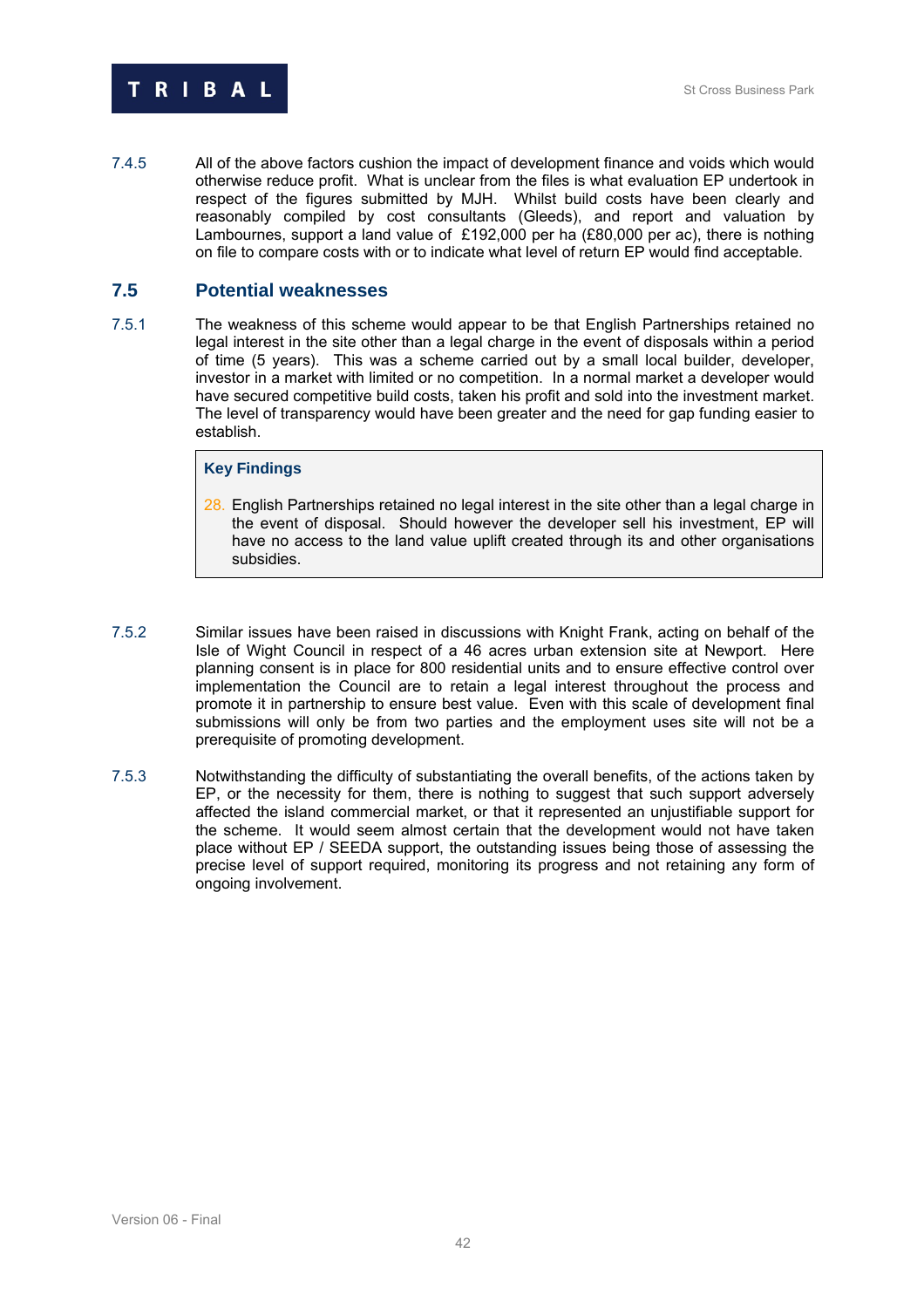# **8 7Views from the stakeholder community**

# **8.1 Introduction**

8.1.1 The following section outlines the views of the key stakeholders involved in the St Cross Business Park investment program. The stakeholders included SEEDA staff, Business Link Wessex, the Isle of Wight Economic Partnership, the Chamber of Commerce, the Isle of Wight College, Isle of Wight Council, English Partnerships and the developer involved in the programme. It should be noted that views have not been attributed to any person or organisation to ensure confidentiality.

# 8.2 **The need for public investment at St Cross Business Park**

8.2.1 There was widespread agreement that the St Cross Business Park has been many of those consulted felt this anchor investment played a crucial role in St Cross Business Park. Some felt the investment made by EP and SEEDA not only secured investment onto St Cross but also kept these businesses in the UK:

> <sup>"</sup>Investment by Vestas and SP Systems which has been essential for the *island and is a success for SEEDA"*

<sup>"</sup>The Investment responded well to key businesses such as SP systems and *Vestas Blades, these were international companies who were going to leave the island due to a lack of adequate space."* 

- 8.2.2 SP Systems has had a long standing presence on the Island. Due to lack of appropriate space their expansion had been piecemeal and resulted in operation being undertaken at a range of locations across the island. They had made the decision to consolidate their operations to a single site and were actively considering locations in France, Spain and Eire due to the lack of adequate space on the Island. MJH developments negotiated the move of SP Systems onto the business park and proposed to construct a new headquarters to the specification required by the company. In the absence of EP funding it was felt the SP Systems would have left the Island. The relocation of SP Systems had full support of the Island Regeneration Partnership, the Isle of Wight Council and of Wight Training and Enterprise at the time.
- 8.2.3 215BAerolaminates Ltd had a production facility in Southampton which no longer met their requirements for increased production levels and they were actively seeking to relocate to a larger, modern waterfront facility. The company conducted a careful search of suitable waterfront sites and found two options, St Cross Business Park, Isle of Wight and Vojen, Denmark. Although there was a preference to move to bespoke accommodation, giving St Cross the edge, it was a more expensive option and required additional support from EP to make the relocation financially viable for them. It is not clear that the same argument was not also used to secure the RSA funding and an element of double counting of outputs (jobs safeguarded in the region) may have taken place.
- 8.2.4 The Enterprise Hub and Innovation Centre are other key features of the development and have led to wider impacts. A 1998 SRB funded research study concluded that a 'marine and environmental technologies' hub would complement the economic development aspirations of the Island. This study provided the rationale for further investment in St Cross to develop the Technology Centre.
- 8.2.5 217 It was the prospect of the development of a Technology Management Centre on the St Cross site and the commitment to a high class business development on the whole site that attracted SP Systems to the site and not to leave the Island. The composites cluster concept of the Hub was also key in attracting Aerolaminates to the Island rather than back to Scandinavia when they moved from their mainland site. The establishment of the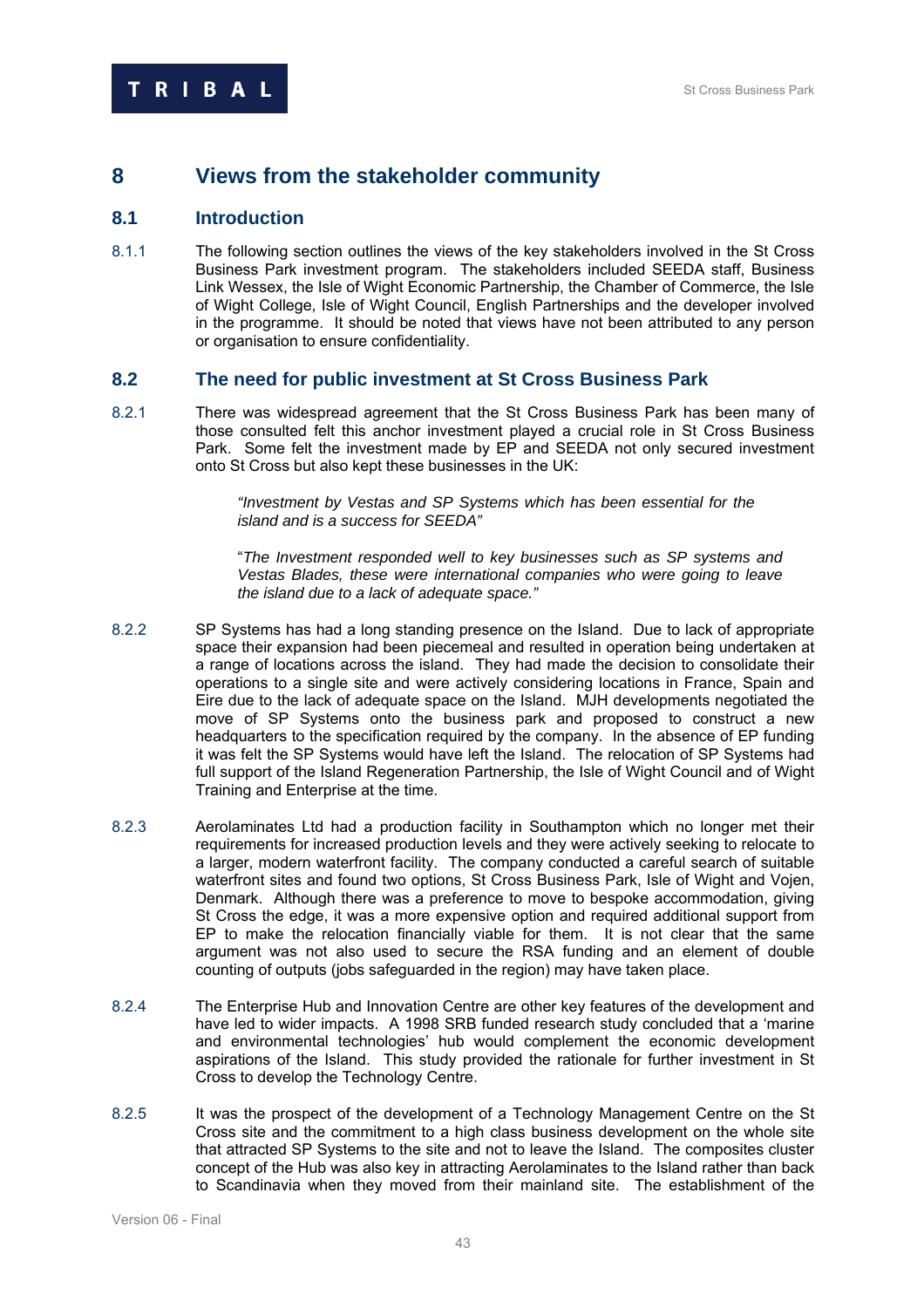composites group and the links with higher education have been catalysed by of the physical investment in St Cross and the strategic cluster focus promoted by SEEDA since 1999.

# **8.3** 4B**The quality of the development agreement**

- 8.3.1 218BAlthough some questions were raised in respect of the strategic planning of the investment (i.e. the absence of a long term plan), it was felt that the development agreements ensured that the developer worked to a fixed timetable and did not renege on his deal to build to the specified standard.
- 8.3.2 Overall, the consultees were favourable of the role played by EP and latterly SEEDA in the main negotiations during the development. These have both enabled a developer to undertake a considerable scheme in the face of difficult market conditions and absorb the risk for doing so. There are however recognised areas where this could be improved particularly with regard to the level of transparency which could have been greater even allowing for the normal confidentiality which applies to such negotiations.

<sup>'</sup>The developers would only get funding if they completed the phasing on schedule *otherwise they would lose the entire land'* 

21B*'The development agreements lowered the risk of the development being unsuccessful and ensured developer completed the various phases'* 

<sup>'</sup>This agreement also meant the developer had to build the sites, even if the market *conditions changed'* 

8.3.3 This was a considerable risk but to compensate for this the developer was allowed full return upon completion and of course the availability of downstream funding likewise helped to reduce the levels of financial risk at particular intervals.

# **8.4** 45B**Integrating the funding sources**

- 8.4.1 Many of our consultees were eager to highlight that with a development of this type and scale, often one would argue for the installation of a site and delivery masterplan at its inception. Whilst inevitably the lack of such a plan in this instance has created a number of issues, most of those interviewed agreed that it had far from restricted the developer's ability to leverage funding from a wide range of sources. Indeed the fact that St Cross Business Park was developed without a long term masterplan and funding plan at its inception has in no way restricted its ability to access funding during its lifetime
- 8.4.2 The consultees were also of the view that the ability to achieve this level of funding integration has partly relied on key individuals who have been employed by EP and now SEEDA who have had a longstanding involvement with the development of St Cross Business Park. These key individuals have been "entrepreneurial" in their approach to working with the site developer, funding organisations and the Isle of Wight Economic Partnership to align funding and development when appropriate. Whilst credit is due to these Officers, it does highlight that where a long term plan is absent, schemes of this nature may be vulnerable to people changing jobs and / or being assigned to other responsibilities.
- 8.4.3 Although the project management information is relatively sparse there are no indications that there were any major issues with the development in terms of deploying funds or progress on site. The developer has confirmed that, to their recollection, the project ran quite smoothly and none of the grant payments were delayed. In part this was due to the streamline delivery arrangement employed by the developer. Acting as both developer and main contractor – with a track record in commercial developments – many of the construction risks were significantly reduced. Whilst there are issues over the efficiency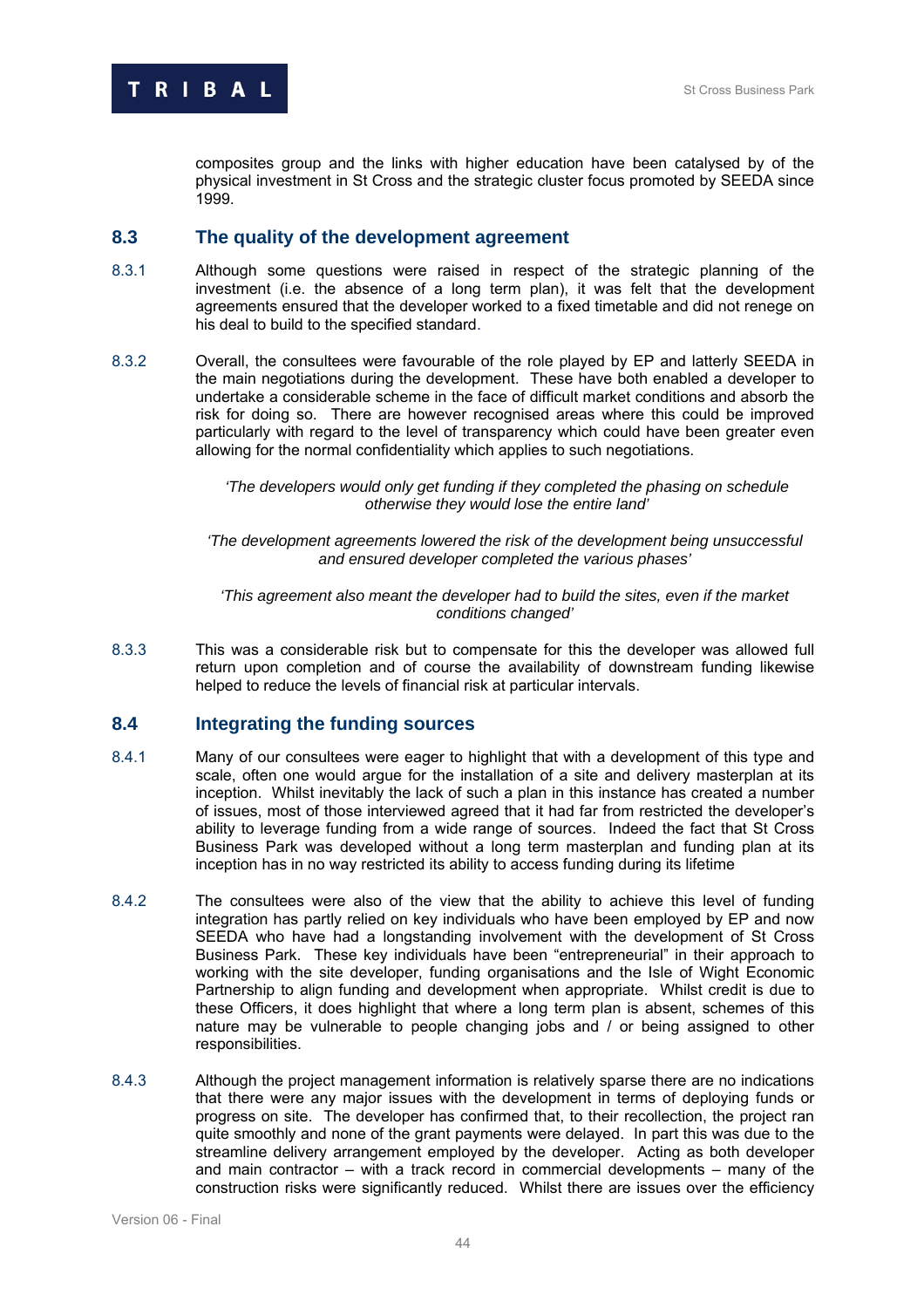

to the public sector of this approach (with the same body acting as developer, builder and subsequently landlord) it did appear to smooth out the core delivery issues of constructing a high quality business park.

8.4.4 There are three sources of funding which have contributed to the St Cross Business Park which, in 1997-99, were run separately by EP, Government Office and the SRB partnership and had they been identified as a single programme CPRG approval would have been needed owing to the total value of funding involved. In which case a more detailed appraisal would have been required which may have led to the production of an overall masterplan for the site with more quantifiable objectives. Not withstanding the good value for money delivered by the development as a whole, it is probable that a single funding agreement for the entire site could have achieved greater efficiency (lower total public sector cost).

#### **8.5 166** The quality of economic impacts

- 8.5.1 The St Cross Business Park is characterised by a number of large employers which in the view of many SEEDA staff are the primary reasons for success of the project. Many of the benefits realised by the business park have been a consequence of these anchor companies locating on the business park, and have acted as a catalyst for investment.
- 8.5.2 Some of those consulted felt this anchor investment played a crucial role in St Cross Business Park.

230B'*Investment by Vestas and SP Systems which has been essential for the island and is a success for SEEDA'*

<sup>'There</sup> are quite a number of people employed by VESTA's and I imagine many of them *come from the island'* 

<sup>'</sup>The innovation centre and innovation hub have worked well and are a big plus for the *island……..The enterprise hub was a key contributor to the success of St Cross and was needed as a physical development.* 

8.5.3 Some of those consulted felt the investment made by EP and SEEDA not only secured investment onto St Cross but also kept these businesses in the UK.

> 234B*'The Investment responded well to key businesses such as SP systems and Vestas Blades, these were international companies who were going to leave the island due to a lack of adequate space.'*

8.5.4 It is however conceded that many of the jobs which require a higher education level may not be from the Isle of Wight, therefore the impact these companies have had on the island is limited.

> <sup>'</sup>The high technology employees however probably come across from Hampshire as *educational attainment on the island is quite low'*

8.5.5 It was also specified that SRB funding should not necessarily have been targeted towards the Island and the location of the enterprise hub on St Cross was at the opportunity cost to another area in the South East or the Isle of Wight.

> 238B*'One of the reasons for locating the enterprise hub at the Isle of Wight was because the project was in danger of failure…… the development could have gone bankrupt, project funding continued and SRB money was thrown at the project to dig it out'*.

8.5.6 235.6 239 Once SRB funding was granted, it helped to augment the development and evolution of the overall programme.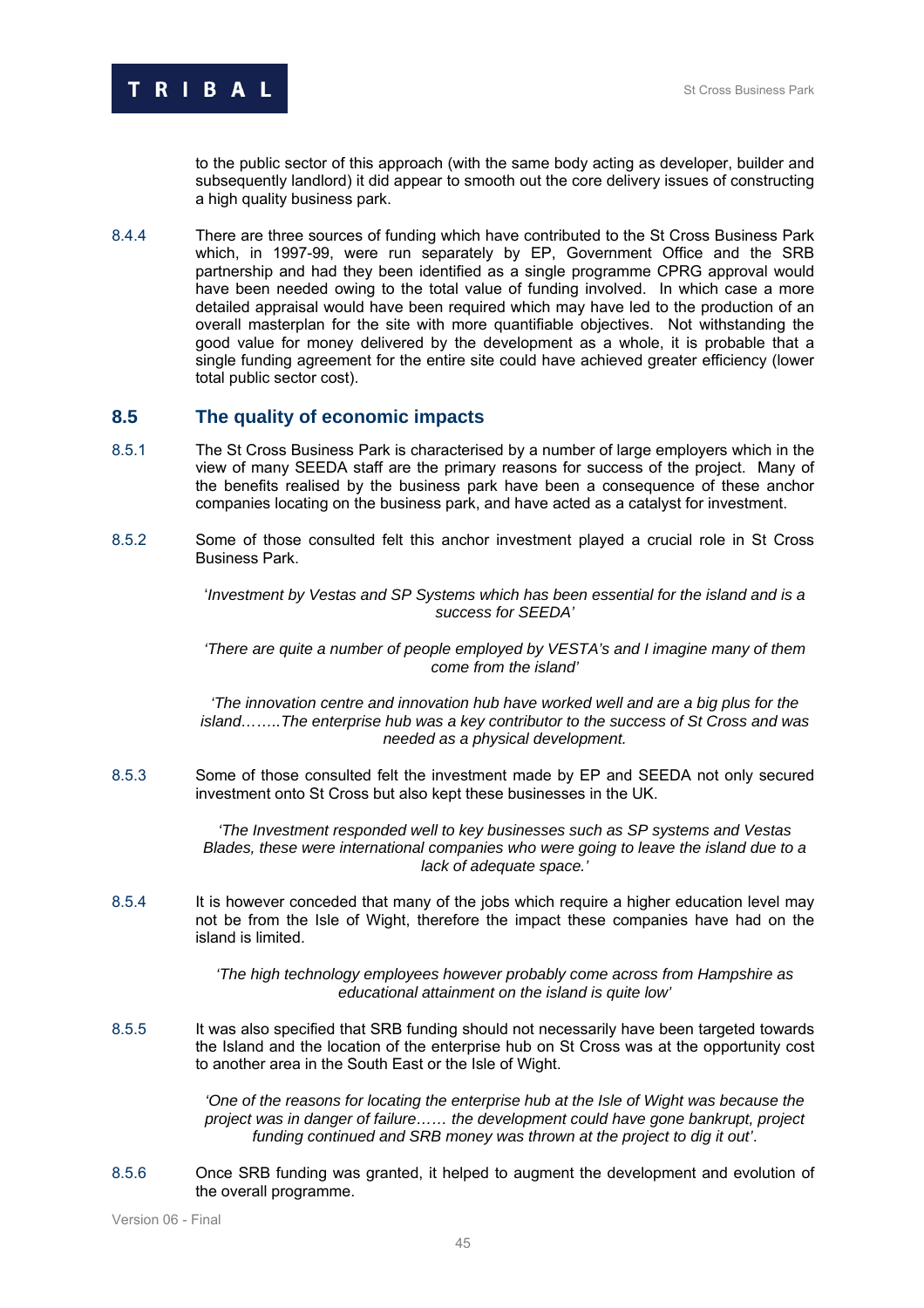

240B*'Post 2000, SEEDA managed the investment quite well, however unfortunately the money was used in fire-fighting manner and there was not a coherent investment strategy.'*

#### 8.6 **47 Views on the lessons learnt**

- 8.6.1 A number of issues were alluded to by stakeholders that they see as having an impact on the overall success of the development:
	- **'Synergy'** it was seen by some that there was a lack of 'synergy' in joining up wider development priorities for the island. For example, the college is to receive funding from the LSC for a new campus. Some questioned whether there should have been a strategy from the start that examined the potential linkages to bring the business park and the college closer together.
	- Location the location of the business park was also seen One consultee described the site as being

**'***not well integrated to the rest of the island…..There is a lack of pedestrian routes and cycle lanes leading to the park and traffic to the site is a real problem for residents.'*

**■ Public and private partnerships** – some stakeholders identified the challenges inherent in constructing development transactions that rely on public / private partnerships. There was at times a lack of visibility about the extent of the work that SEEDA was doing. There were also tensions

*'about funding being awarded to other investments taking place on the island.'*

- **Infrastructure Issues** whilst a successful development on many levels, there are strong views amongst the stakeholders that there are a number of unresolved infrastructure issues. Amongst the key areas highlighted are:
	- Poor pedestrian and cycle access.
	- The quality of the access route to the site.
	- $\blacksquare$  The reliance on car access to the site with poor public transport facilities.
	- Limited car parking facilities with commensurate impacts on residential areas.
- **Level of occupancy** some expressed the view that some of the buildings were not occupied and there was a gap in the level of occupation. Some of the reasons cited for this related to the size of the premises available and some interviewees suggested that buildings should be subdivided into smaller units.
- **Impact on the Isle of Wight** some stakeholders suggested that many of the businesses on the park were foreign and there were no or a limited number of companies from the Isle of Wight – to the detriment of the overall impact of the development. This view does not Accord with the overall findings of the evaluation.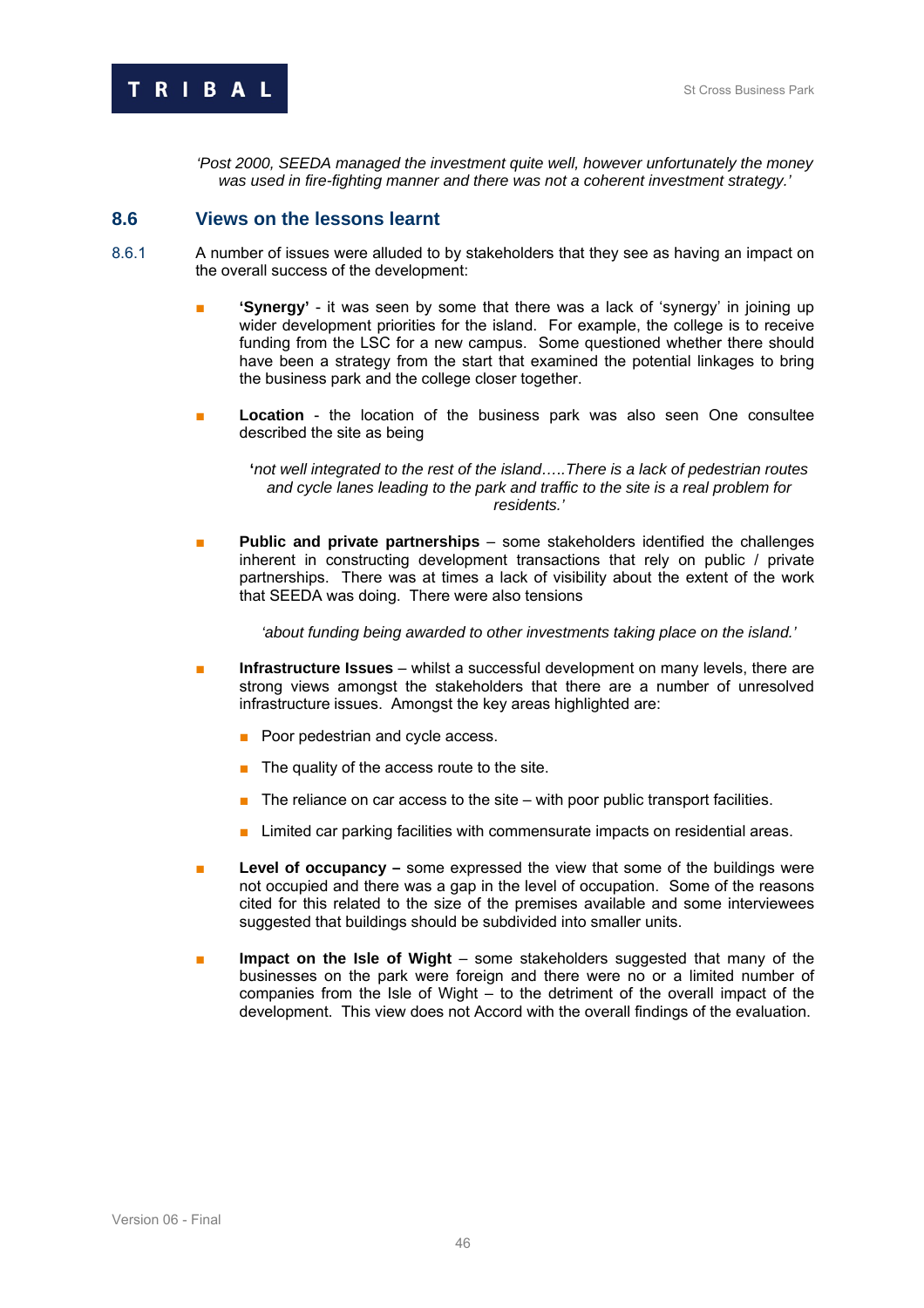# **9 Conclusions**

9.1.1 The overall impression of the business park is, despite some of the issues highlighted, seen as very positive. St Cross has been described to us as

> 243B*"one of the more up-to-date developments on the island and there is very little commercial development happening elsewhere on the island".*

- 9.1.2 The benefits from having a business park located at St Cross were varied but mainly revolved around the benefits to employment, business space and the overall economy. The key benefits referred to by stakeholders include:
	- The positive effect upon the local supply chain;
	- The high number of local people employed by Vesta's and SP Systems;
	- The supply of improved business space shows high visibility investment on the island;
	- There is a good range of unit sizes on offer which meet the needs of businesses and they provide an opportunity for expansion;
	- There is a good range of businesses on the site such as training providers and solicitors, prior to this there weren't really many large employers on the island;
	- The site provides a showcase opportunity for SEEDA to demonstrate the quality of business parks in the South East.
- 9.1.3 A key benefit expressed by one stakeholder was to do with creating a concentration of technology businesses:

*'Diversification has provided a platform for economic activity on the island. Helped nurture certain industries such as composites and wind turbine.'* 

*'It has attracted companies from the technology sector onto the island and increased the opportunity for investment in the sector.'* 

- 9.1.4 With an average cost per (net) job of around £6,500 the overall development has offered good value for money. However, there is significant variation in the (gross) cost per job for the components associated with each funding element. Since the public sector investments have been essential capital led there is not a formal exit plan or succession strategy. St Cross is, to all intent, a private sector venture with future success dependent on the prevailing market conditions. However, MJH (the developer and landlord) is confident that the development will continue to be a significant employment centre.
- 9.1.5 With the exception of the neighbouring Newport Business Park which was developed speculatively (although to lower quality) on the back of the success of St Cross there has been no further investment in the immediate area. Principally this is to do with the location of the site – effectively land lock by the River Medina, the Hospital, existing developments and an area of greenbelt. In addition the access provision does not allow for further development in close proximity to the site. There is no noticeable development on the Island to the same standard and quality of St Cross. So whilst there is some qualitative evidence that St Cross has raised business accommodation standards and confidence in the local property market this has not, so far, translated into tangible private sector investment.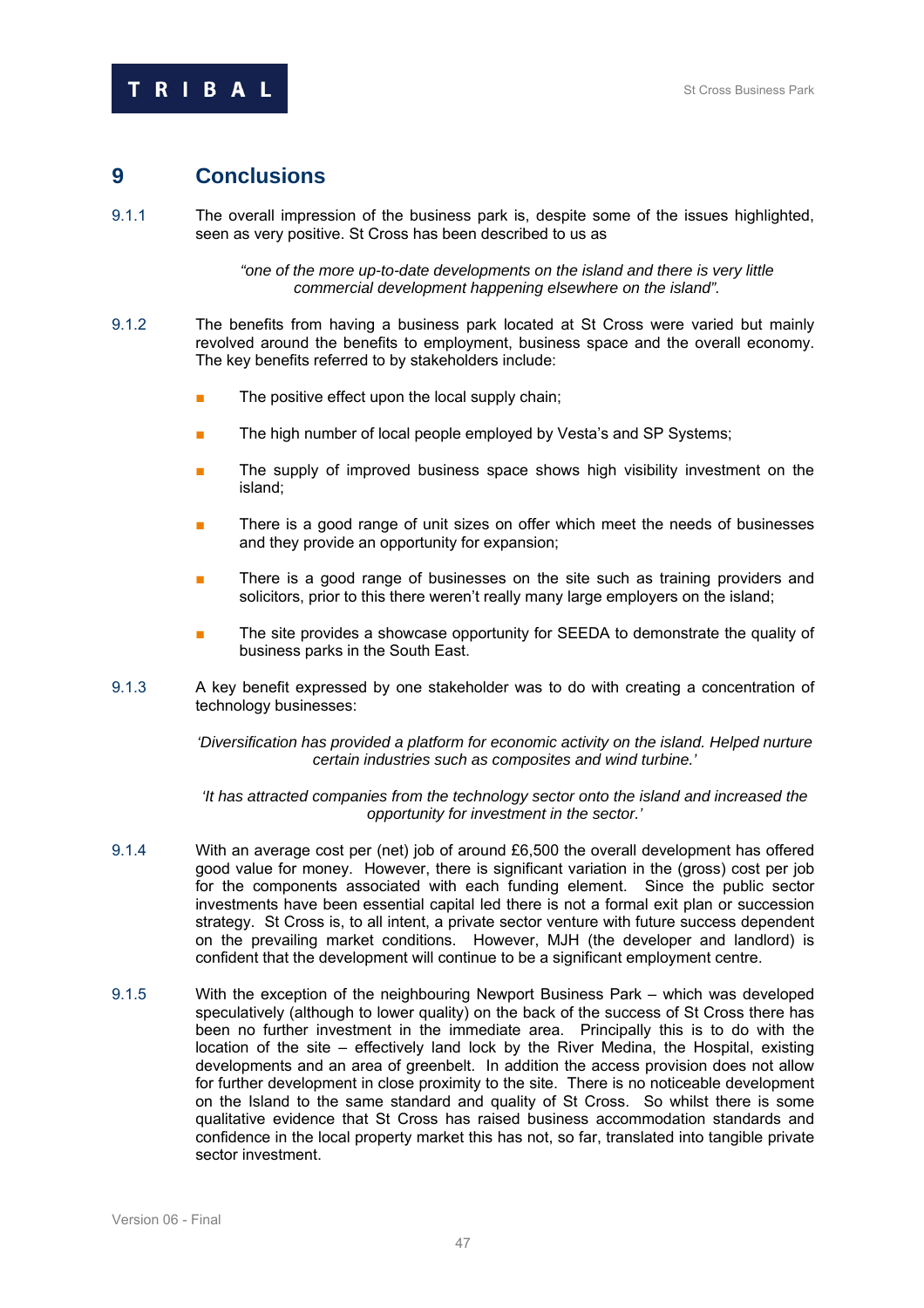

9.1.6 It is difficult to comment on the effectiveness of the investment in St Cross in contributing to regional and national policy objective. The investments were approved before the RDA (and consequent Regional Economic Strategy) was established and the current round of Public Service Agreements was negotiated. Whilst it possible to rationalise the investment in terms of their contribution to current policy objectives this would be somewhat inappropriate. Nonetheless, it is clear that, by default, the development has contributed to current strategic objectives. At the highest level, the advanced manufacturing nature of the key occupiers has contributed to improving GVA levels (this is borne out of survey data on the average wages levels for businesses on the site).

# **9.2** Recommendations

#### 49B**Maximising economic impacts**

9.2.1 St Cross has achieved considerable economic impact. It has done this with good value for money. Overall a net Impact on the economy of around 1000 jobs and a contribution to GVA of £55m has been achieved. However, even despite these considerable impacts, the evaluators feel that more could have been achieved. For example, the impact is weakened by limited local spend in the supply chain. Many of the companies that operate on the site do not necessarily procure their goods and services locally. In the future, SEEDA should encourage investments that can build on and add maximum value to existing supply chains.

#### **Recommendation 1**

SEEDA should take steps to ensure that potential suppliers to inward investors are given opportunities to build their capacity to compete for contracts with these companies. It should likewise ensure that companies that it seeks to attract to the region are those companies most likely to procure services and goods from within the region.

9.2.2 The high quality business space on an attractive modern site has raised the aspirations of local businesses and improved the attractiveness to Inward Investors. However, the St Cross site continues to house a number of unoccupied buildings. Some of the reasons for this relate to the fact that the Business Park is not easily accessible and is said to suffer from traffic congestion; has no immediate dedicated public transport access; and likewise only very limited local services.

#### **Recommendation 2**

The installation of public transport and associated community facilities and local services will not only help to increase the attractiveness of locations, they will also contribute to the maximisation of their economic impact.

9.2.3 Within St Cross, there is limited scope for up-scaling and building on the success. A neighbouring housing development and a river constrain expansion. The role of local planners in permitting housing adjacent to the site is not in question – the planning approval actually helped to fund some of the recent development. However, it does suggest that it may now be appropriate to prepare a spatial plan for St Cross.

#### **Recommendation 3**

SEEDA should encourage the preparation of a flexible, although well defined spatial masterplan or Area Action Plan for St Cross.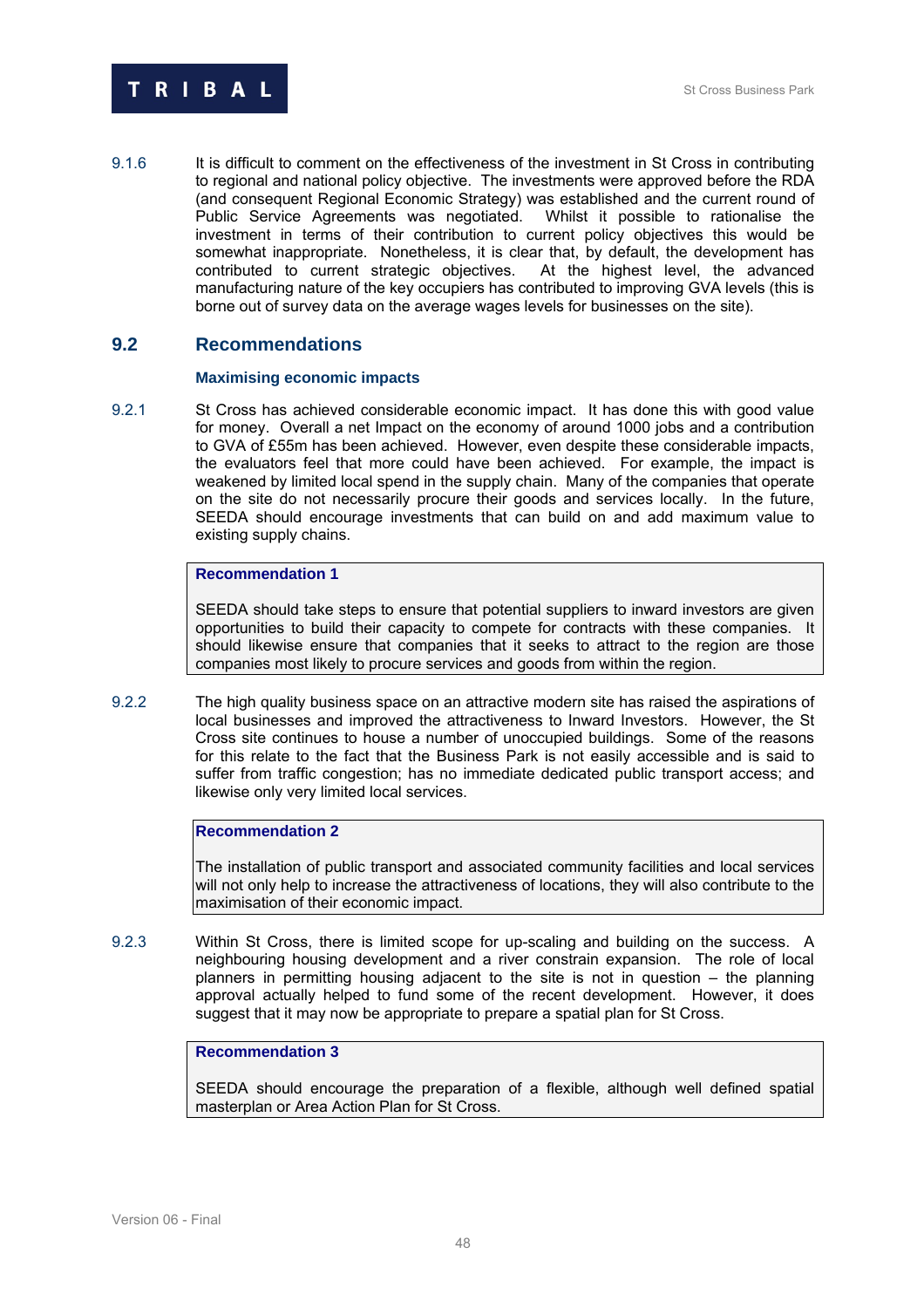

#### **Planning for funding developments of this nature: an entrepreneurial approach**

9.2.4 There are obvious arguments highlighted in reporting the main body of this evaluation report for and against long term funding strategies for developments of this type. Often one would argue for the installation of a site and delivery plan at its inception. However, the lack of such a plan at the outset has assisted the development's ability to leverage funding from a wide range of sources.

#### **Recommendation 4**

SEEDA should encourage a flexible approach to the funding and delivery of those projects and programmes where an entrepreneurial approach and market responsiveness are important factors.

9.2.5 In this case, the lack of a long term plan has demonstrated that development can be undertaken flexibly and in such a way as to respond opportunistically to market conditions, investor interest and funding availability. This has created a package of funding sources which compliment each other. The current approach does, however, rely on the talents of SEEDA's staff and their ability to achieve this level of funding integration

#### **Recommendation 5**

SEEDA should encourage training amongst its frontline property staff to ensure that they too can be entrepreneurial and fully briefed on funding opportunities available.

#### **Development agreements for developments of this nature**

9.2.6 The structure of the development agreement for St Cross followed standard EP structures with provisions for claw back (which were exercised) but the funding agreement introduced higher risk to the developer. The developer was committed to completing all phases of development increasing their risk exposure (to avoid 100% clawback they would have to develop even if existing units were void). To compensate for the higher risk the developer required higher returns (and higher grant levels) to compensate for the higher risk. Whilst a number of subsequent grant programmes helped to reduce that risk, the agreement reached by EP at that time was both ambitious and a model that demonstrated good practice in the transfer of risk to the private sector particularly under difficult market conditions..

#### **Recommendation 6**

The development of St Cross should be highlighted as a model of transferring risk to the private sector. In doing so however, St Cross should also be used to highlight how in transferring risk, developer returns generally have to be enhanced by the structure of the development arrangements (and local property market conditions), including in this instance planning gains, profit on build. SEEDA should also ensure that it retains a legal interest in developments of this type to maximise its return on investment.

#### **Lessons for evaluators of similar projects**

9.2.7 SEEDA has shown best practice in the management and monitoring of this project. The files and records held by key personnel have enabled the evaluation team to have access to quality data and records. This is especially significant given both the age of the project and the complexity of funding and stakeholders involved in it.